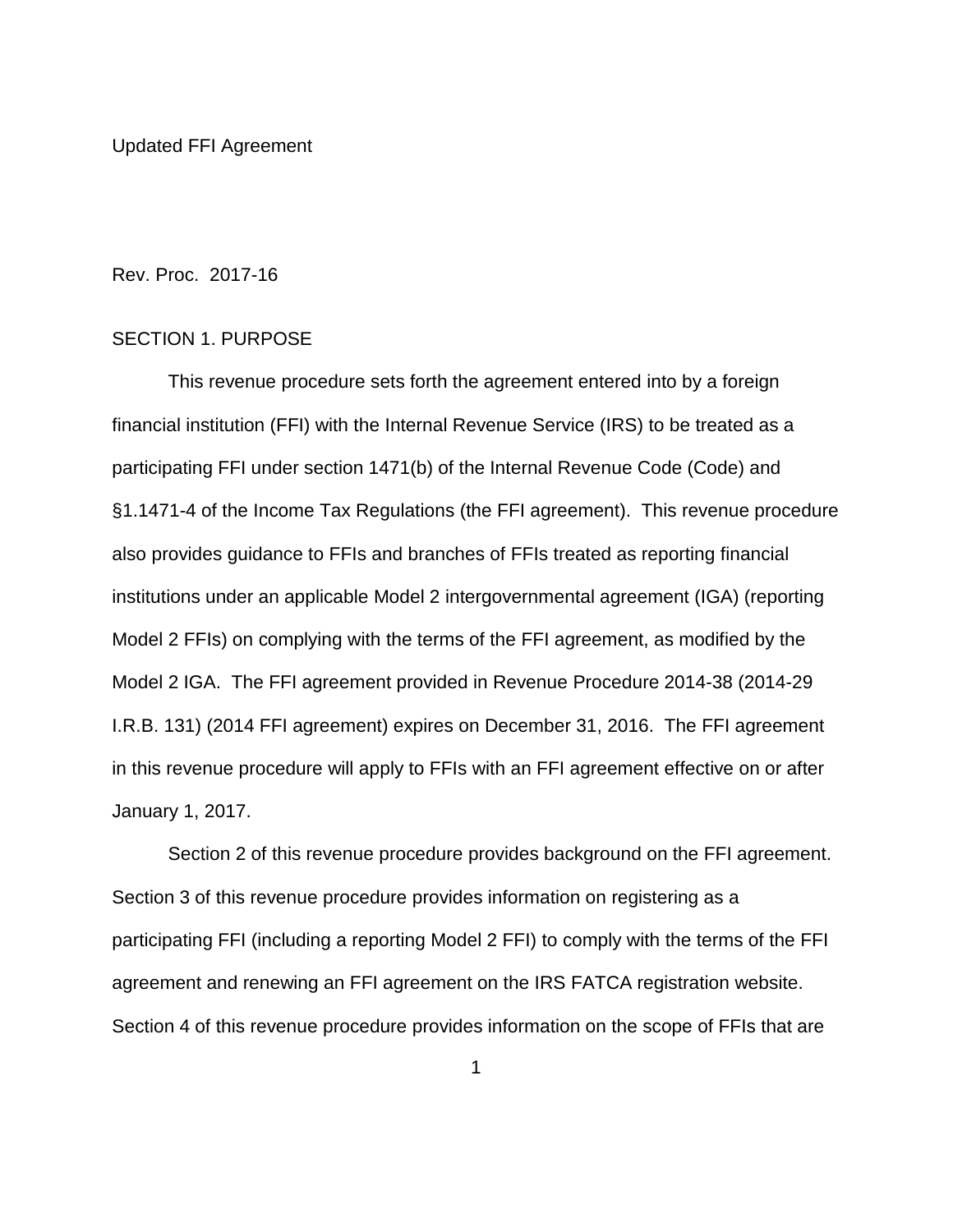eligible to register to enter into the FFI agreement to be treated as a participating FFI. Section 5 of this revenue procedure provides a highlight of the changes to the 2014 FFI agreement. Section 6 of this revenue procedure provides the FFI agreement. Section 7 of this revenue procedure provides the effective date; section 8 provides the effect on other documents; section 9 describes the collection of information burdens under the Paperwork Reduction Act; and section 10 provides drafting information. This revenue procedure supersedes Revenue Procedure 2014-38 with respect to the requirements of a participating FFI (including a reporting Model 2 FFI) that apply on or after January 1, 2017.

## SECTION 2. BACKGROUND

On March 18, 2010, the Hiring Incentives to Restore Employment Act of 2010, Pub. L. 111-147, added chapter 4 of Subtitle A (chapter 4 or FATCA) of the Code, comprised of sections 1471 through 1474. On January 28, 2013, the Department of the Treasury (Treasury Department) and the IRS published final regulations (TD 9610) under chapter 4 in the Federal Register (78 FR 5874), and, on September 10, 2013, published corrections to those final regulations (collectively, the 2013 chapter 4 regulations). The 2013 chapter 4 regulations provide comprehensive guidance to withholding agents and FFIs, including the substantive requirements applicable to participating FFIs under the FFI agreement, which are contained in §1.1471-4. On January 13, 2014, the Treasury Department and the IRS issued Revenue Procedure 2014-13 (2014-3 I.R.B. 419), which provides the terms of the FFI agreement and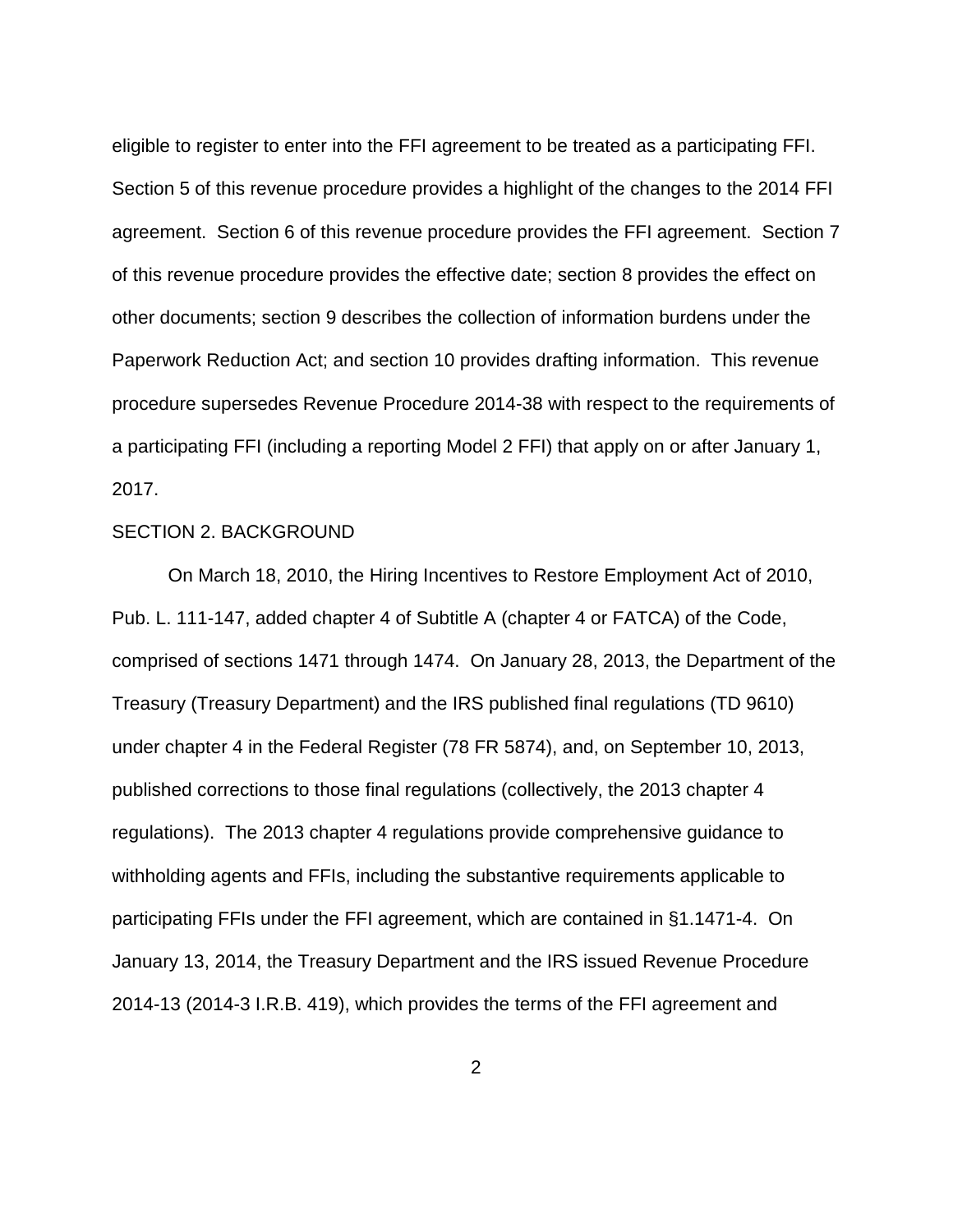substantially incorporates the provisions of §1.1471-4 of the 2013 chapter 4 regulations, as modified by Notice 2013-43 (2013-31 I.R.B. 113) (for example, to reflect revised timelines for FATCA implementation).

On March 6, 2014, temporary regulations (TD 9657) under chapter 4 were published in the Federal Register (79 FR 12812) and corrections to the temporary regulations were published in the Federal Register on July 1, 2014, and November 18, 2014 (79 FR 37175 and 78 FR 68619, respectively). TD 9657 and the corrections thereto are referred to collectively as the 2014 chapter 4 regulations.

On July 14, 2014, the Treasury Department and the IRS issued Revenue Procedure 2014-38, which updated the FFI agreement published in Revenue Procedure 2014-13 consistent with the 2014 chapter 4 regulations and temporary regulations (TD 9658) under chapters 3 and 61 and sections 3406 and 6402 (79 FR 12726). The Treasury Department and the IRS are publishing regulations finalizing certain temporary regulations under chapter 4 (final chapter 4 regulations) and temporary regulations providing additional rules under chapter 4 (temporary chapter 4 regulations) shortly after the publication date of the FFI agreement (T.D. 9809). The Treasury Department and the IRS are also publishing regulations finalizing certain temporary regulations under chapters 3 and 61 and sections 3406 and 6402 and temporary regulations providing rules under chapter 3 shortly after the publication date of the FFI agreement (T.D. 9808). The FFI agreement references and incorporates certain provisions of the aforementioned regulations.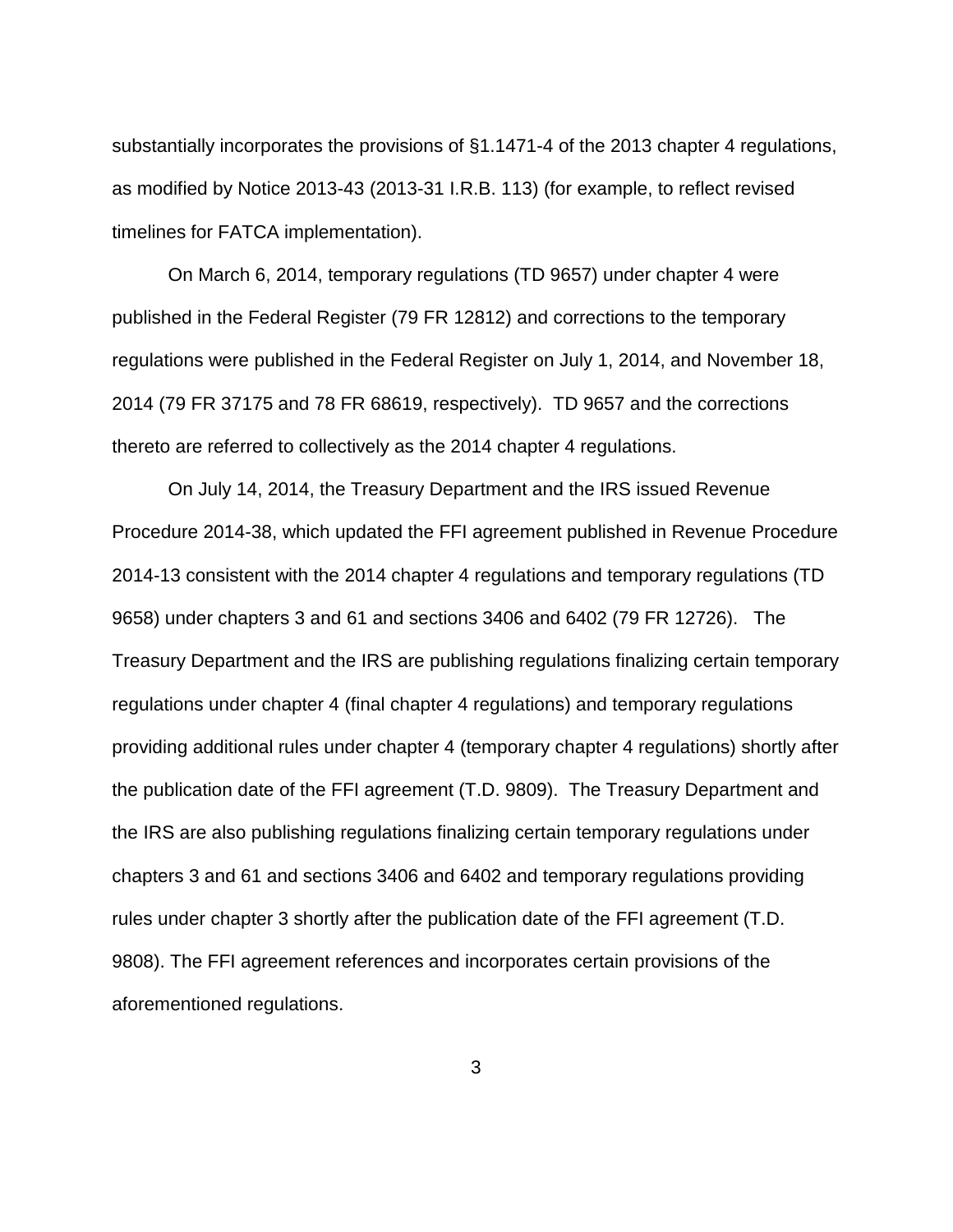# SECTION 3. FATCA REGISTRATION FOR PARTICIPATING FFI (INCLUDING A REPORTING MODEL 2 FFI) STATUS AND RENEWAL OF THE FFI AGREEMENT

.01 New Applicants. An FFI may register on Form 8957, Foreign Account Tax Compliance Act (FATCA) Registration, via the FATCA registration website available at https://www.irs.gov/fatca to enter into an FFI agreement on behalf of all branches (defined in section 2.07 of the FFI agreement as including a home office), other than branches that are reporting Model 1 FFIs or U.S. branches, so that each of such branches may be treated as a participating FFI and receive a global intermediary identification number (GIIN). An FFI that is eligible to be treated as a reporting Model 2 FFI pursuant to an applicable Model 2 IGA with respect to one or more of its branches (including a home office) may also register on the FATCA registration website on behalf of such branches to obtain a GIIN and to agree to comply with the terms of the FFI agreement, as modified by an applicable Model 2 IGA, so that such branches may be treated as reporting Model 2 FFIs. The effective date of the FFI agreement with respect to an FFI or a branch of an FFI that is a participating FFI is the date on which the IRS issues a GIIN to the FFI or branch.

.02 Renewals. A participating FFI (including a reporting Model 2 FFI) that seeks to renew its FFI agreement must do so through the FATCA registration website. The IRS anticipates that the renewal function for 2017 FFI agreements will be available in May 2017. An FFI that seeks to renew its FFI agreement must renew prior to July 31, 2017, and the renewed FFI agreement shall apply beginning January 1, 2017, provided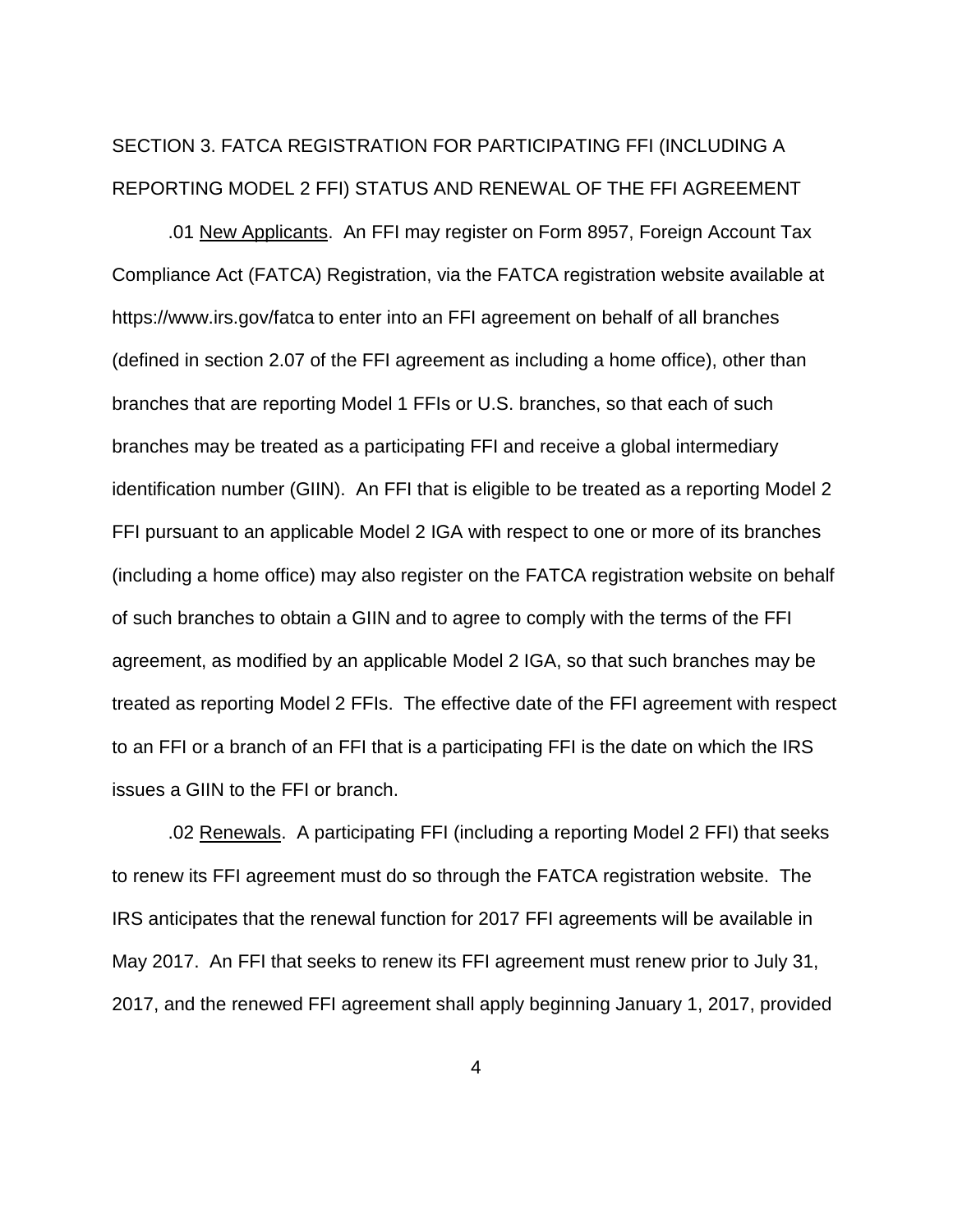that the FFI acts in accordance with the FFI agreement provided in section 6 of this revenue procedure beginning on January 1, 2017. An FFI that does not renew its FFI agreement by July 31, 2017, will be treated as having terminated its FFI agreement on January 1, 2017.

## SECTION 4. SCOPE OF THE FFI AGREEMENT

An FFI that registers as a participating FFI (other than a reporting Model 2 FFI) must comply with the FFI agreement with respect to all of its branches (including a home office), other than branches that are reporting Model 1 FFIs or that are U.S. branches. In the case of an FFI that registers as a reporting Model 2 FFI with respect to a branch (including a home office) to be treated as a reporting Model 2 FFI, the FFI does not have to agree to comply with the terms of the FFI agreement for its branches that are not reporting Model 2 FFIs. However, if any branches of a reporting Model 2 FFI are not treated as reporting Model 2 FFIs and need to be treated as participating FFIs, the FFI must be able to comply with the FFI agreement with respect to all of its branches (other than branches that are reporting Model 1 FFIs or that are U.S. branches). In general, the FFI agreement does not apply to a reporting Model 1 FFI, unless the reporting Model 1 FFI has registered a branch located outside of a Model 1 IGA jurisdiction to agree to comply with the terms of the FFI agreement and to treat the branch as a participating FFI or reporting Model 2 FFI. In such a case, the terms of the FFI agreement apply to the operations of such branch.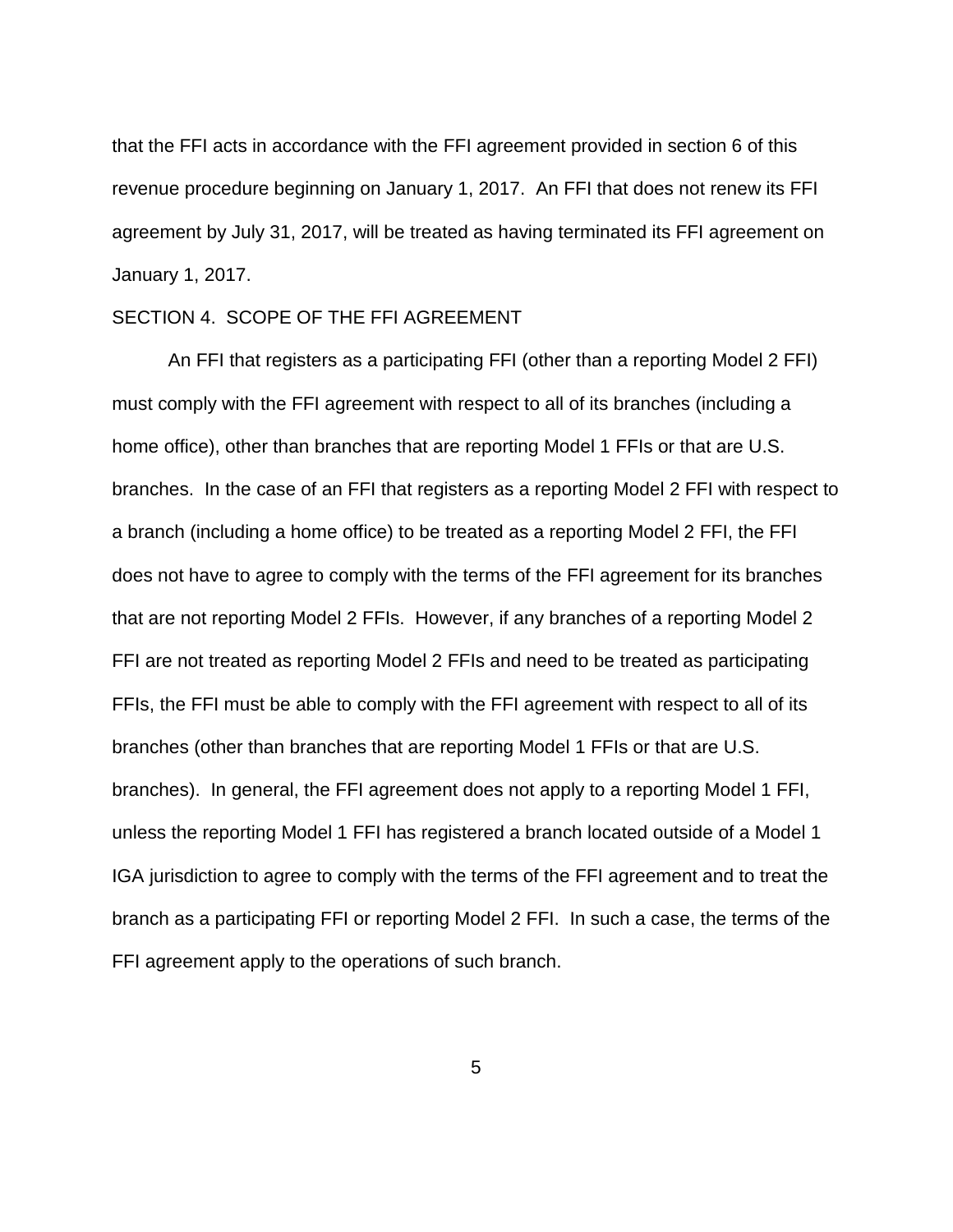With respect to an FFI that agrees that one or more branches (other than a branch that is a reporting Model 1 FFI or a U.S. branch) will be subject to the requirements of the FFI agreement and that has entered into a Qualified Intermediary (QI) agreement, Withholding Foreign Partnership (WP) agreement, or Withholding Foreign Trust (WT) agreement, the QI, WP, or WT agreement, as applicable, will apply in addition to the requirements of the FFI agreement, unless specifically modified by the QI, WP, or WT agreement.

# SECTION 5. HIGHLIGHTS OF AMENDMENTS TO THE FFI AGREEMENT

Section 6 of this revenue procedure sets forth the FFI agreement applicable to FFIs with agreements effective on or after January 1, 2017. The FFI agreement is updated to be consistent with the final and temporary chapter 4 regulations and to provide further clarification of certain of the requirements in the 2014 FFI agreement. The following provides a highlight of the changes to the 2014 FFI agreement.

Under the final chapter 4 regulations, a U.S. branch of an FFI that is treated as a U.S. person (as defined in §1.1441-1(b)(2)) is not required to be part of an FFI that is a participating FFI or registered deemed-compliant FFI when it is acting as an intermediary. Additionally, a U.S. branch that does not agree to be treated as a U.S. person is not required to be part of an FFI that is a participating FFI or registered deemed-compliant FFI if the branch, when acting as an intermediary, applies the rules in  $\S1.1471-4(d)(2)(iii)(C)$ . Section 1.1471-4(d)(2)(iii)(C) of the final chapter 4 regulations provides that such U.S. branches must report their U.S. accounts and accounts held by owner-documented FFIs under §1.1471-4(d)(3), (d)(5), or (d)(6) and apply the 6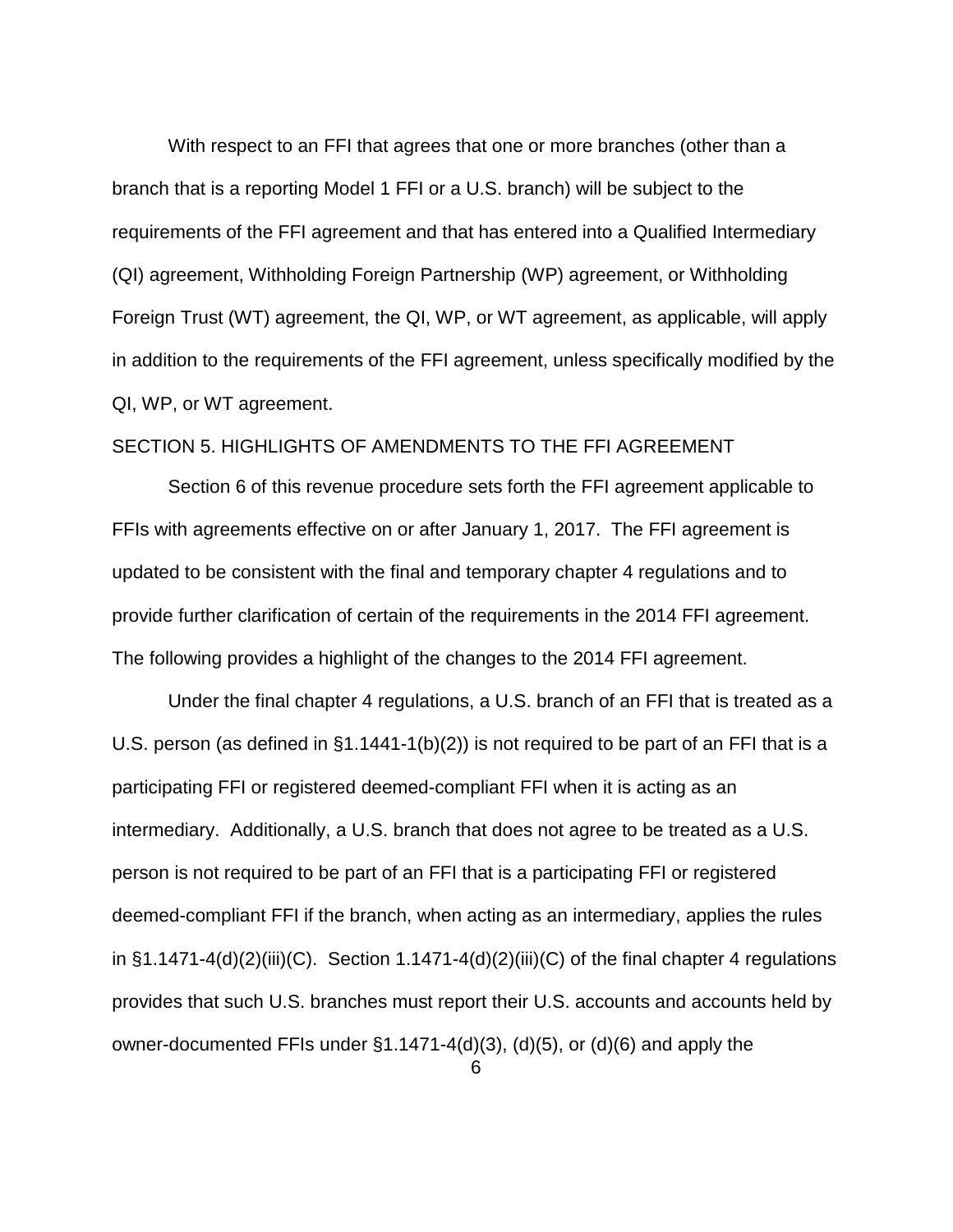withholding and due diligence rules in §1.1471-4(b) and (c)(2) to all of its accounts as if the U.S. branch were a participating FFI. Although such U.S. branch applies certain rules in §1.1471-4 as if it were a participating FFI, it is unnecessary for the U.S. branch to be registered and to agree to the terms of the FFI agreement. Accordingly, the FFI agreement removes the provisions on U.S. branches that were in the 2014 FFI agreement. See the preamble to the final chapter 4 regulations for a more detailed explanation of the changes to the regulations that apply to U.S. branches.

Section 1.02 of the FFI agreement is revised to clarify that a reporting Model 2 FFI does not need to apply the FFI agreement to all branches of the reporting Model 2 FFI, unless the reporting Model 2 FFI has other branches that need to be covered by the FFI agreement to be treated as participating FFIs (in which case all branches of the FFI other than branches that are reporting Model 1 FFIs or U.S. branches must be registered to agree to the terms of the FFI agreement).

Allowances in the temporary chapter 4 regulations for combined reporting on Forms 1042-S and 8966 following a merger or bulk acquisition of an FFI's accounts are incorporated by cross-reference to such regulations in sections 6.02(B)(2) and 6.05(F) of the FFI agreement. Additionally, rules in the temporary chapter 4 regulations that clarify information reported by participating FFIs that are partnerships on Form 8966 on financial accounts held by their partners are added by cross-reference to such regulations in section 6.02(B) of the FFI agreement. In sections 8.03 and 8.04 of the FFI agreement, the timing of certifications and the scope of IRS inquiries are updated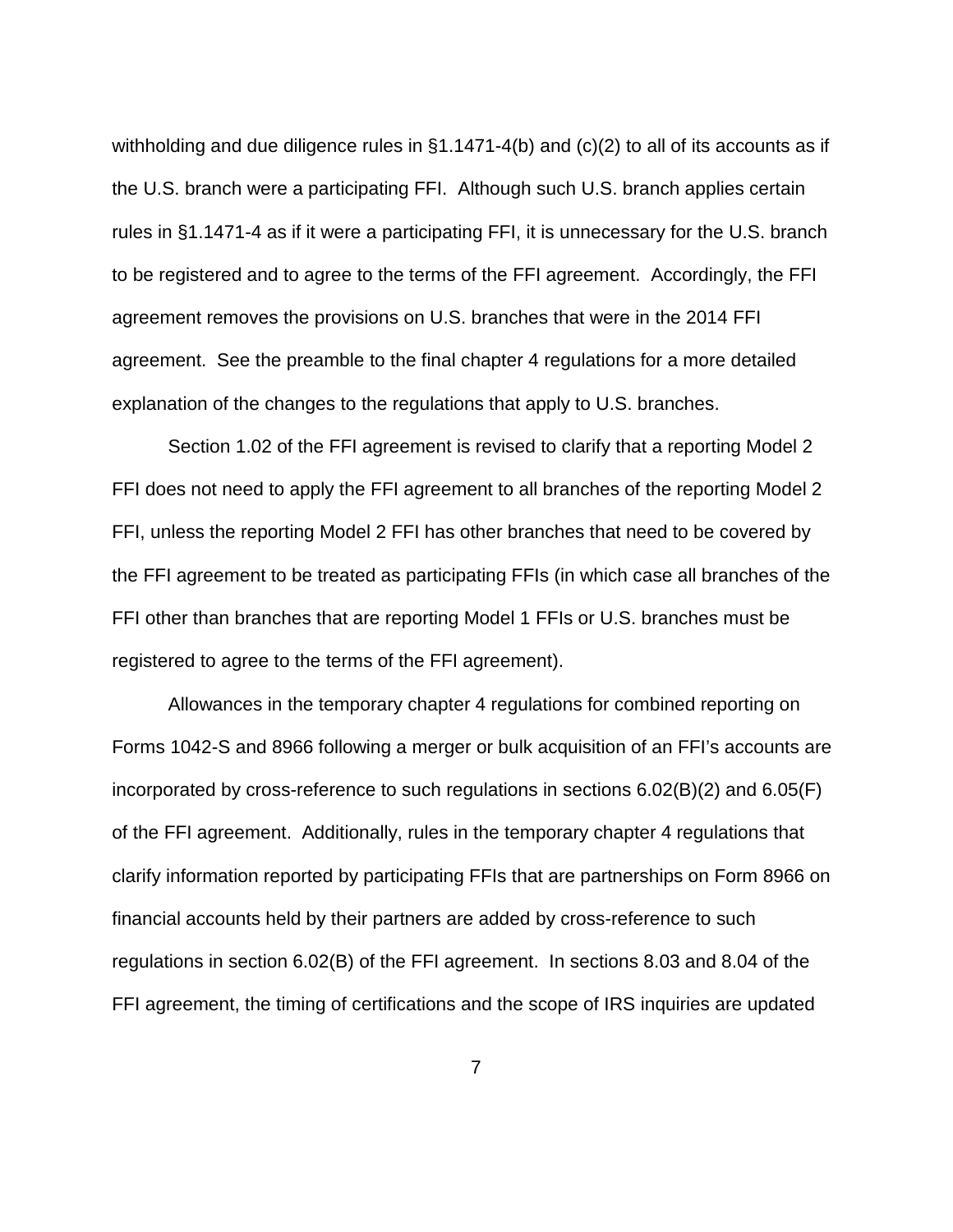consistent with the final chapter 4 regulations. A coordination rule for reporting on owner-documented FFIs in the final chapter 4 regulations is added in section 9.02(B)(5) of the FFI agreement, and section 9 of the FFI agreement is reorganized for clarity.

Several revisions are made to the FFI agreement to reflect the expiration of transitional periods that were provided for in the 2014 chapter 4 regulations. Sections 1.02, 4.02(C), 6.05(E), 9.01, and 11.01(A) of the FFI agreement are revised, and sections 7.04(A) and 11.01(C) of the FFI agreement are removed, to coordinate with the expiration of limited FFI and limited branch statuses on December 31, 2016. Sections 4.02(C), 6.05(E), 7.04, 11.01(B), and 11.02(B)(6) of the FFI agreement are modified to apply to related entities or branches (as defined in section 2.67 of the FFI agreement) of reporting Model 2 FFIs due to the expiration of the transitional period for limited FFI and limited branch statuses. Section 6.02(B)(2) of the 2014 FFI agreement (relating to reporting of payments on U.S. accounts) is removed to coordinate with the expiration of the transitional reporting rules for 2014 and 2015, and section 6.02(B)(3) of the FFI agreement is renumbered as section 6.02(B)(2) of the FFI agreement.

Section 4.01(A) of the FFI agreement is revised to clarify that a participating FFI is required to withhold on a withholdable payment to a payee that is (or is presumed to be) a passive NFFE that has not identified its substantial U.S. owners or certified that it has no substantial U.S. owners, as required under §1.1471-3(d)(12)(iii), with respect to an offshore obligation that is not an account. In addition, section 6.02(A)(3) of the FFI agreement is revised to remove a reference to a trustee-documented trust subject to a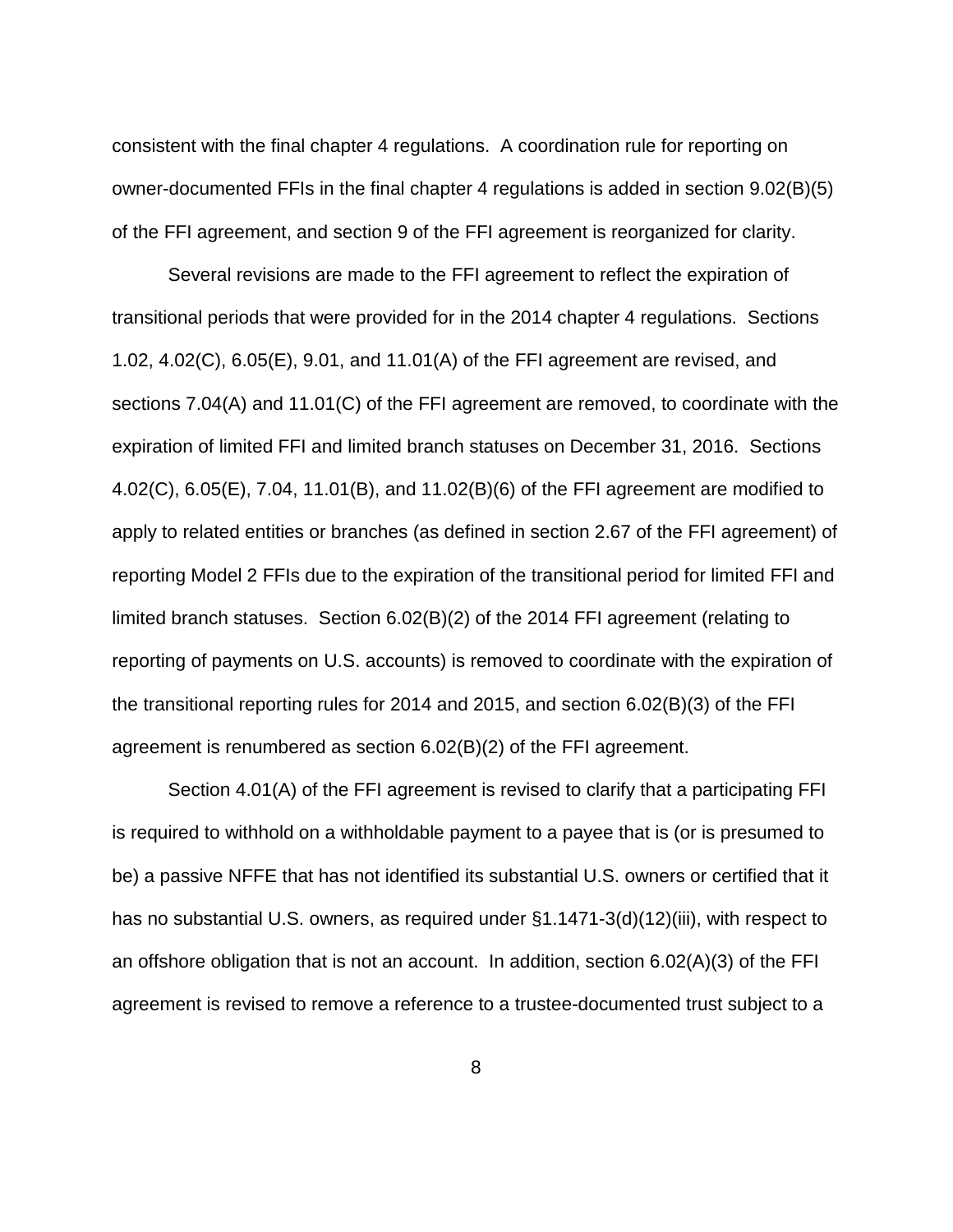Model 1 IGA because a participating FFI when acting as a trustee of a trusteedocumented trust would report such trustee-documented trust to the applicable Model 1 jurisdiction, not the IRS.

Additional revisions are made to the FFI agreement to correct and clarify certain provisions applicable to reporting Model 2 FFIs. In section 2.62 of the FFI agreement, the definition of a preexisting account is modified to include the definition of the term from the Model 2 IGA that is applied by a reporting Model 2 FFI. Under the 2014 FFI agreement, a reporting Model 2 FFI may apply the due diligence procedures in the FFI agreement or the procedures in Annex I of the applicable Model 2 IGA for the two year period after an applicable Model 2 IGA has been signed without being bound to such procedures. Section 3.01 of the FFI agreement is revised to extend such period to two years from the date the applicable Model 2 IGA enters into force (rather than the date of signature), but only with respect to accounts for which the due diligence procedures commenced prior to entry into force of the applicable Model 2 IGA.

The presumption rules for reporting Model 2 FFIs for entity accounts are updated in section 3.04(C) of the FFI agreement. Section 3.04(C) of the 2014 FFI agreement provides that, to the extent a reporting Model 2 FFI applies the due diligence procedures described in Annex I of the applicable Model 2 IGA, such FFI must apply the procedures of Annex I of the applicable Model 2 IGA to treat the account as held by a nonparticipating FFI or as a non-consenting U.S. account. Section 3.04(C) of the 2014 FFI agreement also provides that, with respect to a withholdable payment made to an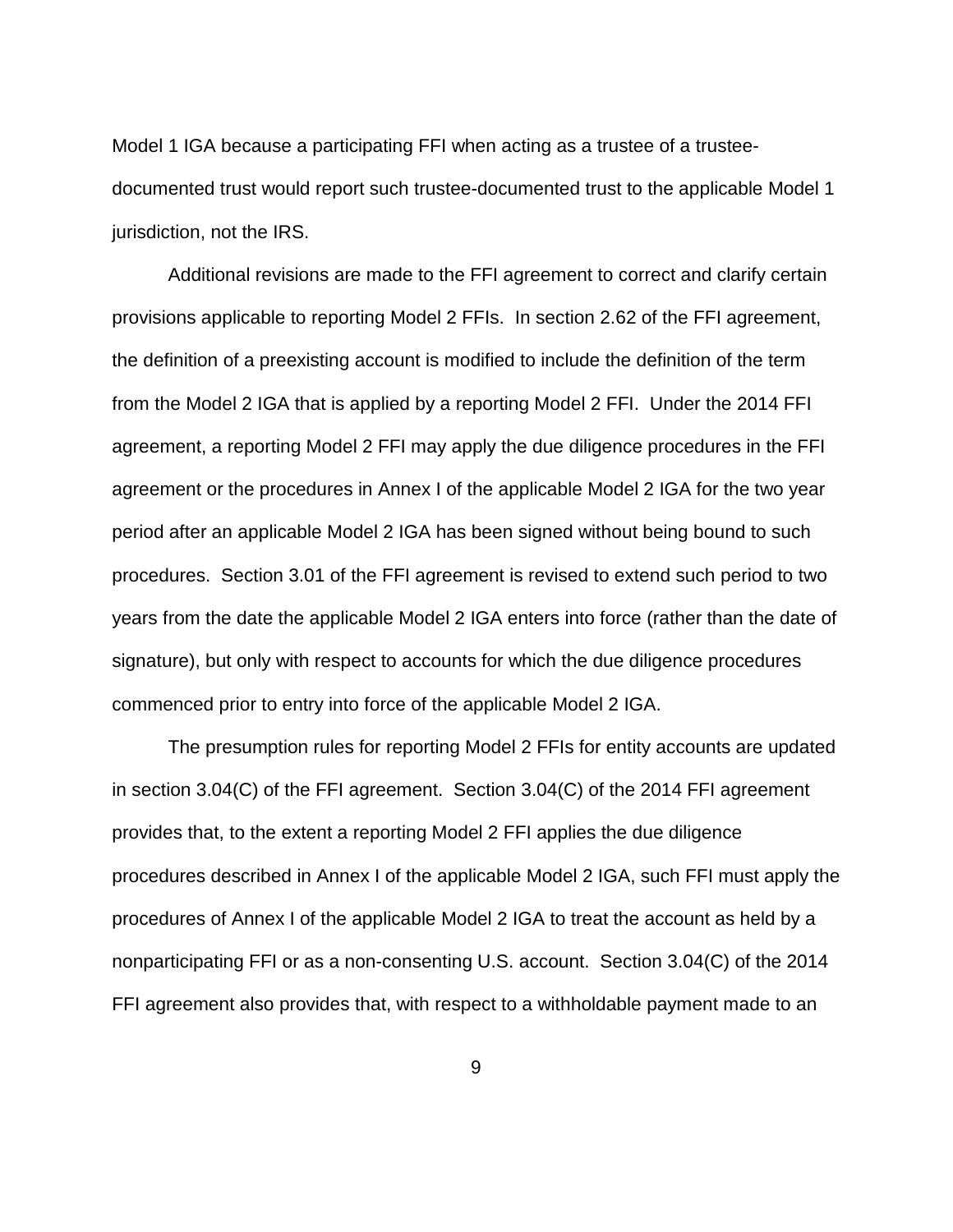entity payee, a reporting Model 2 FFI must apply the presumption rules of §1.1471-3(f). A comment to the 2014 chapter 4 regulations suggested that an undocumented entity account should be treated as a non-consenting U.S. account and should not be subject to withholding. The Treasury Department and the IRS do not agree with this suggested treatment of undocumented accounts. Under Annex I of the Model 2 IGA, reporting Model 2 FFIs must apply the due diligence procedures described in Annex I to document the status of their account holders under the IGA as U.S. accounts, nonconsenting U.S. accounts, or nonparticipating FFIs, and if such procedures are applied, cases in which an entity account is undocumented should not arise. If a reporting Model 2 FFI does not have information in its possession or that is publicly available based on which it can reasonably determine the status of an entity account holder, the FFI must obtain a self-certification to establish the status of such entity (or in some cases, a self-certification to establish the status of the controlling persons of a passive NFFE) consistent with Annex I of the applicable IGA. In cases where a reporting Model 2 FFI acts as an intermediary for a withholdable payment that is allocated to an entity account and is unable to document the account by obtaining such information or selfcertification consistent with the procedures described in Annex I of the applicable IGA, the chapter 4 regulations and the FFI agreement provide presumption rules for withholdable payments made to such account (and if an FFI has many such undocumented accounts, the U.S. Competent Authority may determine that the FFI is significantly non-compliant with the requirements of the IGA). In such cases, the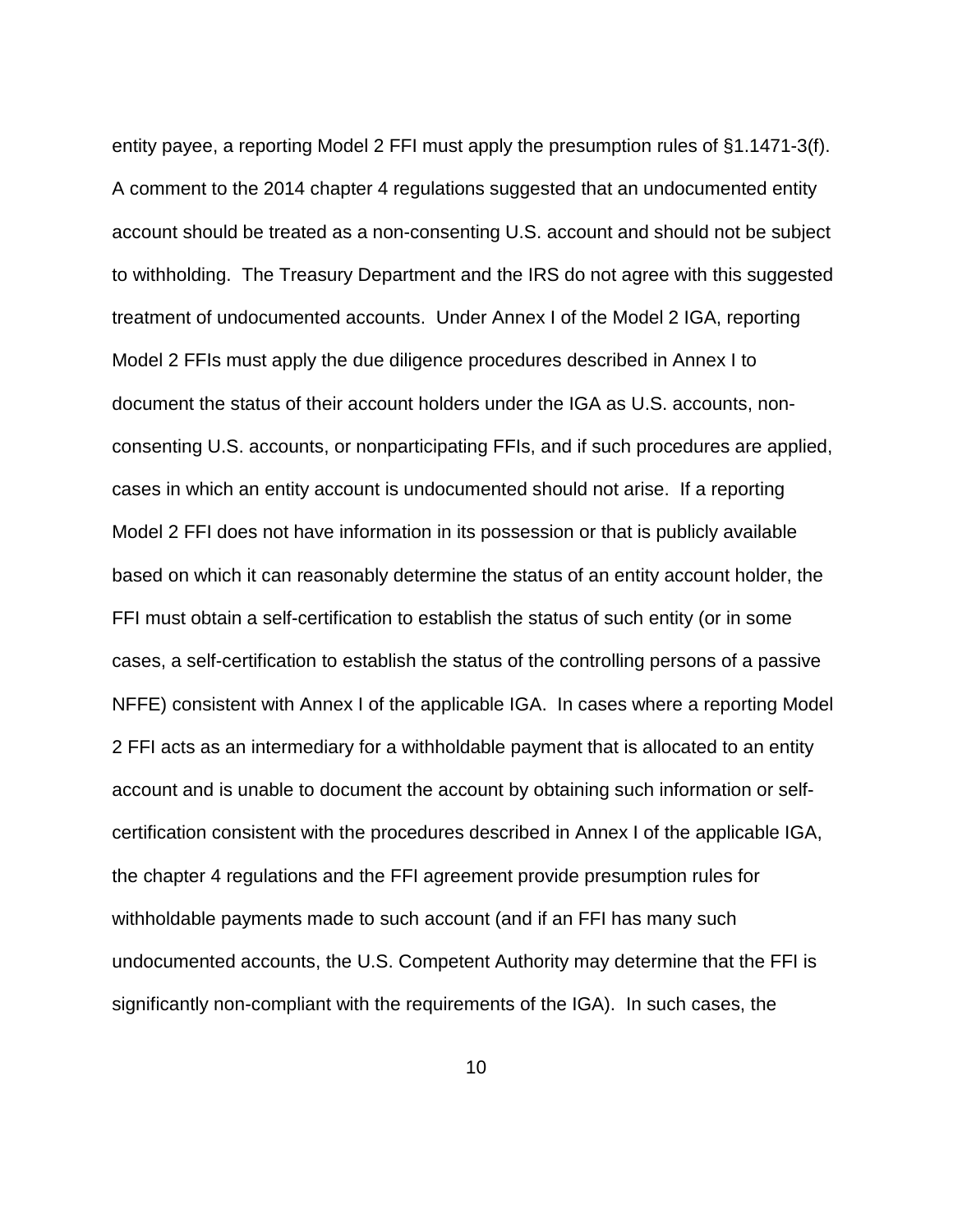reporting Model 2 FFI must apply the presumption rules in §1.1471-3(f) to treat such entity account as a nonparticipating FFI and provide sufficient information to the upstream withholding agent to withhold on the payment (or, if such reporting Model 2 FFI is a WP, WT, or a QI that assumes primary withholding responsibility on the payment for chapters 3 and 4, the WP, WT, or QI must withhold). Treating undocumented entity accounts as accounts of nonparticipating FFIs, and withholding on them accordingly, is consistent with the approach of the IGAs, which contemplate that nonparticipating FFIs remain subject to withholding on withholdable payments received through a reporting Model 2 FFI.

The 2014 FFI agreement provides that a reporting Model 2 FFI may document account holders and payees with documentation that meets the requirements under Annex I of an applicable Model 2 IGA. However, the due diligence procedures in Annex I of the Model 2 IGA permits a reporting Model 2 FFI to rely on certain publicly available information to document certain account holders. Section 3.03(B)(2) of the FFI agreement is revised to cover publicly available information used to document an account, and provides that a reporting Model 2 FFI may rely on such information, to the extent permitted in Annex I of an applicable Model 2 IGA, until the date there is a change in circumstances that affects the account holder's claim of chapter 4 status.

The FFI agreement includes new procedures for final certifications of compliance upon a termination of the FFI agreement. An FFI must provide to the IRS within six months of the date of termination a certification of compliance covering the period from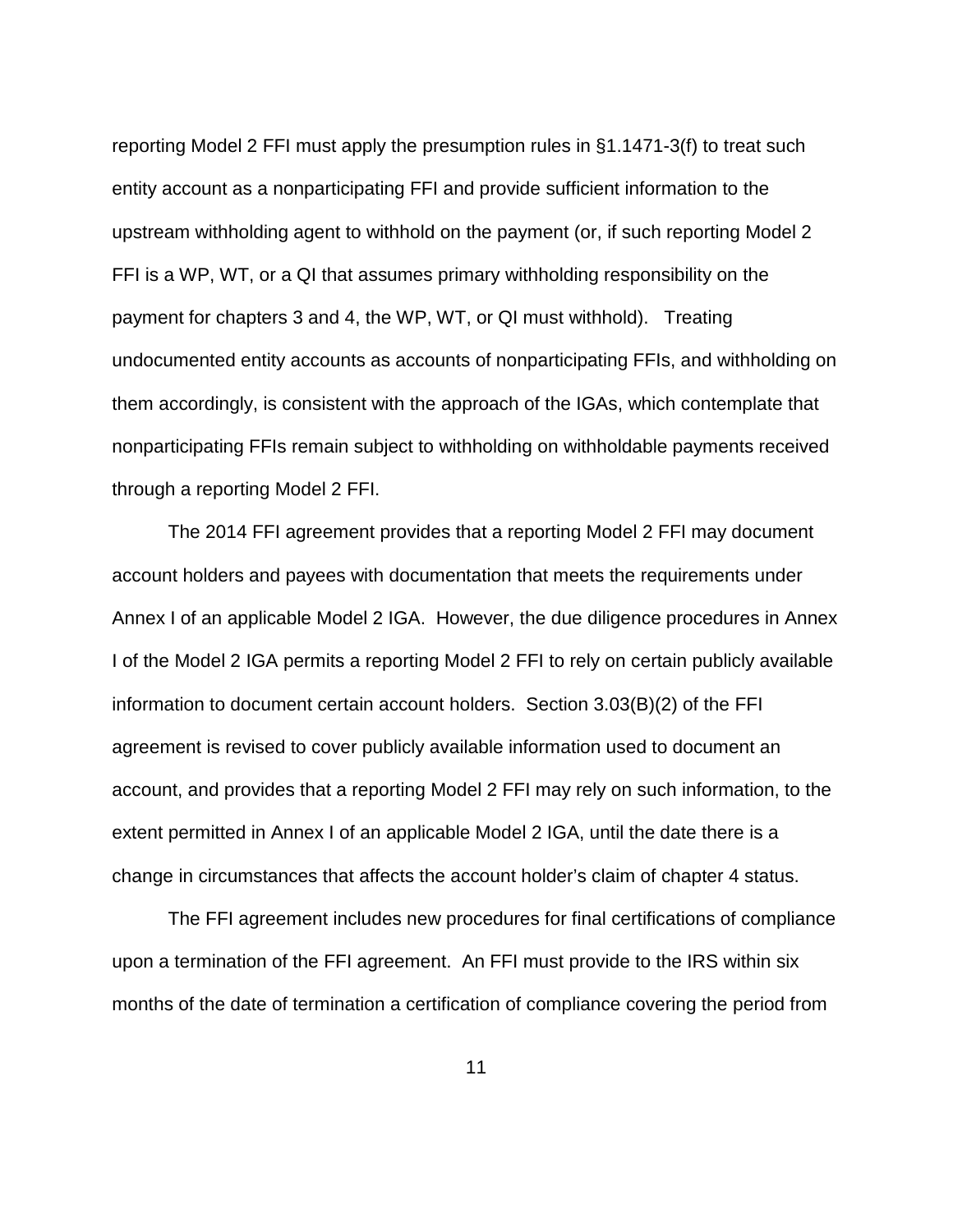the end of the most recent certification period (or, if the first certification period has not ended, the effective date of the FFI agreement) to the date of termination, irrespective of whether a periodic review has been completed for such period. The FFI agreement is also revised to make clear that an FFI's obligations under the FFI agreement with respect to the period covered by the agreement when it was applicable will survive termination of the agreement. This revision is consistent with the QI, WP, and WT agreements, which provide that a termination of a QI, WP, or WT agreement does not affect the entity's reporting, tax filing, withholding, depositing, or payment responsibilities arising in the calendar years for which the QI, WP, or WT agreement was in effect, including the pre-termination portion of the calendar year during which the termination occurred.

If a jurisdiction that is not treated as having an IGA in effect is later treated as having a Model 1 IGA in effect, each participating FFI (other than a participating FFI that is a branch) in such jurisdiction should modify its registration on the FATCA registration website to reflect an updated chapter 4 status consistent with the Model 1 IGA if it chooses to comply with such IGA, and will be treated as having terminated its FFI agreement only with respect to the home office of the FFI that is treated as a reporting Model 1 FFI. A participating FFI that is a branch that is in a jurisdiction that is later treated as having a Model 1 IGA may terminate its FFI agreement and be treated as a reporting Model 1 FFI by applying the provisions of the applicable Model 1 IGA consistent with the terms of the applicable IGA. Section 12.03(C) of the FFI agreement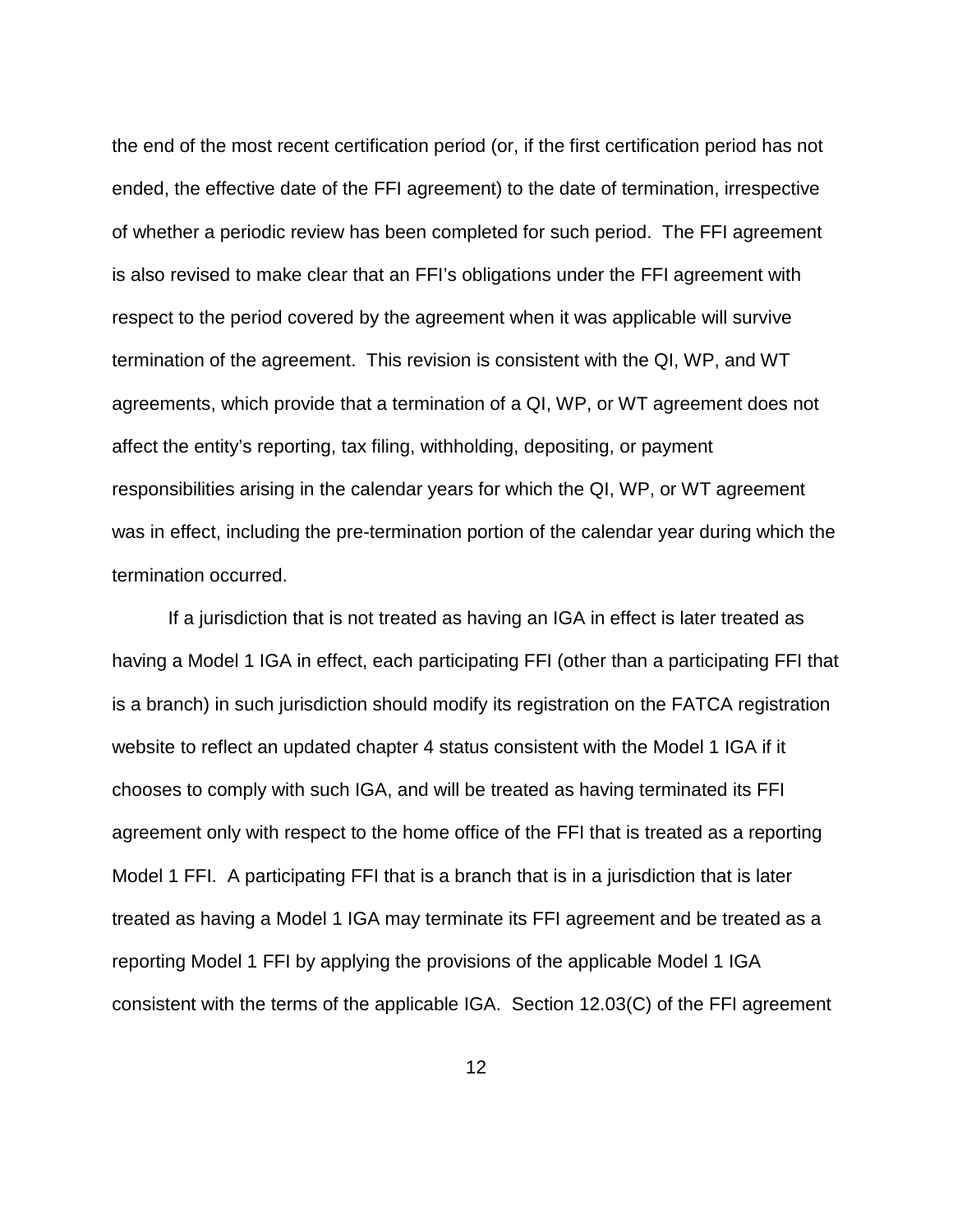(survival of obligations under the FFI agreement) will apply with respect to the home office or branch. Within 30 days of the change in chapter 4 status, the FFI must provide to each withholding agent either a new withholding certificate or oral or written confirmation (including by e-mail) of the change in the FFI's chapter 4 status. The FFI agreement will continue to apply to any other branches of the reporting Model 1 FFI that are covered by the FFI agreement to be treated as participating FFIs. SECTION 6. FFI AGREEMENT

The text of the FFI agreement is set forth below. The IRS will not provide signed copies of the FFI agreement.

Section 1. Purpose and Scope.

Section 2. Definitions.

Section 3. Due Diligence Requirements for Documentation and Identification of Account Holders and Nonparticipating FFI Payees.

Section 4. Withholding Requirements.

Section 5. Deposit Requirements.

Section 6. Information Reporting and Tax Return Obligations.

Section 7. Legal Prohibitions on Reporting U.S. Accounts and on Withholding.

Section 8. Compliance Procedures.

Section 9. Participating FFI Withholding Certificate.

Section 10. Adjustments for Overwithholding and Underwithholding and Refunds.

Section 11. FFI Group.

Section 12. Expiration, Modification, Termination, Default, and Renewal of this Agreement.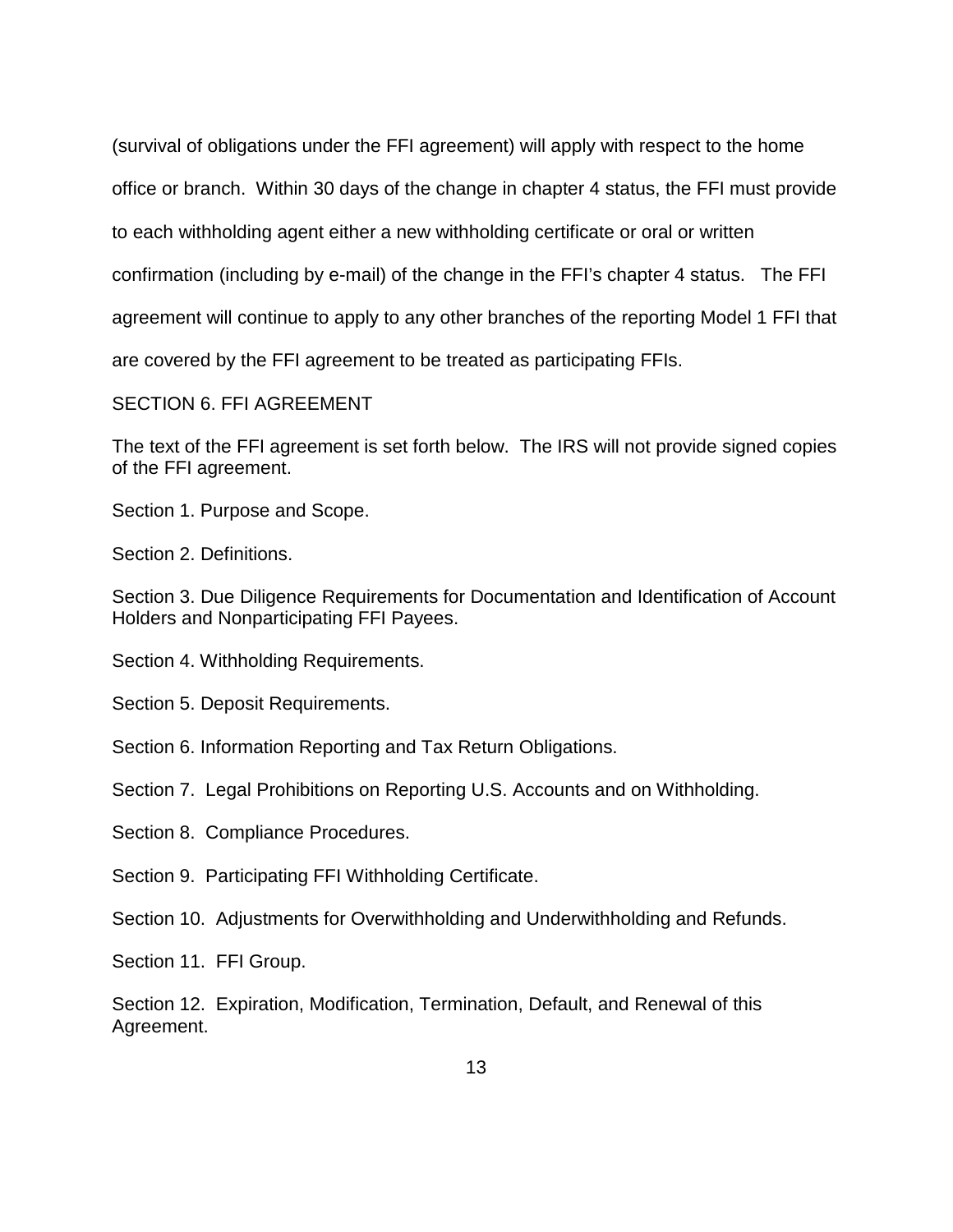Section 13. Miscellaneous Provisions.

# **Section 1. Purpose and Scope.**

**.01 Purpose.** THIS AGREEMENT is made under, and pursuant to, section 1471(b) and §1.1471-4:

**WHEREAS,** an FFI has completed and submitted a Form 8957, Foreign Account Tax Compliance Act (FATCA) Registration, in accordance with its instructions, which registration indicated that one or more of its branches (as defined in section 2.07 of this agreement, which includes a home office) seeks to be treated as a participating FFI, and has represented that such branches (other than a branch that is a reporting Model 1 FFI or a U.S. branch) are eligible to, and will comply with, the terms of the FFI agreement;

**WHEREAS,** this agreement establishes the FFI's due diligence, withholding, information reporting, tax return filing, and other obligations as a participating FFI under sections 1471 through 1474 and §§1.1471-1 through 1.1474-6;

**NOW THEREFORE,** the terms of this agreement are as follows:

**.02 General Obligations.** An FFI that agrees to comply with the terms of this agreement applicable to all of its branches, other than a branch that is a reporting Model 1 FFI or a U.S. branch, will be treated as a participating FFI with respect to such branches, and such participating FFI branches will not be subject to withholding under section 1471. An FFI (or branch of an FFI, other than a branch that is a reporting Model 1 FFI or a U.S. branch) must act in its capacity as a participating FFI with respect to all of the accounts that it maintains for purposes of reporting such accounts and must act as a withholding agent to the extent required under this agreement. Notwithstanding the preceding sentences, an FFI that agrees to comply with the terms of this agreement applicable only to branches that are located in a jurisdiction that is treated as having a Model 2 IGA in effect will be treated as a reporting Model 2 FFI with respect to such branches, and such branches will not be subject to withholding under section 1471, even if not all branches of the FFI are able to comply with the terms of the FFI agreement. A reporting Model 2 FFI may comply with the requirements of the FFI agreement, including with respect to due diligence, reporting, and withholding, by applying the rules set forth in this agreement (applied by substituting the term "reporting Model 2 FFI" for "participating FFI" throughout the FFI agreement, except where the provisions of the FFI agreement explicitly refer to a reporting Model 2 FFI).

# **Section 2. Definitions.**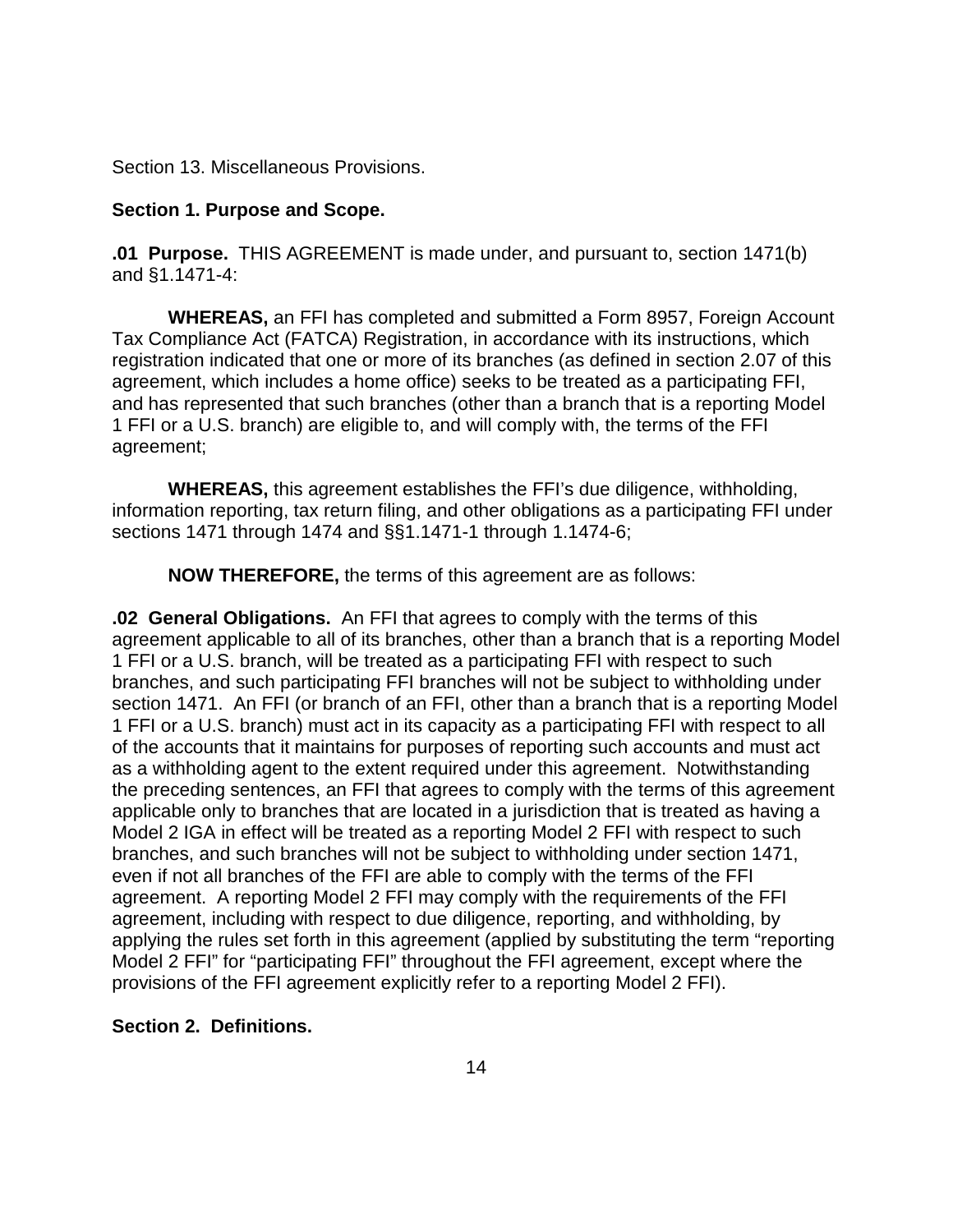# **01. Scope of Definitions.**

**(A) In General.** Unless specifically modified in this agreement, all terms used in this agreement have the same meaning as provided in sections 1471 through 1474, including the regulations thereunder. See § 1.1471-1(b) for a comprehensive list of chapter 4 terms and definitions.

**(B) Reporting Model 2 FFIs.** A reporting Model 2 FFI must use the definitions set forth in the applicable Model 2 IGA with respect to the accounts that it maintains in the Model 2 IGA jurisdiction, unless the Model 2 IGA jurisdiction permits the use of a definition provided in this agreement or §1.1471-1(b) in lieu of a definition set forth in the applicable Model 2 IGA, and such application does not frustrate the purposes of the Model 2 IGA.

**.02 Account/Financial account.** "Account" or "financial account" means an account described in §1.1471-1(b)(1).

.**03 Account holder. "**Account holder" has the meaning set forth in §1.1471-1(b)(2).

**.04 Account maintained by a participating FFI.** "Account maintained by a participating FFI" means an account that a participating FFI is treated as maintaining under §1.1471-5(b)(5).

**.05 Active NFFE.** In the case of a reporting Model 2 FFI, "active NFFE" means an active NFFE as defined in the applicable Model 2 IGA.

**.06 Backup withholding.** "Backup withholding" has the meaning set forth in §1.1471-  $1(b)(7)$ .

**.07 Branch.** "Branch" has the meaning set forth in §1.1471-1(b)(10).

**.08 Branch that maintains the account.** A branch maintains an account if the rights and obligations of the participating FFI and the account holder with regard to such account (including any assets held in the account) are governed by the laws of the jurisdiction in which the branch is located. See §1.1471-5(b)(5) for when a participating FFI is treated as maintaining an account.

**.09 Certified deemed-compliant FFI.** "Certified deemed-compliant FFI" has the meaning set forth in §1.1471-1(b)(14).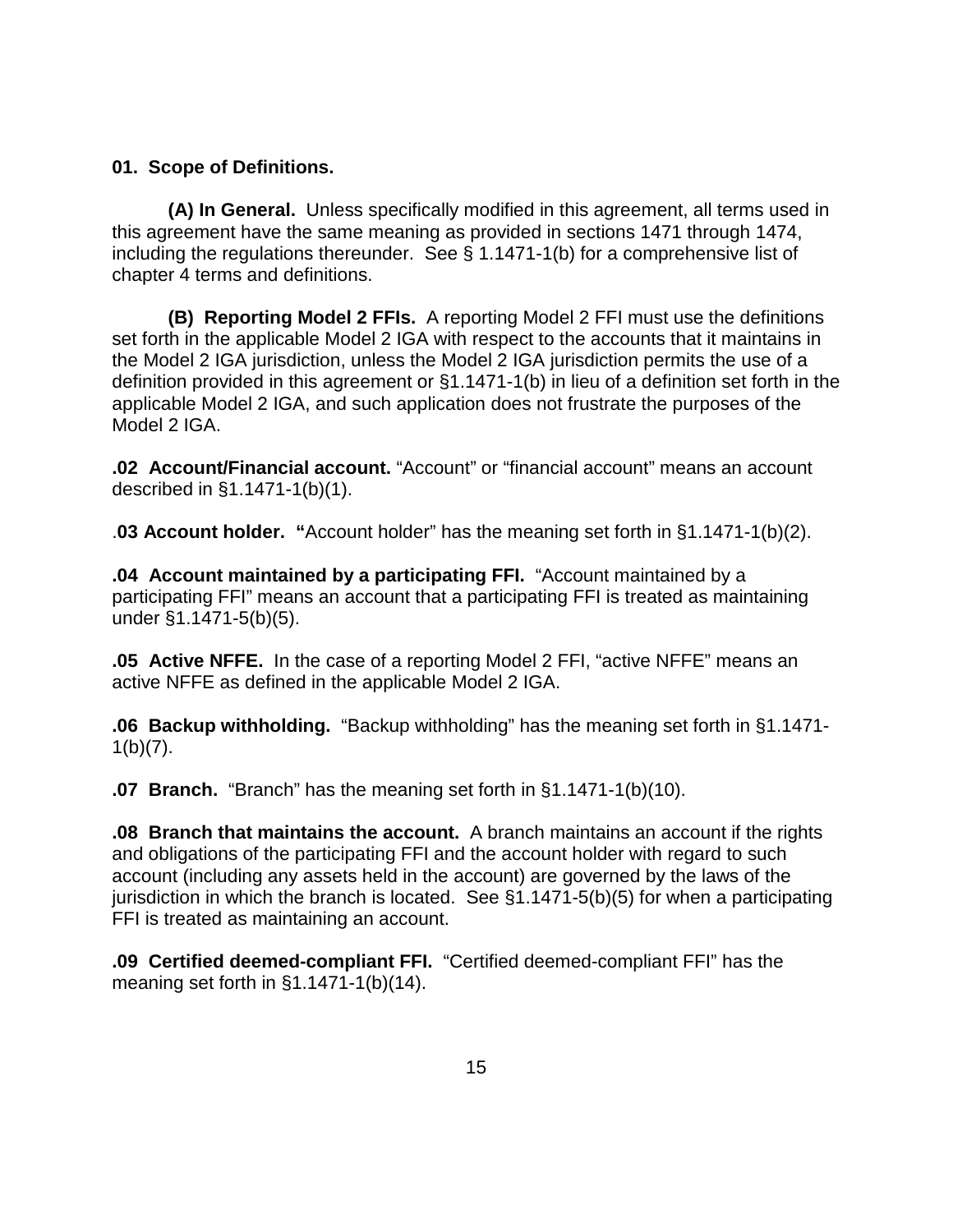**.10 Change in circumstances.** For a participating FFI, a "change in circumstances" has the meaning described in §1.1471-4(c)(2)(iii). In the case of a reporting Model 2 FFI that applies the procedures of Annex I of the applicable Model 2 IGA with respect to an account, a change of circumstances has the meaning that such term has under Annex I of the applicable Model 2 IGA.

**.11 Chapter 4 reportable amount.** "Chapter 4 reportable amount" has the meaning set forth in §1.1471-1(b)(18).

**.12 Chapter 4 reporting pool.** "Chapter 4 reporting pool" means a chapter 4 withholding rate pool of account holders and payees (as defined in section 2.14 of this Agreement) associated with a withholdable payment that is within a particular income code (as provided in the instructions to Form 1042-S) reported on Form 1042-S and for which a separate Form 1042-S is required to be filed.

**.13 Chapter 4 status.** "Chapter 4 status" has the meaning set forth in §1.1471-  $1(b)(19)$ .

**.14 Chapter 4 withholding rate pool.** "Chapter 4 withholding rate pool" means a pool of payees that are nonparticipating FFIs provided on a chapter 4 withholding statement (as described in  $\S1.1471-3(c)(3)(iii)(B)(3))$  to which a withholdable payment is allocated. "Chapter 4 withholding rate pool" also means a pool of payees that are described in paragraph (A) or (B) that is provided on an FFI withholding statement (as described in §1.1471-3(c)(3)(iii)(B)(2)) to which a withholdable payment is allocated:

(A) A pool of payees consisting of each class of recalcitrant account holders described in §1.1471-4(d)(6) (or with respect to an FFI that is a QI, a single pool of recalcitrant account holders without the need to subdivide into each class of recalcitrant account holders described in §1.1471-4(d)(6)), including a separate pool of account holders to which the escrow procedures for dormant accounts apply; or

 $(B)$  A pool of payees that are U.S. persons as described in  $\S1.1471-3(c)(3)(iii)(B)(2)$ .

**.15 Compliance FI.** "Compliance FI" means a financial institution described in  $§1.1471-4(f)(2)(ii)(A).$ 

**.16 Custodial institution.** "Custodial institution" has the meaning set forth in §1.1471-  $1(b)(25)$ .

**.17 Deemed-compliant FFI.** "Deemed-compliant FFI" has the meaning set forth in §1.1471-1(b)(27).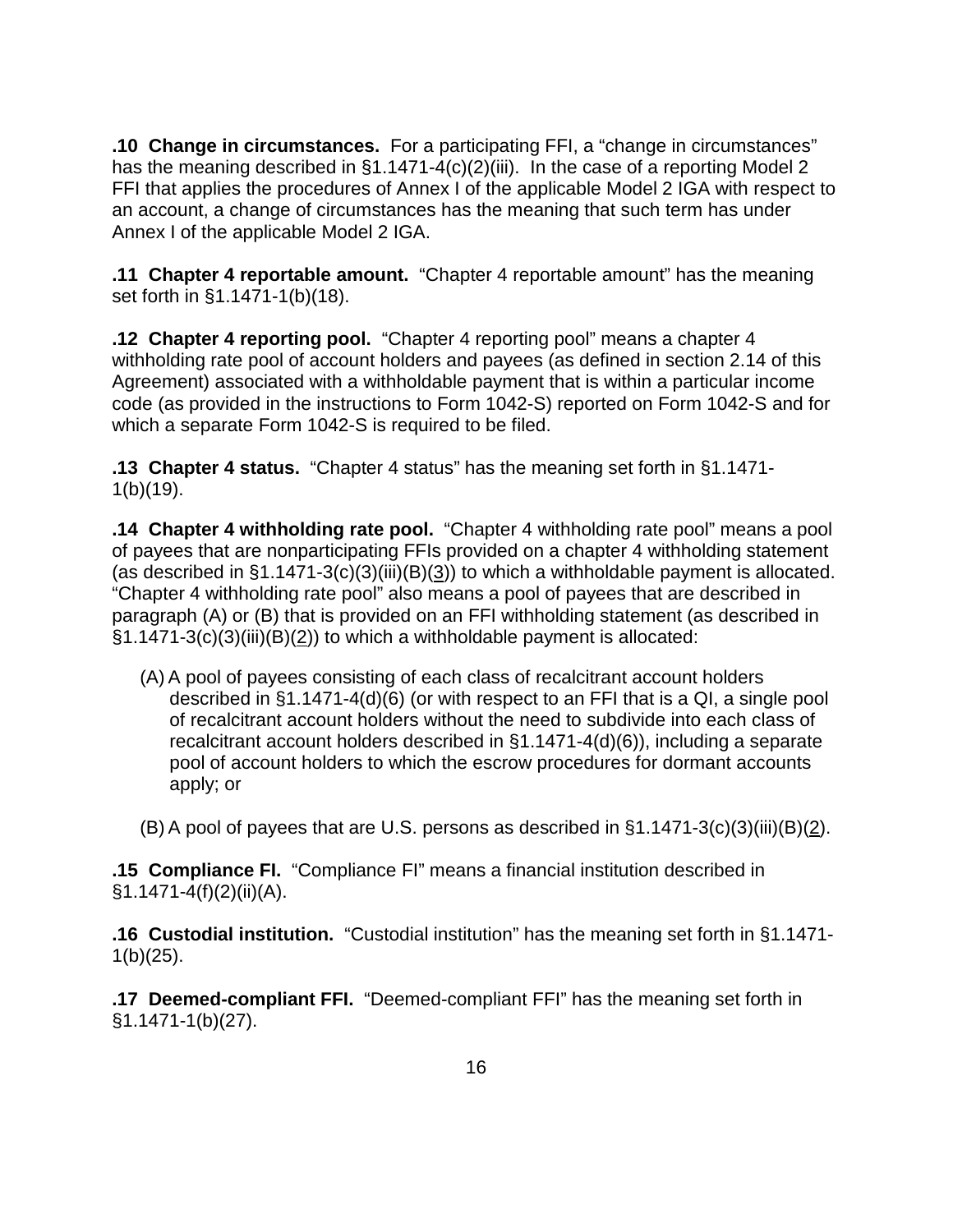**.18 Depository institution.** "Depository institution" has the meaning set forth in §1.1471-1(b)(30).

**.19 Effective date of the FFI agreement.** The effective date of the FFI agreement with respect to an FFI or a branch of an FFI that is a participating FFI is the date on which the IRS issues a GIIN to the FFI or branch. For a participating FFI that receives a GIIN prior to June 30, 2014, the effective date of the FFI agreement is June 30, 2014.

**.20 Entity account.** "Entity account" has the meaning set forth in §1.1471-1(b)(40).

**.21 Entity payee.** "Entity payee" means a payee that is an entity and that is not an account holder.

**.22 Excepted NFFE.** "Excepted NFFE" has the meaning set forth in §1.1471-1(b)(41).

**.23 Exempt beneficial owner.** "Exempt beneficial owner" has the meaning set forth in §1.1471-1(b)(42).

**.24 Exempt recipient.** "Exempt recipient" has the meaning set forth in §1.1471-  $1(b)(43)$ .

**.25 Financial institution (FI).** "Financial institution" or "FI" has the meaning set forth in §1.1471-1(b)(50).

**.26 FFI group.** "FFI group" means an expanded affiliated group (as defined in §1.1471-5(i)) that includes one or more participating FFIs or, in the case of a reporting Model 2 FFI, a group of related entities as defined in an applicable Model 2 IGA.

**.27 FFI member.** "FFI member" means an FFI that is a member of an FFI group.

**.28 FFI withholding statement.** "FFI withholding statement" means a withholding statement provided by a participating FFI or registered deemed-compliant FFI that meets the requirements of section 9.02 of this agreement.

**.29 Foreign financial institution (FFI). "**Foreign financial institution" or "FFI" has the meaning set forth in §1.1471-1(b)(47).

**.30 Foreign reportable amount. "**Foreign reportable amount" means a payment of foreign source amounts described in §1.1471-4(d)(2)(ii)(F).

**.31 Form 945.** "Form 945" means IRS Form 945, Annual Return of Withheld Federal Income Tax.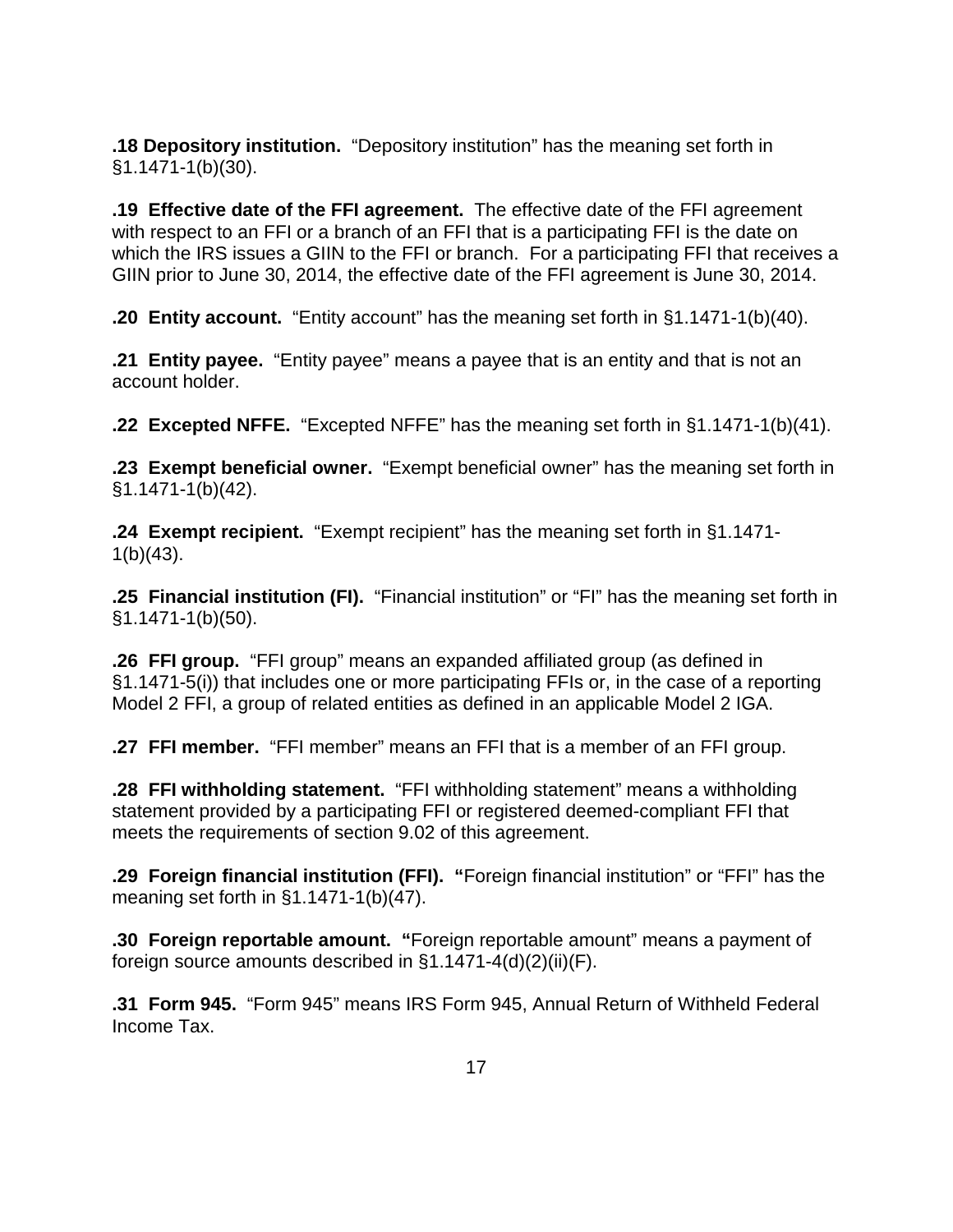**.32 Form 1042.** "Form 1042" means IRS Form 1042, Annual Withholding Tax Return for U.S. Source Income of Foreign Persons.

**.33 Form 1042-S.** "Form 1042-S" means IRS Form 1042-S, Foreign Person's U.S. Source Income Subject to Withholding.

**.34 Form 1099.** "Form 1099" means IRS Form 1099-B, Proceeds From Broker and Barter Exchange Transactions; IRS Form 1099-DIV, Dividends and Distributions; IRS Form 1099-INT, Interest Income; IRS Form 1099-MISC, Miscellaneous Income; IRS Form 1099-OID, Original Issue Discount, and any other form in the IRS Form 1099 series appropriate to the type of payment required to be reported.

**.35 Form 8957.** "Form 8957" means IRS Form 8957, Foreign Account Tax Compliance Act (FATCA) Registration, and includes the online version of the form on the FATCA registration website available at https://www.irs.gov/fatca.

**.36 Form 8966.** "Form 8966" means IRS Form 8966, FATCA Report, and includes the FATCA Report XML.

**.37 GIIN.** "GIIN" or "global intermediary identification number" has the meaning set forth in §1.1471-1(b)(57).

**.38 Grandfathered obligation.** "Grandfathered obligation" has the meaning set forth in §1.1471-2(b)(2)(i).

**.39 Individual account.** "Individual account" has the meaning set forth in §1.1471- 1(b)(64).

**.40 Intergovernmental Agreement (IGA).** "Intergovernmental Agreement" or "IGA" has the meaning set forth in §1.1471-1(b)(67).

**.41 IRS FFI List.** "IRS FFI List" has the meaning set forth in §1.1471-1(b)(73).

**.42 Lead FI.** "Lead FI" means an FFI or U.S. financial institution that is designated by one or more members of the FFI group to initiate and manage FATCA registration via the FATCA registration website for such FFI members of the FFI group and that agrees to the responsibilities described in section 11.02 of this agreement.

**.43 Limited branch.** "Limited branch" has the meaning set forth in §1.1471-1(b)(76).

**.44 Limited FFI.** "Limited FFI" has the meaning set forth in §1.1471-1(b)(77).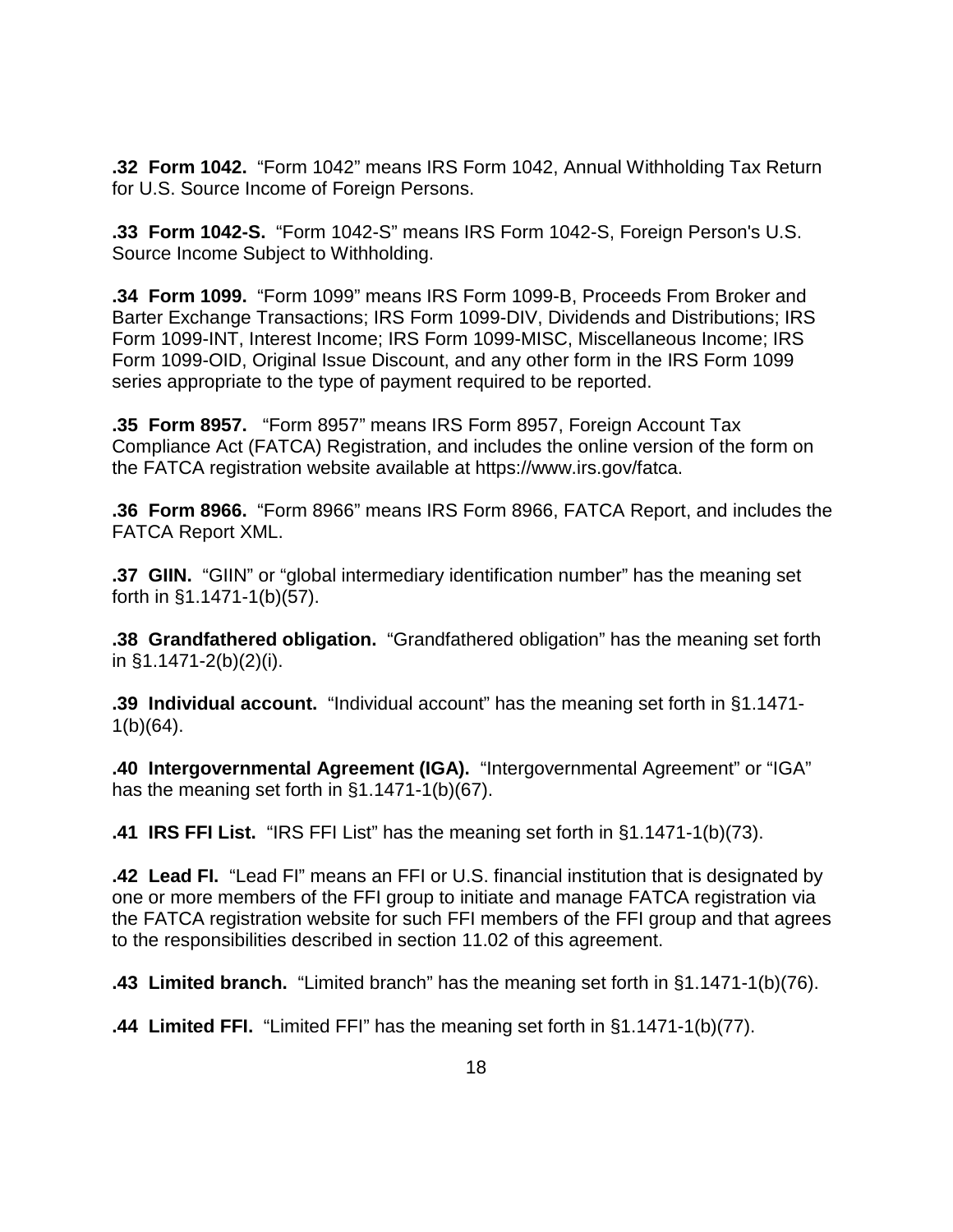**.45 Model 1 IGA. "**Model 1 IGA" has the meaning set forth in §1.1471-1(b)(78).

**.46 Model 2 IGA. "**Model 2 IGA" has the meaning set forth in §1.1471-1(b)(79).

**.47 New account.** "New account" means an account other than a preexisting account.

**.48 Non-consenting U.S. account.** For purposes of a reporting Model 2 FFI, "nonconsenting U.S. account" has the meaning that such term has under an applicable Model 2 IGA.

**.49 Non-exempt recipient.** "Non-exempt recipient" has the meaning set forth in §1.1471-1(b)(81).

**.50 Non-financial foreign entity (NFFE).** "Non-financial foreign entity" or "NFFE" has the meaning set forth in §1.1471-1(b)(80).

**.51 Nonparticipating FFI.** "Nonparticipating FFI" has the meaning set forth in §1.1471-1(b)(82).

**.52 Nonqualified intermediary (NQI).** "Nonqualified intermediary" or "NQI" has the meaning set forth in §1.1471-1(b)(85).

**.53 Non-U.S. account.** "Non-U.S. account" has the meaning set forth in §1.1471- 1(b)(84).

**.54 Non-U.S. payor.** "Non-U.S. payor" means a payor other than a U.S. payor.

**.55 Nonwithholding foreign partnership (NWP).** "Nonwithholding foreign partnership" or "NWP" has the meaning set forth in §1.1471-1(b)(86).

**.56 Nonwithholding foreign trust (NWT).** "Nonwithholding foreign trust" or "NWT" has the meaning set forth in §1.1471-1(b)(87).

**.57 Offshore obligation.** "Offshore obligation" has the meaning set forth in §1.1471- 1(b)(88).

**.58 Owner-documented FFI.** "Owner-documented FFI" has the meaning set forth in §1.1471-1(b)(90).

**.59 Participating FFI.** "Participating FFI" means an FFI that has agreed to comply with the requirements of an FFI agreement with respect to all branches of the FFI, other than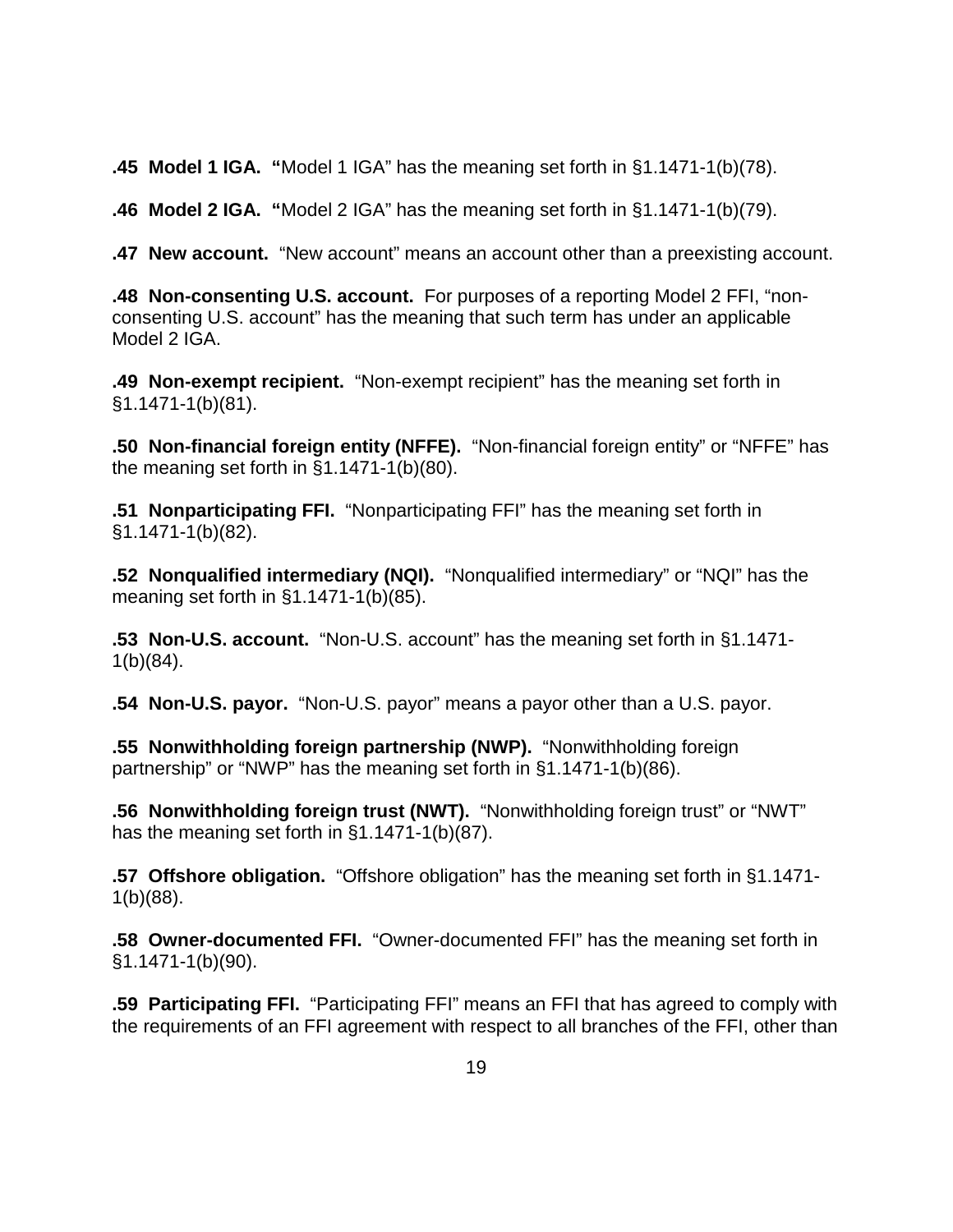a branch that is a reporting Model 1 FFI or a U.S. branch. A participating FFI also includes a reporting Model 2 FFI. See the definition of reporting Model 2 FFI in section 2.69 of this agreement.

**.60 Passive NFFE.** "Passive NFFE" means an NFFE other than an excepted NFFE (or, in the case of a reporting Model 2 FFI, other than an active NFFE).

**.61 Payee.** "Payee" has the meaning set forth in §1.1471-1(b)(96).

**.62 Preexisting account.** "Preexisting account" means an account described in §1.1471-1(b)(101). With respect to a reporting Model 2 FFI, "preexisting account" means a financial account maintained by the reporting Model 2 FFI as of the determination date (as defined in the applicable Model 2 IGA).

**.63 Preexisting obligation.** "Preexisting obligation" means an obligation described in §1.1471-1(b)(104).

**.64 Qualified intermediary.** "Qualified intermediary" or "QI" has the meaning set forth in §1.1471-1(b)(107).

**.65 Recalcitrant account holder.** "Recalcitrant account holder" has the meaning set forth in §1.1471-1(b)(110).

**.66 Registered deemed-compliant FFI.** "Registered deemed-compliant FFI" means an FFI described in §1.1471-5(f)(1), and includes a reporting Model 1 FFI, a QI branch of a U.S. financial institution that is a reporting Model 1 FFI, and an FFI treated as a registered deemed-compliant FFI under a Model 2 IGA.

**.67 Related entity or branch.** "Related entity or branch" means a related entity or branch of a reporting Model 1 FFI or a reporting Model 2 FFI that is treated as a nonparticipating FFI under Article 3(5) of the Model 2 IGA (or any analogous provision in an applicable Model 2 IGA) or Article 4(5) of the Model 1 IGA (or any analogous provision in an applicable Model 1 IGA) if the requirements in the applicable IGA with respect to such related entity or branch are satisfied.

**.68 Reporting Model 1 FFI.** "Reporting Model 1 FFI" means an FFI or branch of an FFI that is treated as a reporting financial institution under an applicable Model 1 IGA and that has registered with the IRS to obtain a GIIN.

**.69 Reporting Model 2 FFI.** "Reporting Model 2 FFI" means an FFI or branch of an FFI that is treated as a reporting financial institution under an applicable Model 2 IGA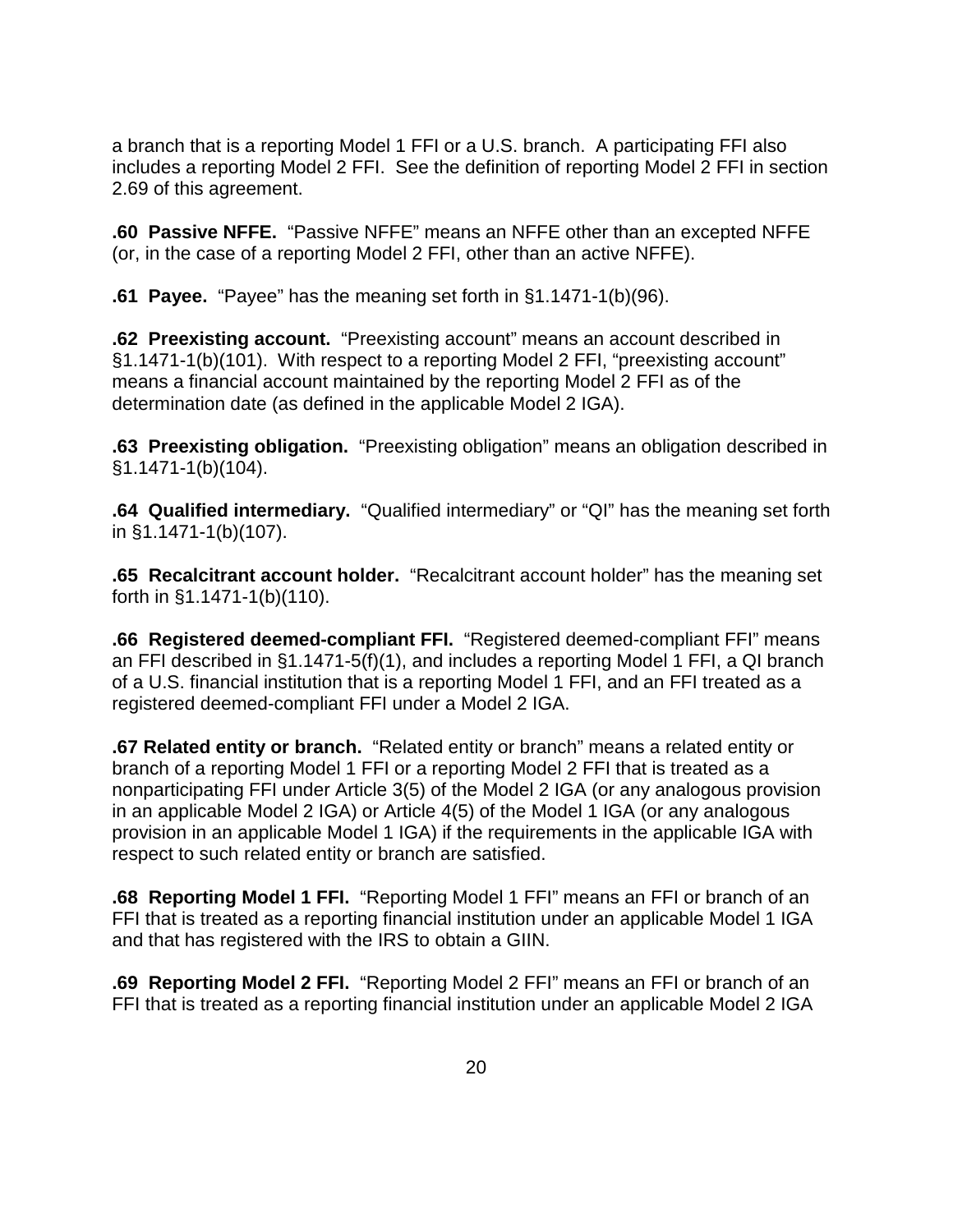and that has registered with the IRS to comply with the terms of this agreement, as modified by an applicable Model 2 IGA.

**.70 Reportable payment.** "Reportable payment" has the meaning set forth in §1.1471- 1(b)(113).

**.71 Responsible officer.** "Responsible officer" has the meaning set forth in §1.1471- 1(b)(116).

**.72 Specified insurance company.** "Specified insurance company" has the meaning set forth in §1.1471-1(b)(119).

**.73 Territory FI.** "Territory FI" or "territory financial institution" has the meaning set forth in §1.1471-1(b)(130).

**.74 U.S. account.** "U.S. account" has the meaning set forth in §1.1471-1(b)(134).

**.75 U.S. payor.** "U.S. payor" has the meaning set forth in §1.1471-1(b)(140).

**.76 U.S. source FDAP income.** "U.S. source FDAP income" has the meaning set forth in §1.1471-1(b)(142).

**.77 Withholdable payment.** "Withholdable payment" has the meaning set forth in §1.1471-1(b)(145).

**.78 Withholding agent.** "Withholding agent" has the meaning set forth in §1.1471- 1(b)(147).

**.79 Withholding certificate.** "Withholding certificate" has the meaning set forth in §1.1471-1(b)(148).

**.80 Withholding foreign partnership (WP).** "Withholding foreign partnership" or "WP" has the meaning set forth in §1.1471-1(b)(149).

**.81 Withholding foreign trust (WT).** "Withholding foreign trust" or "WT" has the meaning set forth in §1.1471-1(b)(151).

# **Section 3. Due Diligence Requirements for Documentation and Identification of Account Holders and Nonparticipating FFI Payees.**

**.01 In General.** The due diligence procedures described in this section 3 generally apply to a participating FFI. The participating FFI must perform the due diligence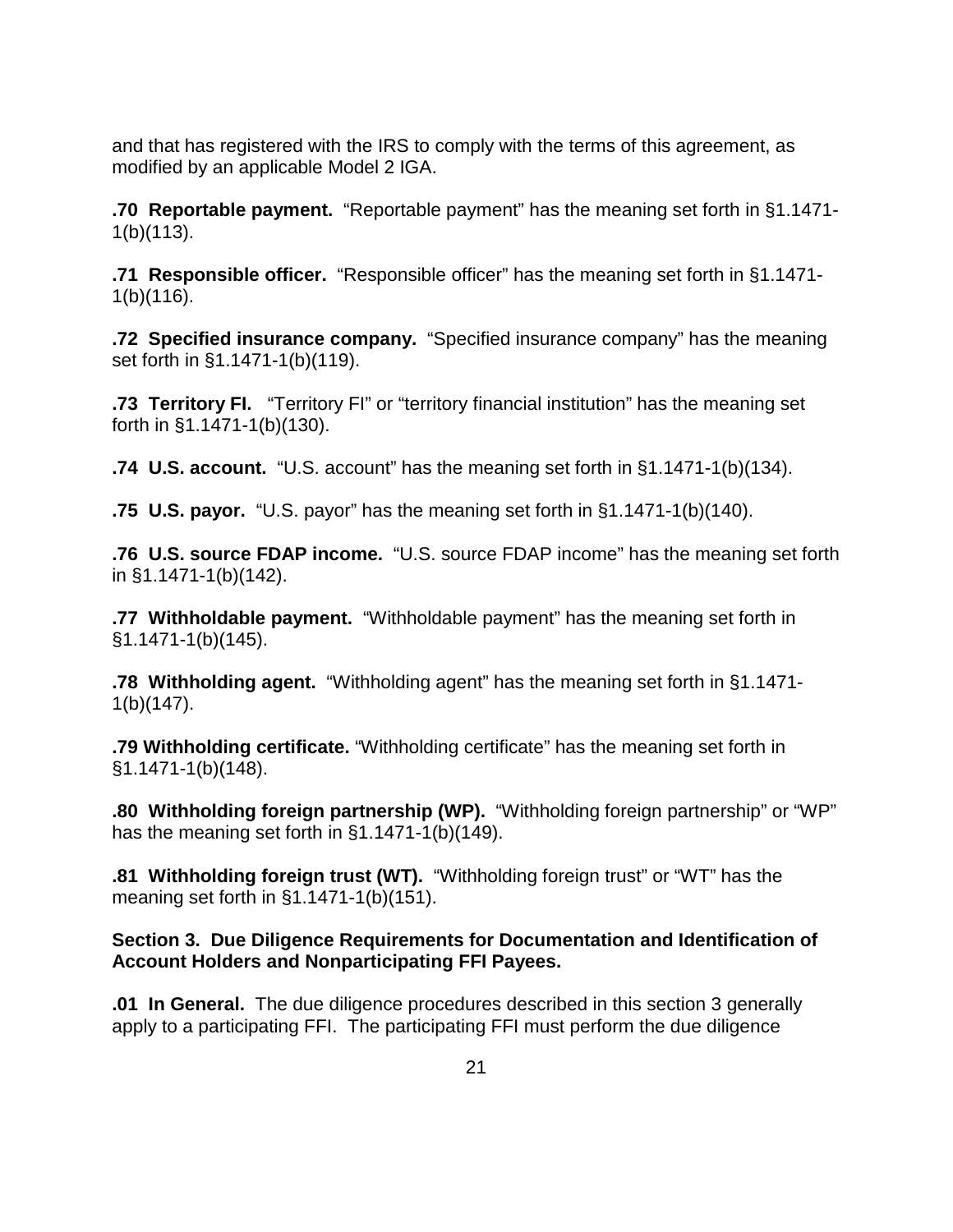procedures described in this section 3 to determine which of the accounts that it maintains are (i) U.S. accounts, (ii) accounts held by recalcitrant account holders, (iii) accounts held by nonparticipating FFIs, or (iv) non-U.S. accounts. A participating FFI that makes a withholdable payment to a payee other than an account holder must also perform due diligence procedures described in this section 3 to determine if withholding is required under section 4 of this agreement.

A reporting Model 2 FFI must perform the due diligence procedures described in Annex I of the applicable Model 2 IGA with respect to all accounts that such reporting Model 2 FFI maintains within the Model 2 IGA jurisdiction unless the reporting Model 2 FFI elects to apply the due diligence procedures of this agreement, as described in this section 3. A reporting Model 2 FFI may apply the due diligence procedures described in section 3.02 of this agreement separately for each section of Annex I (for example, preexisting entity accounts) with respect to all accounts or with respect to any clearly identified group of accounts (such as by line of business or the location where the account is maintained). Except as provided for the two year period following the date that an applicable Model 2 IGA has entered into force, a reporting Model 2 FFI that applies the due diligence procedures of section 3.02 of this agreement with respect to certain accounts must continue to apply these procedures consistently to these accounts in all subsequent years unless there has been a material modification to section 3.02 of this agreement or §1.1471-4(c). With respect to the two-year period beginning on the date that an applicable Model 2 IGA has entered into force, a reporting Model 2 FFI may apply either the due diligence procedures described in section 3.02 of this agreement or those described in Annex 1 of the applicable Model 2 IGA with respect to any clearly identified group of accounts, without being bound to a particular set of due diligence rules, so long as the application does not frustrate the purpose of the Model 2 IGA, and only to the extent due diligence procedures with respect to such accounts commenced prior to entry into force of the applicable Model 2 IGA. Notwithstanding the foregoing, a reporting Model 2 FFI must apply the due diligence procedures of section 3.02(B) of this agreement with respect to an entity payee other than an account holder that is receiving a withholdable payment.

## **.02 Due Diligence Procedures.**

**(A) Identification and Documentation of Account Holders.** A participating FFI is required to determine the chapter 4 status of each holder of an account maintained by the participating FFI and to identify each account that is a U.S. account, non-U.S. account, account held by a recalcitrant account holder, or account held by a nonparticipating FFI. For this purpose, the participating FFI is required to apply the due diligence procedures for accounts to the extent, and in the manner, required under §1.1471-4(c) within the applicable time periods described in §1.1471-4(c)(3), (c)(4), and (c)(5). As provided in §1.1471-1(b)(104)(i), an obligation held by an entity that is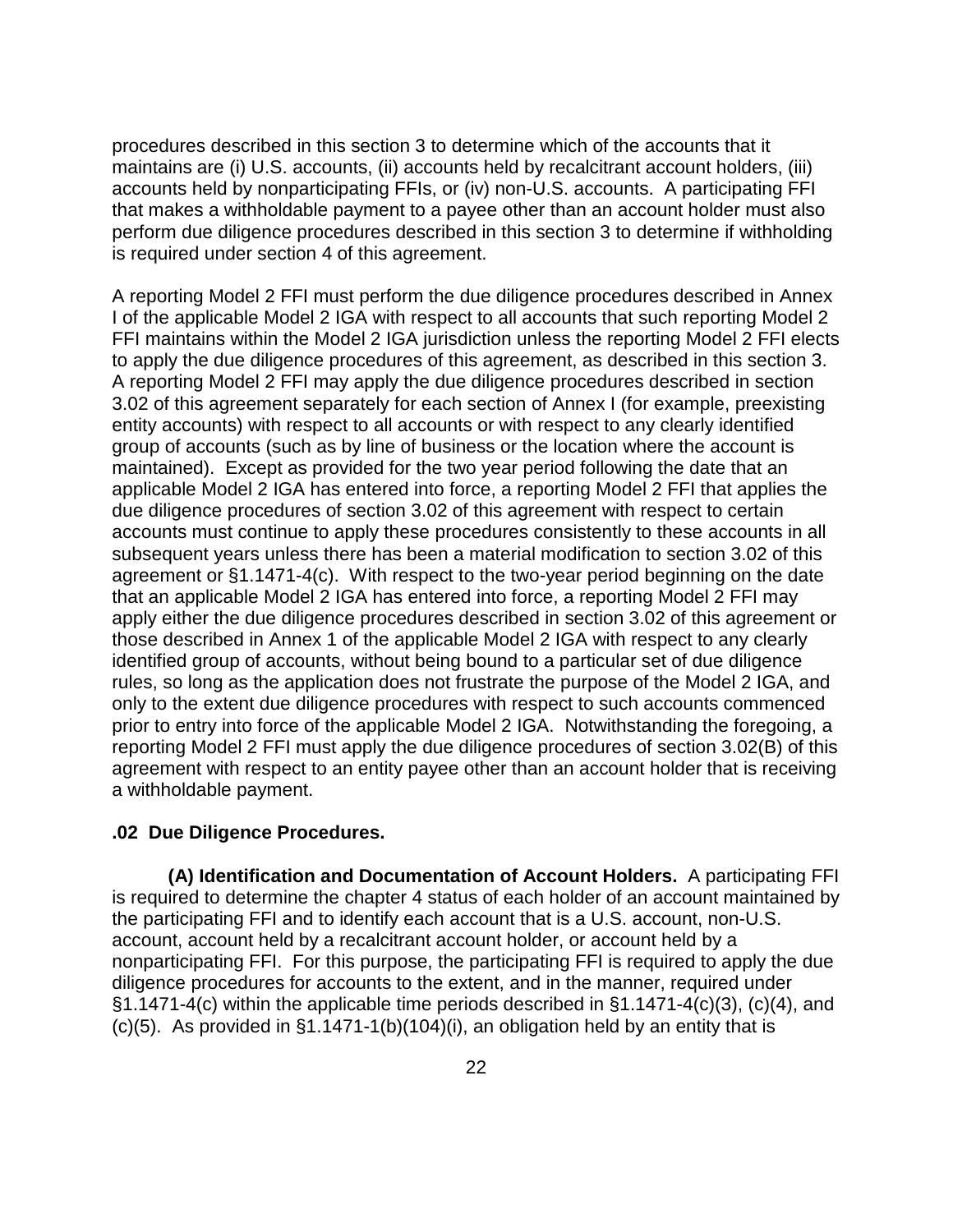opened, issued, or executed on or after July 1, 2014, and before January 1, 2015, may be treated as a preexisting obligation for purposes of implementing the applicable due diligence procedures. However, the timeframes provided in §1.1471-4(c)(3) apply to all preexisting obligations held by an entity, including those obligations described in the preceding sentence. A participating FFI that is unable to reliably associate valid documentation with an account holder to determine the chapter 4 status of such account holder under such required procedures must apply the presumption rules of section 3.04 of this agreement. See also §1.1471-4(d)(2) for other account holders to which a participating FFI's due diligence requirements apply (e.g., account holders of a territory FI, sponsored FFI, or owner-documented FFI).

**(B) Identification and Documentation of Certain Payees other than Account Holders.** For determining when withholding is required under section 4 of this agreement, a participating FFI is, prior to payment, required to reliably associate the payment with documentation that meets the requirements of section 3.03(B) of this agreement when making a withholdable payment to an entity payee. If an account holder receives a withholdable payment and is not treated as the payee of the payment, in addition to documenting the chapter 4 status of the account holder, the participating FFI is also required to establish the chapter 4 status of the payee or payees to determine whether withholding is required under section 4 of this agreement. See, however, §1.1471-3(e)(4)(vi) for when a participating FFI may rely on the chapter 4 status of a payee provided by another participating FFI or registered deemed-compliant FFI that is acting as an intermediary or that is a flow-through entity with respect to the payee. Except as otherwise provided in section 4.02(A) of this agreement, a participating FFI must apply the presumption rules of section 3.04 of this agreement to determine the chapter 4 status of a payee if, prior to the time of payment, it cannot reliably associate the payment with documentation meeting the requirements of section 3.03(B) of this agreement. See, however, §1.1471-3(c)(7) for requirements that apply for documentation received after the date of a payment. With respect to a preexisting account, a participating FFI must, to the extent required under §1.1471-4(c), determine the chapter 4 status of the payee within the applicable time period described in §1.1471- 4(c)(3) or, if unable to do so, must apply the presumption rules of section 3.04 of this agreement to determine the chapter 4 status of a payee.

# **.03 Additional Requirements for Identification and Documentation of Account Holders and Payees.**

**(A) In General.** To the extent that the participating FFI is required to retain a record of the documentation collected (or otherwise maintained) to establish the chapter 4 status of an account holder or payee, the participating FFI must do so in accordance with the requirements of §1.1471-4(c)(2).The participating FFI must also institute procedures that meet the requirements of §1.1471-4(c)(2) to ensure that any change in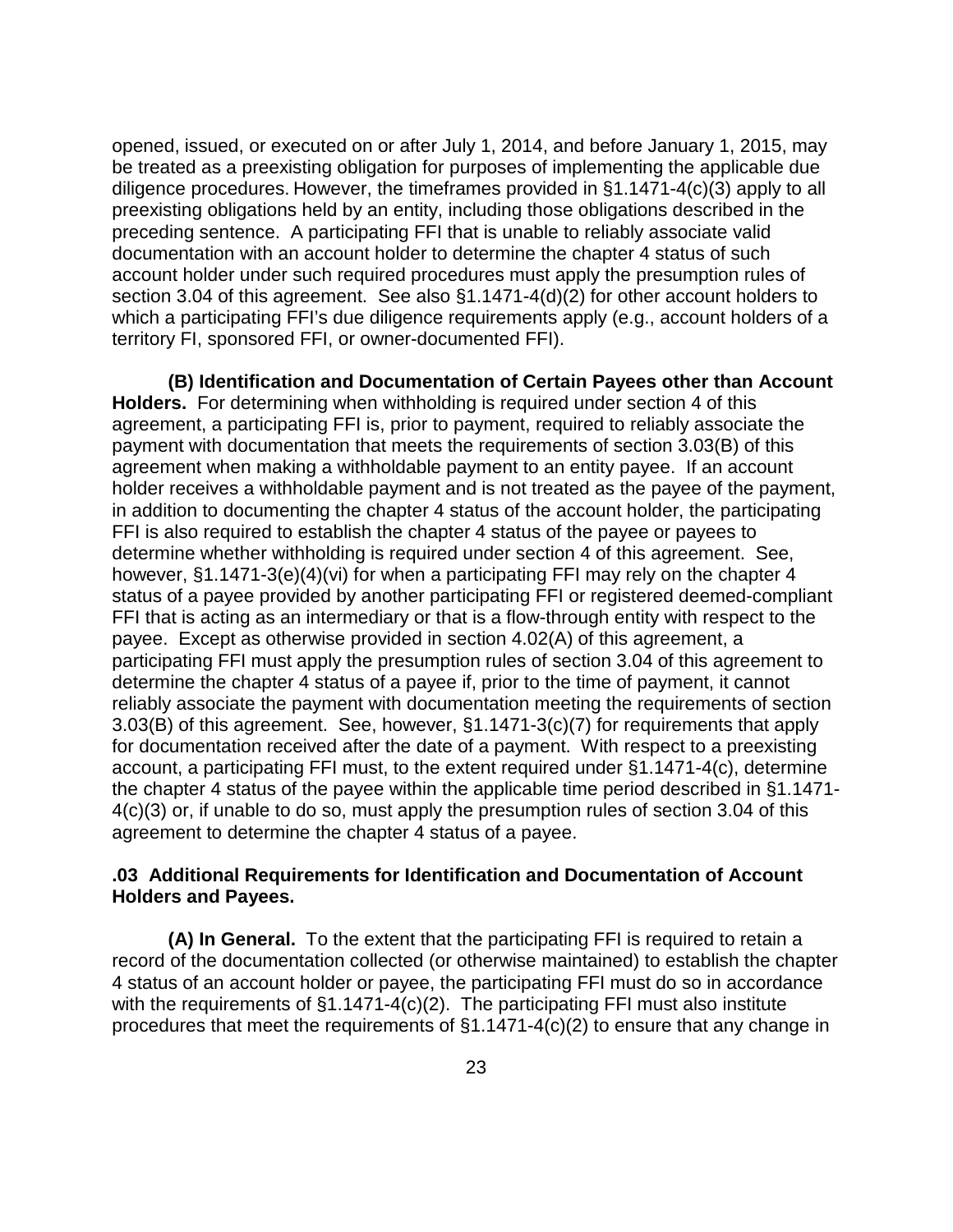circumstances (defined in section 2.10 of this agreement) is identified with respect to an account.

## **(B) Requirements for Documentation.**

**(1) In General.** To the extent the participating FFI obtains withholding certificates, substitute certification forms, written statements, or documentary evidence to document an account holder or payee, such documentation must meet the requirements set forth in §1.1471-3(c). Sections 1.1471-3(c)(3) through (5) provide the requirements of valid withholding certificates, written statements, and documentary evidence. Section 1.1471-3(c)(6) provides other applicable rules for withholding certificates, written statements, and documentary evidence, including their periods of validity and electronic transmission requirements. Sections 1.1471-3(c)(8) and (9) provide requirements related to the sharing of documentation and reliance by a participating FFI on documentation collected by another person. A participating FFI must obtain the documentation specified in §1.1471-3(d) to establish the chapter 4 status of an entity account holder or an entity payee. A participating FFI may rely on documentation that meets the requirements of §1.1471-3(c) until the earlier of the expiration date of such documentation or the date there is a change in circumstances that affects the account holder or payee's claim of chapter 4 status. If the participating FFI is unable to obtain the required documentation within 90 days of a change in circumstances, the participating FFI must apply the presumption rules of section 3.04 of this agreement with respect to the account or payee until valid documentation is obtained upon which the FFI is permitted to rely.

**(2) Requirements for Reporting Model 2 FFIs.** To the extent a reporting Model 2 FFI applies the due diligence procedures described in Annex I of the applicable Model 2 IGA with respect to an account, such documentation or publicly available information used to document the account must meet the requirements described in the applicable Model 2 IGA. In the case of documentation, the reporting Model 2 FFI may rely on such documentation until the earlier of the expiration date of such documentation or the date there is a change in circumstances that affects the account holder or payee's claim of chapter 4 status. In the case of publicly available information, the reporting Model 2 FFI may rely on such information until the date there is a change in circumstances that affects the account holder or payee's claim of chapter 4 status. Upon the expiration of the documentation or a change in circumstances, the reporting Model 2 FFI must obtain new or additional documentation or must redetermine the status of the account in accordance with the due diligence procedures described in Annex I of the applicable Model 2 IGA. If an account holder of a new account (as defined in the applicable Model 2 IGA) has a change in circumstances that would cause such account to be treated as a U.S. account and the account holder refuses to provide consent for such account to be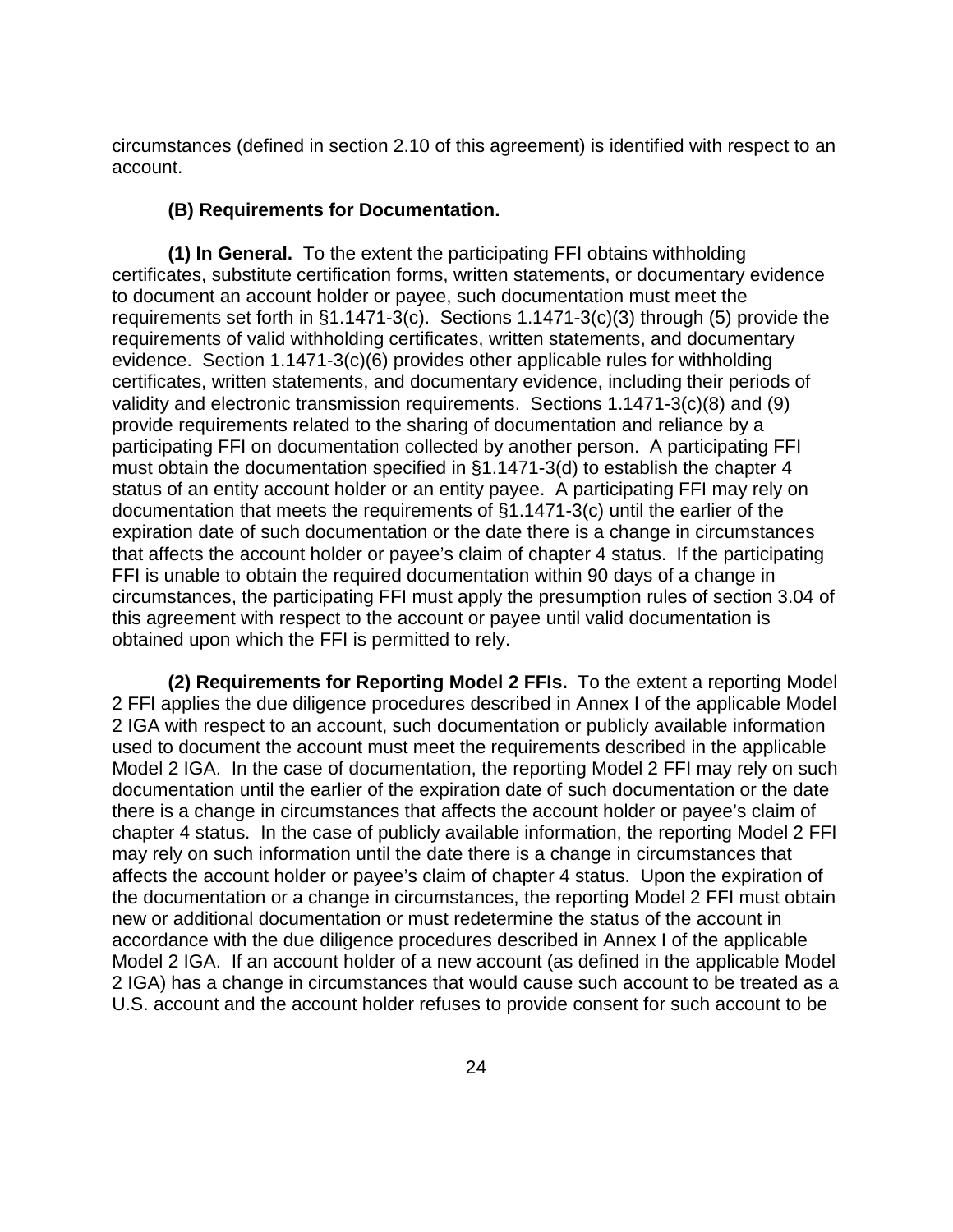reported, the reporting Model 2 FFI must report the account as a non-consenting U.S. account as described in section 6.03(B) of this agreement.

**.04 Presumption Rules in Absence of Valid Documentation.** If the participating FFI is required to, but is unable to, obtain documentation (or a record of documentation) that meets the requirements of this section 3 within the applicable time period described in section 3.02 of this agreement, or if the participating FFI knows or has reason to know that documentation provided for an account holder or payee is unreliable or incorrect, as determined applying the standards of knowledge described in §1.1471-4(c)(2), or as determined under Annex I of the applicable Model 2 IGA in the case of a reporting Model 2 FFI that applies such procedures with respect to an account, the FFI is required to apply the presumption rules described in this section 3.04 until valid documentation is provided for the account holder or payee upon which the FFI is permitted to rely. However, following a change in circumstances, a participating FFI may continue to treat otherwise valid documentation previously provided by an account holder or payee as valid and rely on such documentation until the earlier of 90 days following the change in circumstances or the date new documentation is obtained upon which the participating FFI may rely to document the chapter 4 status of the account holder or payee. See, however, §1.1441-1(e)(4)(ii)(D) for requirements when a change in circumstances occurs for purposes of chapter 3 and the related grace period allowed under §1.1441- 1(b)(3)(iv), to the extent a withholdable payment that is also a reportable amount (as defined in §1.1441-1(c)(22)) is made to the account holder or payee.

**(A) Entity Payee or Account Held by an Entity.** With respect to a withholdable payment made to an entity payee, a participating FFI must apply the presumption rules of §1.1471-3(f). The presumption rules of §1.1471-3(f) also apply to an account held by an entity. However, in the case of an account held by a passive NFFE that provides the documentation described in §1.1471-3(d)(12) to establish its status as a passive NFFE but fails to provide the information regarding its owners required under §1.1471- 3(d)(12)(iii), the participating FFI must treat the account as held by a recalcitrant account holder in accordance with §1.1471-5(g)(2)(iv).

**(B) Account Held by an Individual.** With respect to an account held by an individual, a participating FFI must treat the account as held by a recalcitrant account holder in accordance with §1.1471-5(g) and classify the type of recalcitrant account holder in accordance with the pools described in §1.1471-4(d)(6).

**(C) Presumption Rules for an Entity Account Holder of a Reporting Model 2 FFI.** To the extent a reporting Model 2 FFI applies the due diligence procedures described in Annex I of the applicable Model 2 IGA, the FFI must determine the status of the account as a U.S. account, non-consenting account, or a nonparticipating FFI by applying such procedures. With respect to a withholdable payment made to an entity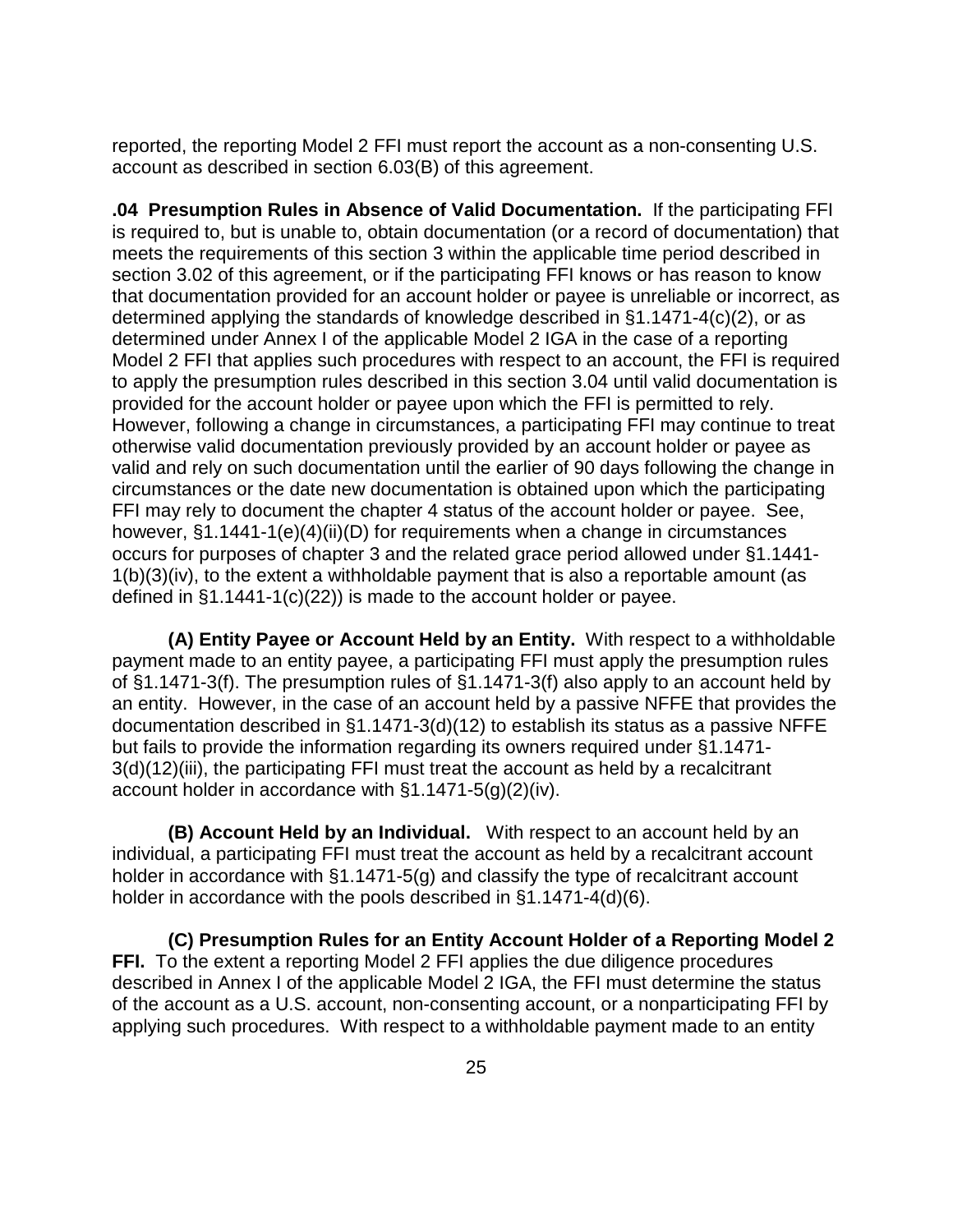account holder of a reporting Model 2 FFI, if the reporting Model 2 FFI is unable to document the entity account consistent with the procedures described in Annex I, the reporting Model 2 FFI must apply the presumption rules described in §1.1471-3(f). With respect to a withholdable payment made to an entity payee that is not an account holder, a reporting Model 2 FFI must apply the presumption rules of §1.1471-3(f). A reporting Model 2 FFI that has undocumented accounts may be determined to be significantly non-compliant with the requirements of an applicable IGA.

# **Section 4. Withholding Requirements.**

#### **.01 Withholding Requirements.**

**(A) In General.** A participating FFI is generally required to deduct and withhold a tax equal to 30 percent of any withholdable payment made to an account maintained by such participating FFI that is held by a recalcitrant account holder or a nonparticipating FFI. A participating FFI is also generally required to deduct and withhold a tax equal to 30 percent of any withholdable payment made to a payee that is (or is presumed to be) a nonparticipating FFI or a passive NFFE that has not identified its substantial U.S. owners or certified that it has no substantial U.S. owners as required under §1.1471- 3(d)(12)(iii) with respect to an offshore obligation that is not an account. There is no requirement to withhold on foreign passthru payments for payments made before January 1, 2019 and therefore this requirement is not addressed in this agreement. See section 7.03 of this agreement for the requirements of a participating FFI that is prohibited by law from withholding as required under this section 4.01.

**(B) Modification of Withholding Requirements for a Reporting Model 2 FFI.**  Notwithstanding the withholding requirements described in section 4.01(A) of this agreement, a reporting Model 2 FFI is not required to deduct and withhold tax on any withholdable payment made to its non-consenting U.S. accounts, provided that the conditions under the applicable Model 2 IGA regarding the suspension of withholding relating to non-consenting U.S. accounts are met. If such conditions are not met, the reporting Model 2 FFI is required to treat its non-consenting U.S. accounts as held by recalcitrant account holders and is required to deduct and withhold a tax equal to 30 percent of any withholdable payment made to such accounts in accordance with section 4.02 of this agreement. In addition, a reporting Model 2 FFI is required to withhold in accordance with section 4.02 of this agreement on any withholdable payment made to an account holder or a payee other than an account holder that is (or is presumed to be under section 3.04(C) of this agreement) a nonparticipating FFI.

**(C) Election to Withhold under Section 3406 on Recalcitrant Account Holders.** With respect to a recalcitrant account holder that receives a withholdable payment and that is also subject to backup withholding under section 3406, a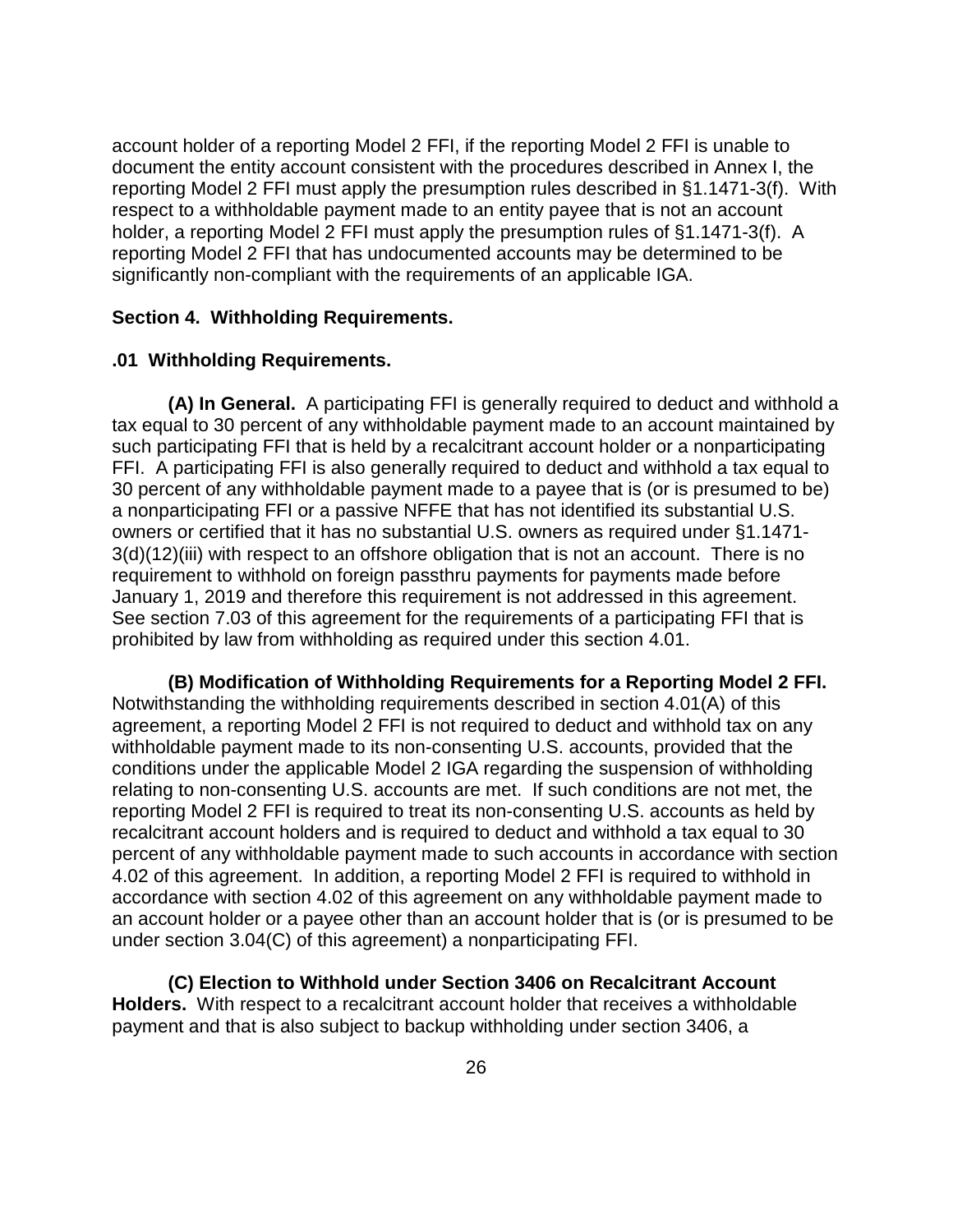participating FFI may elect to satisfy its withholding obligation under this section 4 and §1.1471-4(b) by applying backup withholding under section 3406 to such withholdable payments. A participating FFI may make the election described in this paragraph only if it complies with the information reporting rules under chapter 61 with respect to payments to which backup withholding applies. Nothing in this section 4 or §1.1471- 4(b) relieves a participating FFI of its requirement to backup withhold under section 3406 with respect to reportable payments that are not withholdable payments (e.g., payments with respect to grandfathered obligations). See section 4.04(D) of this agreement for the coordination of backup withholding under section 3406 for a participating FFI that does not make the election described in this section 4.01(C) and that withholds under section 1471(b) with respect to a withholdable payment made to a recalcitrant account holder that is subject to backup withholding under section 3406.

#### **.02 General Rules for Withholding.**

**(A) Withholding Determination in General.** A participating FFI that makes a withholdable payment is required to determine whether withholding under this section 4 applies at the time the withholdable payment is made by applying the requirements of §1.1471-4(b) to determine the payee of the payment and to reliably associate the payment with valid documentation to establish the payee's chapter 4 status. The exceptions to withholding described in §1.1471-2, including the exceptions for payments made under a grandfathered obligation and payments made to certain excepted accounts, apply for purposes of determining whether withholding is required under this section 4. A participating FFI is not required to withhold under this section 4 on payments made to an account holder of a preexisting account (including an entity account that is opened on or after July 1, 2014, and before January 1, 2015, that the FFI treats as a preexisting obligation under §1.1471-1(b)(104)(i)) prior to the expiration of the applicable time period described in section 3.02(A) of this agreement for identifying the account (or applying the presumption rules), unless the account is documented as held by a nonparticipating FFI.

**(B) Withholding Requirements for a Participating FFI that is an NQI, NWP, or NWT.** A participating FFI that is an NQI, NWP, or NWT, or that is a QI that elects under section 1471(b)(3) not to assume withholding responsibility for a payment is generally not required to withhold with respect to a withholdable payment of U.S. source FDAP income that it receives as an intermediary or as an NWP or NWT when it provides its withholding agent with an FFI withholding statement that includes sufficient information for such withholding agent to establish the portion of the payment (if any) that is allocable to recalcitrant account holders (in each of the chapter 4 withholding rate pools described in section 9.02(B) of this agreement), to payees that are nonparticipating FFIs, and to payees that are U.S. persons (U.S. payee pool) in accordance with §1.1471-4(b)(3). If a participating FFI elects to backup withhold under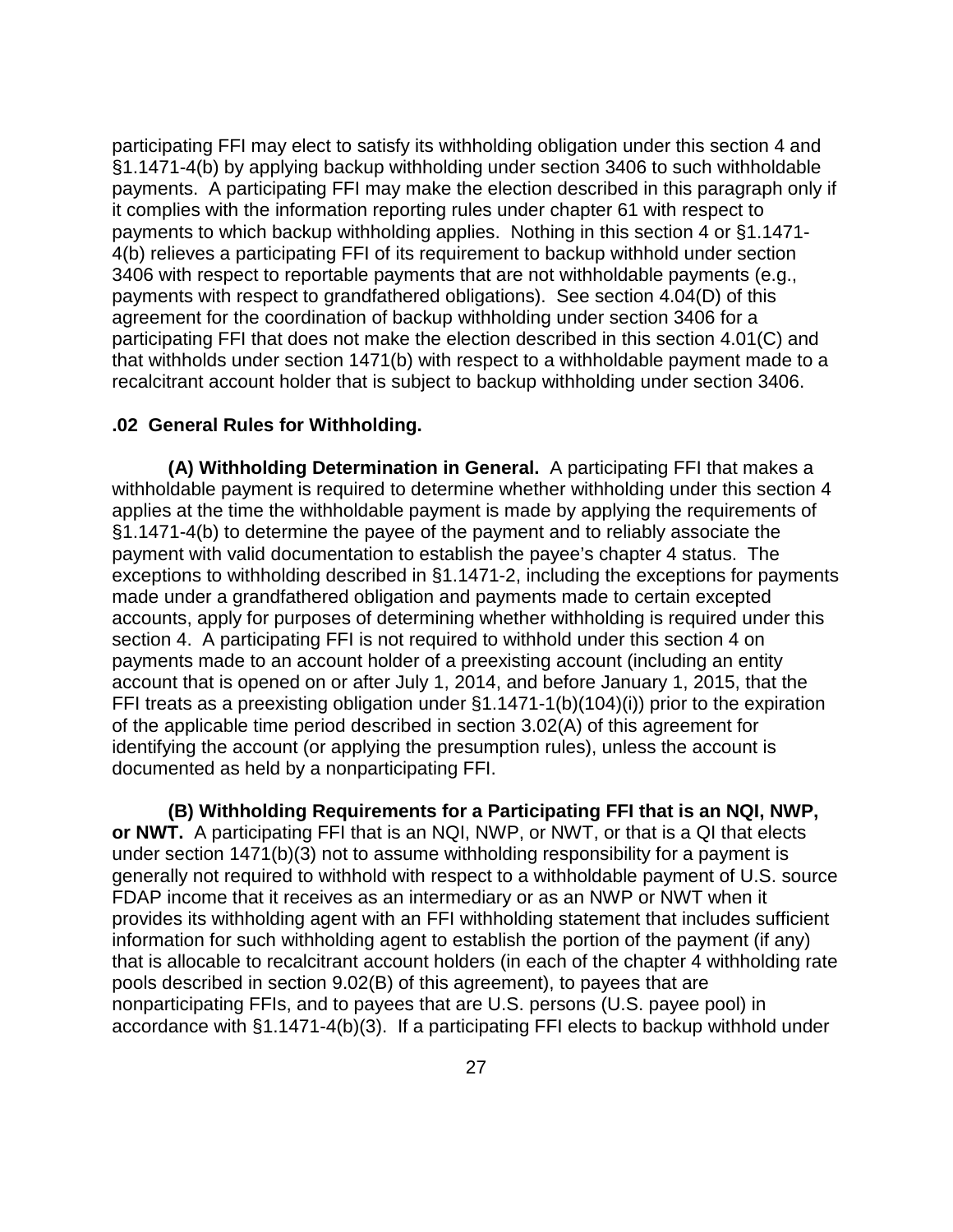section 3406 with respect to recalcitrant account holders as described in section 4.01(C) of this agreement, the participating FFI must provide its withholding agent with an FFI withholding statement that includes sufficient information for such withholding agent to report the payments made to the account holders in accordance with chapter 61 and to apply backup withholding. See §1.1471-3(c)(3)(iii) and section 9 of this agreement for the requirements applicable to a participating FFI's withholding certificate, withholding statement, and associated documentation. If the withholdable payment is exempt from chapter 4 withholding, the information provided by the participating FFI to the withholding agent must also include the payee's chapter 4 status when specific payee information is required for purposes of chapter 3. A participating FFI must also provide the withholding agent with information regarding any account holders or payees of an intermediary or flow-through entity that holds an account with the participating FFI, other than a QI, WP, or WT.

A participating FFI is required to withhold under §1.1471-4(b)(3) when it fails to provide sufficient information to its withholding agent or when it knows or has reason to know that the withholding agent has not withheld to the extent required under §1.1471-2(a)(i) with respect to its account holders. For example, if a participating FFI provides the documentation described in §1.1471-3(c)(3)(iii) to its withholding agent and, based on the amount of the payment that it receives from the withholding agent, it knows or has reason to know that the withholding agent has underwithheld on the payment, it is required to deduct and withhold tax from the payment to the extent of the underwithheld tax. A participating FFI is also required to withhold when it applies the dormant account procedures described in section 5.02 of this agreement.

**(C) Withholding Requirements with Respect to Related Entities and Branches.** A participating FFI is required to withhold on a withholdable payment it makes to a related entity or branch of a reporting Model 1 FFI or reporting Model 2 FFI to the extent required under §1.1471-4(b)(5), including when a participating FFI has reason to know that a withholdable payment was made to a related entity or branch of a reporting Model 1 FFI or reporting Model 2 FFI. A participating FFI making a withholdable payment to a reporting Model 1 FFI or reporting Model 2 FFI will have reason to know that a withholdable payment is made to a related entity or branch of such reporting Model 1 FFI or reporting Model 2 FFI when the participating FFI has reason to know under §1.1471-3(e)(3)(i). For the withholding required by a reporting Model 2 FFI making a withholdable payment to its related branch, see section 7.04 of this agreement.

**.03 Liability for Failure to Withhold.** A participating FFI that fails to withhold any tax under chapter 4 as required under section 4.02 of this agreement is liable for the amount of tax not withheld and any interest, additions to tax, and penalties that may apply under a relevant provision of the Code.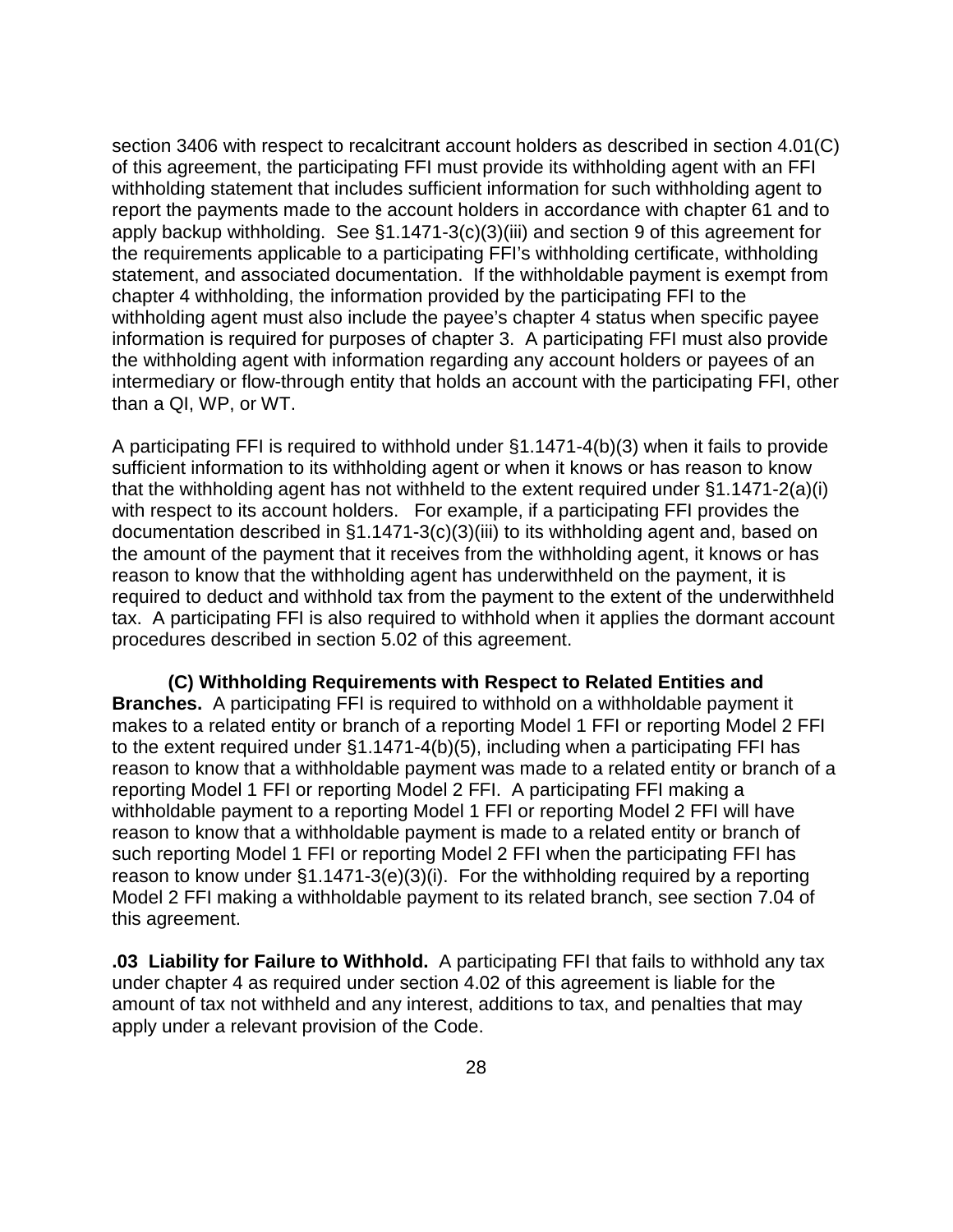# **.04 Coordination with Other Withholding Provisions.**

**(A) In General.** A participating FFI is a withholding agent for purposes of chapter 4, a withholding agent under chapter 3 with respect to a payment subject to withholding under §1.1441-2(a) or under sections 1445 or 1446, and a payor for purposes of withholding under section 3406. Except to the extent provided in this section 4.04, no provision of this agreement otherwise limits the requirement of a participating FFI to withhold as a withholding agent for purposes of chapters 3 and 4 or as a payor for purposes of backup withholding under section 3406 to the extent required.

**(B) Coordination of Withholding under Sections 1471(a) and 1472(a).** A participating FFI that complies with the withholding requirements of this agreement is deemed to satisfy its chapter 4 withholding obligations under sections 1471(a) and 1472(a) with respect to its account holders and entity payees.

**(C) Coordination with Withholding under Chapter 3.** In the case of a withholdable payment that is also subject to withholding under section 1441, 1442, or 1443, a participating FFI may credit the tax withheld under section 4.02 of this agreement against its liability under section 1441, 1442, or 1443 as described in §1.1474-6(b). In the case of a withholdable payment that is also subject to withholding under section 1445, withholding under section 1445 applies to the payment to the extent described under §1.1474-6(c), and withholding is not required under section 4.02 of this agreement. In the case of a withholdable payment that is also subject to withholding under section 1446, withholding under section 1446 applies to the extent described under §1.1474-6(d), and withholding is not required under section 4.02 of this agreement.

**(D) Coordination with Backup Withholding.** In the case of a withholdable payment that is also a reportable payment made by the participating FFI to a recalcitrant account holder, withholding under section 3406 will not apply to the reportable payment if tax is withheld on the payment under section 4.02 of this agreement, unless the participating FFI elects to apply backup withholding under section 3406 to a payment made to a recalcitrant account holder as described in section 4.01(C) of this agreement.

# **Section 5. Deposit Requirements.**

**.01 In General.** A participating FFI that withholds tax as required under this agreement must deposit amounts withheld within the time period provided in §1.1474-1(b)(1) or, for amounts withheld under the election described in section 4.01(C) of this agreement, §31.6302-4. See §1.1471-2(a)(5)(ii) for an optional escrow procedure when a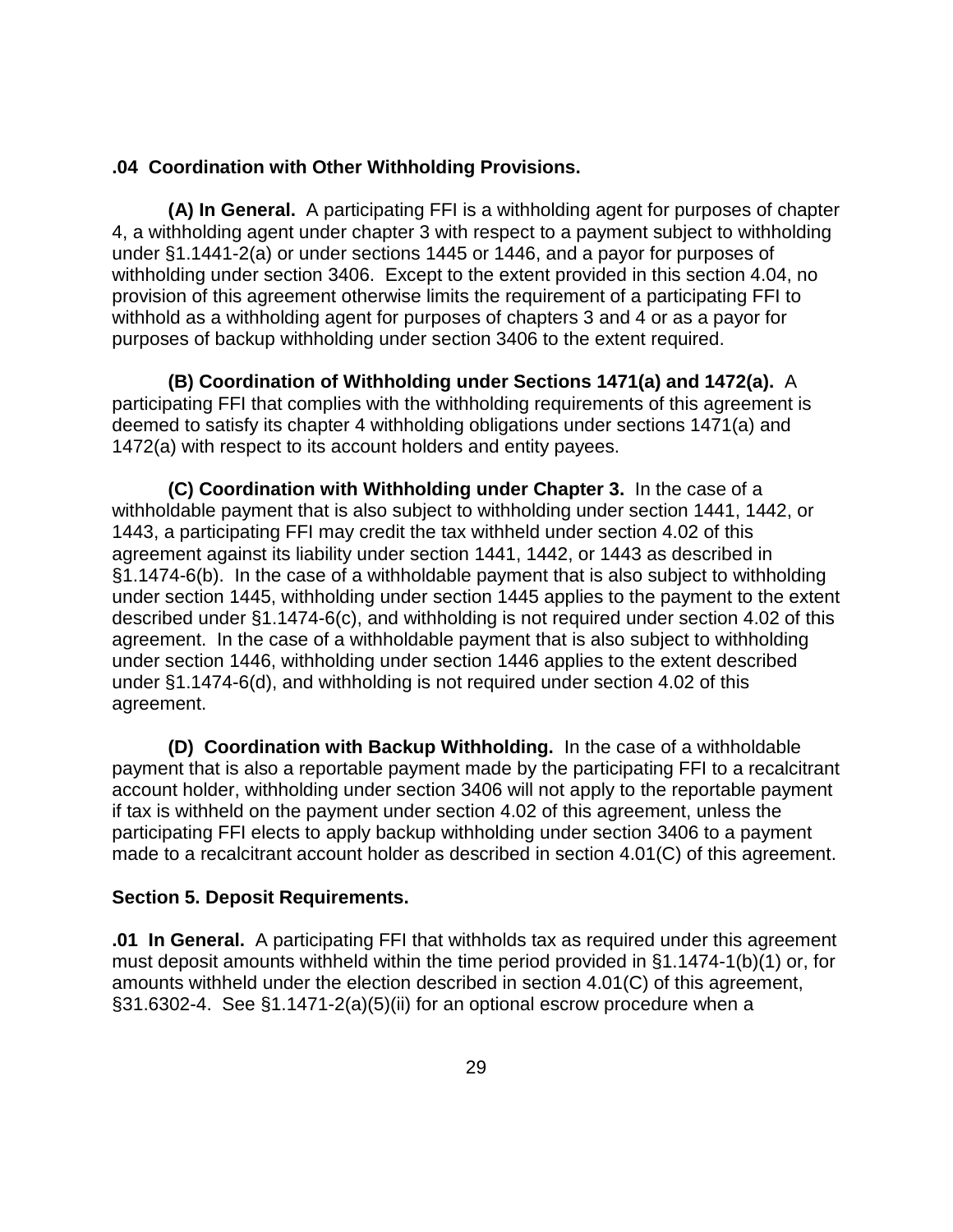withholding agent is unable to determine at the time of payment whether such payment is a withholdable payment.

**.02 Dormant Accounts**. If a participating FFI receives a withholdable payment not otherwise subject to backup withholding under section 3406, or withholding under chapter 3, on behalf of a dormant account held by a recalcitrant account holder, the participating FFI may, in lieu of depositing the tax withheld, set aside the amount withheld in escrow until the date that the account ceases to be a dormant account. The tax withheld in escrow becomes due on the date that is 90 days following the date that the account ceases to be a dormant account. A participating FFI that maintains a dormant account of a recalcitrant account holder and that elects to escrow withheld tax pursuant to this section 5.02 may not delegate the responsibility to escrow withheld tax to the withholding agent from which it receives the payment. See section 6.05(C) of this agreement for the reporting requirements and section 9 of this agreement for the requirements of an FFI withholding statement when the participating FFI applies the escrow rule for dormant accounts described in this section 5.02. Sections 1.1471- 4(d)(6)(ii) and (iii) provide the rules for determining when the participating FFI must treat an account as dormant and when an account will no longer be treated as a dormant account.

# **Section 6. Information Reporting and Tax Return Obligations.**

**.01 In General.** Under section 1471(c) and §1.1471-4(d), a participating FFI is required to report annually certain specific payee information with respect to U.S. accounts that it maintains. A participating FFI is also required to report certain aggregate account information described in section 6.03 of this agreement with respect to its recalcitrant account holders classified in accordance with the pools described in §1.1471-4(d)(6) and, in the case of a reporting Model 2 FFI, its non-consenting U.S. accounts classified in accordance with the pools described in §1.1471-4(d)(6). A participating FFI has a transitional reporting obligation for payments of foreign reportable amounts made to account holders that are nonparticipating FFIs as described in section 6.04 of this agreement. A participating FFI may also be required under section 6.05 of this agreement to report certain aggregate information with respect to chapter 4 reportable amounts paid to its recalcitrant account holders, payees that are nonparticipating FFIs, and payees that are U.S. persons. If a participating FFI is required to file information returns under section 6.05 of this agreement, the participating FFI is also required under section 6.06 of this agreement to file Form 1042 to report chapter 4 reportable amounts and any tax withheld on such amounts. A participating FFI must file information returns about its account holders or payees for purposes of chapter 4 (Forms 8966, 1099, 1042-S) on magnetic media (as defined in §301.1474-1(d)(1)). See also section 7 of this agreement for the requirements of a participating FFI that is prohibited by law from reporting its U.S. accounts as required under this section 6. In the case of a reporting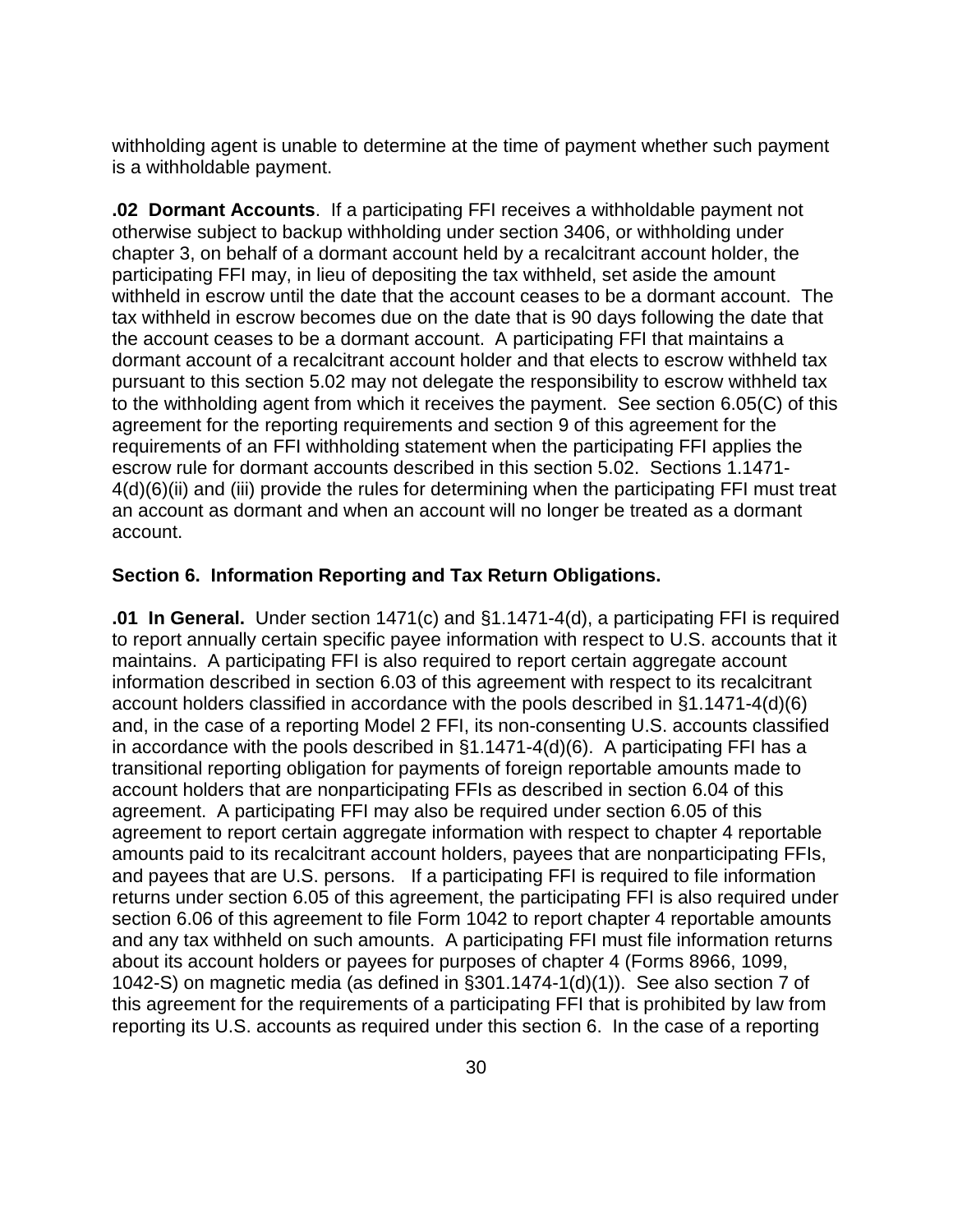Model 2 FFI, in applying this section with respect to a passive NFFE, the term "substantial U.S. owner" means a "controlling person" as defined in the applicable Model 2 IGA that is identified as a specified U.S. person.

# **.02 U.S. Account Reporting.**

# **(A) Accounts for which Reporting is Required.**

**(1) In General.** On a calendar-year basis, a participating FFI must report each U.S. account that it maintains in the manner described in section 6.02(B) of this agreement. The participating FFI is also required to report accounts held by an FFI that it has agreed to treat as an owner-documented FFI under §1.1471-3(d)(6) to the extent required under this section 6.02.

**(2) Special Reporting of Account Holders of Territory FIs.** If a participating FFI maintains an account held by a territory FI that is a flow-through entity or that acts as an intermediary with respect to a withholdable payment, and the territory FI does not agree to be treated as a U.S. person with respect to the payment, the participating FFI is required to report each specified U.S. person and each substantial U.S. owner of an entity treated as a passive NFFE with respect to which the territory FI acts as an intermediary or is a flow-through entity to the extent that the territory FI provides the participating FFI with sufficient information to report such account. See §1.1471- 4(d)(2)(ii)(B)(2) for the information required to be reported for an account or payee of a territory FI.

**(3) Additional U.S. Account Reporting Requirement for a Trustee of a Trustee-Documented Trust.** In addition to the accounts required to be reported under section 6.02(A)(1) of this agreement, a participating FFI that is the trustee of a trusteedocumented trust (as defined in an applicable Model 2 IGA) must report each U.S. account maintained by the trust as if the participating FFI maintained the account.

**(B) General Reporting Requirements of a Participating FFI.** A participating FFI may report its U.S. accounts on Form 8966 in the manner described in §1.1471- 4(d)(3). If a participating FFI is a partnership, see §1.1471-4(d)(4)(iv)(C) for the payments required to be reported on Form 8966 with respect to an account that is a partner's interest in the partnership. Alternatively, to the extent allowed under §1.1471- 4(d)(5), a participating FFI may elect to perform chapter 61 reporting as modified in section 6.02(B)(1) of this agreement, in lieu of reporting in the manner described in §1.1471-4(d)(3). A participating FFI may elect to perform chapter 61 reporting with respect to all its U.S. accounts or with respect to any clearly identified group of U.S. accounts (such as by line of business or the location where the account is maintained) in the manner described in section 6.02(B)(1) of this agreement. With respect to a cash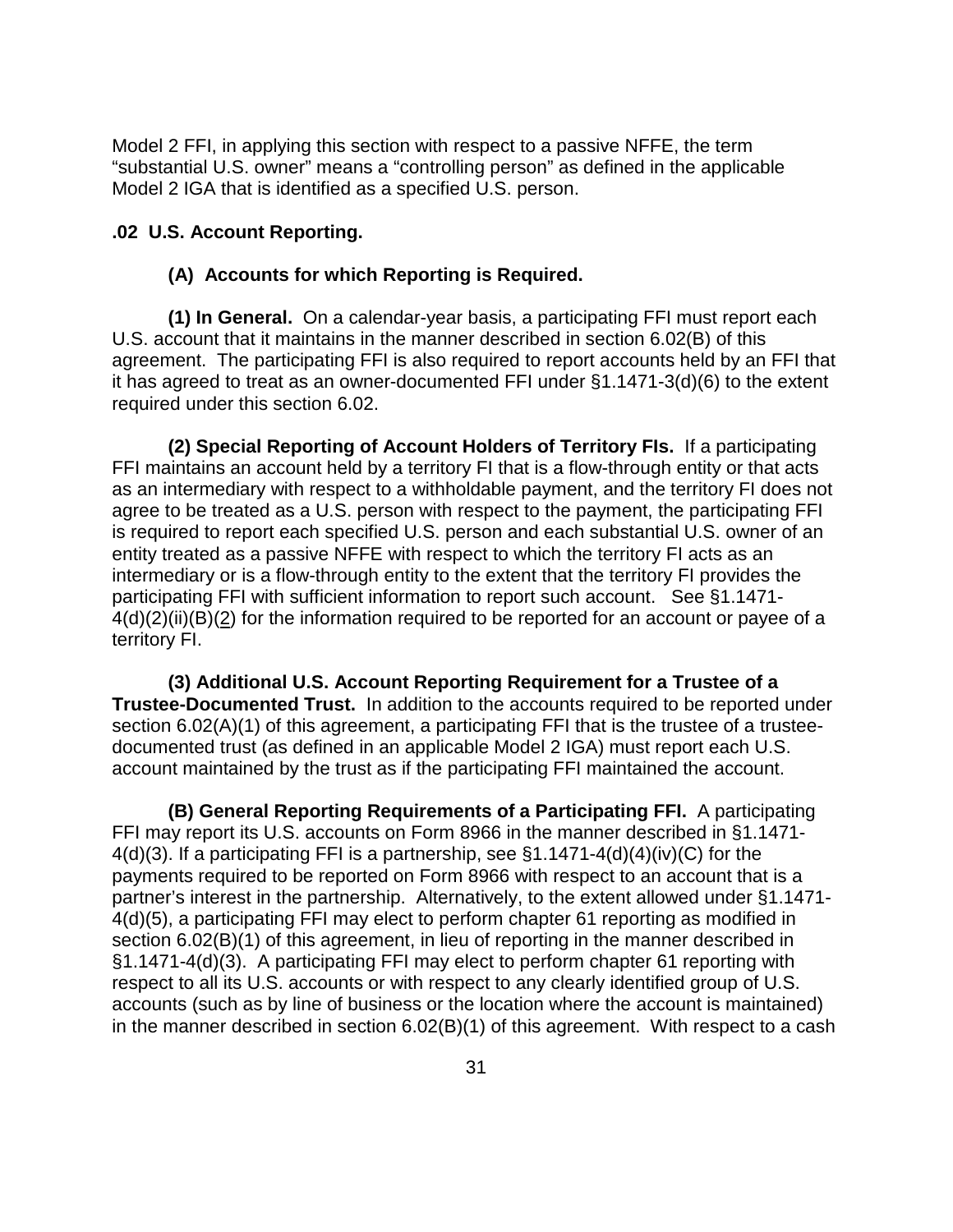value insurance contract or annuity contract held by a specified U.S. person, a participating FFI may also elect to report under section 6047(d) in the manner described in §1.1471-4(d)(5)(i)(B) and section 6.07 of this agreement.

**(1) Modified Chapter 61 Reporting.** A participating FFI that elects to perform chapter 61 reporting must report the information otherwise required to be reported under sections 6041, 6042, 6045, and 6049 and must report payments made to an account subject to reporting under the applicable section. A participating FFI that is a non-U.S. payor, however, must determine the payments subject to reporting under the applicable section as if it were a U.S. payor.

A participating FFI that elects to perform chapter 61 reporting must treat each account holder that is a specified U.S. person, passive NFFE that is a U.S.-owned foreign entity, or owner-documented FFI as if it were an account holder who is an individual and citizen of the United States and must report each such account regardless of whether the account holder of such account qualifies as an exempt recipient. With respect to each account holder of a U.S. account that is a specified U.S. person, the participating FFI must report on the appropriate Form 1099 the information described in §1.1471- 4(d)(5)(ii) and the accompanying instructions to the form. With respect to an account held by an entity treated as a passive NFFE with substantial U.S. owners or held by an owner-documented FFI with specified U.S. persons identified in §1.1471-  $3(d)(6)(iv)(A)(1)$  and  $(2)$ , the participating FFI must report on Form 8966 the U.S. owner information described in §1.1471-4(d)(5)(ii) and (iii) and the accompanying instructions to the form.

A participating FFI that reports an account under this section 6.02(B)(1) must report such account for the calendar year regardless of whether the participating FFI makes a reportable payment to the account during the calendar year. In such a case and with respect to a specified U.S. person, the appropriate form is Form 1099-MISC, Miscellaneous Income. For example, with respect to a custodial account, the participating FFI is required to file a Form 1099-MISC even if no reportable payments were paid or credited to the account with respect to any financial instrument, investment, or contract held in such account. A participating FFI that reports accounts under this section 6.02(B)(1) may decide at a later time to report the accounts in the manner described in §1.1471-4(d)(3) beginning on the first reporting date for the calendar year following the calendar year for which it last reports an account under this section 6.02(B)(1).

**(2) Time and Manner of Filing.** The participating FFI must file Form 8966 or Form 1099 on magnetic media with the IRS on or before March 31 of the year following the end of the calendar year to which the form relates in accordance with the requirements prescribed for such reporting on the form and its accompanying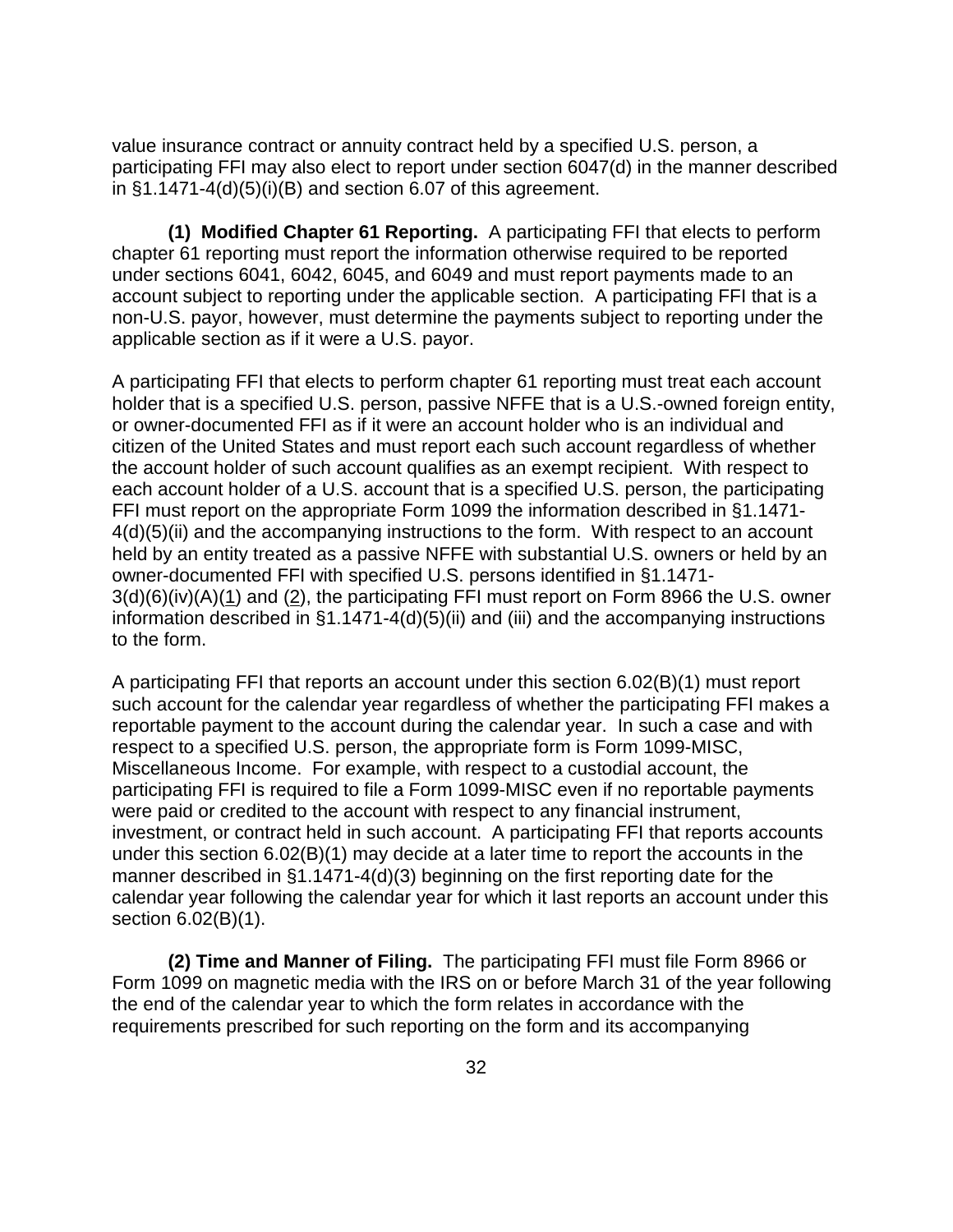instructions. If a participating FFI (successor) acquires substantially all of the accounts maintained by another participating FFI (predecessor), or substantially all of the accounts maintained at a branch of the predecessor, in a merger or bulk acquisition of accounts for value, the successor may assume the predecessor's obligations to report the acquired accounts on Form 8966 for the calendar in which the merger or acquisition occurs, provided the requirements in §1.1471-4(d)(2)(ii)(G)(1) through (6) are satisfied.

## **.03 Reporting With Respect to Recalcitrant Account Holders.**

**(A) In General.** A participating FFI is required to report certain aggregate information regarding accounts held by recalcitrant account holders on Form 8966 and in the manner described in §1.1471-4(d)(6). Such reporting is required regardless of whether the participating FFI makes a withholdable payment to the account during the calendar year. The participating FFI must file Form 8966 on magnetic media (i.e., the FATCA Report XML) with the IRS on or before March 31 of the year following the end of the calendar year to which the form relates in accordance with the requirements prescribed for such reporting on the form and its accompanying instructions.

**(B) Reporting Model 2 FFIs' Reporting of Non-Consenting U.S. Accounts.**  Instead of the reporting described in section 6.03(A) of this agreement, a reporting Model 2 FFI is required to report on Form 8966 certain aggregate information regarding accounts treated as non-consenting U.S. accounts classified in accordance with the pools described in §1.1471-4(d)(6) and the accompanying instructions to the form. Such reporting is required regardless of whether the reporting Model 2 FFI makes a withholdable payment to the account during the calendar year. A reporting Model 2 FFI must file Form 8966 on magnetic media (i.e., the FATCA Report XML) with the IRS on or before March 31 of the year following the end of the calendar year to which the form relates (unless otherwise specified in the applicable Model 2 IGA) in accordance with the requirements prescribed for such reporting on the form and its accompanying instructions.

**.04 Special Transitional Reporting of Payments to Nonparticipating FFIs.** For calendar years 2015 and 2016, the participating FFI must report on a specific payee basis on Form 8966 the aggregate amount of foreign reportable amounts paid with respect to an account held by a nonparticipating FFI (including a limited branch and limited FFI treated as a nonparticipating FFI) that the participating FFI maintains. If, however, the participating FFI is prohibited under domestic law from reporting on a specific payee basis without consent from the account holder and the participating FFI has not obtained such consent (i.e., the account holder is a non-consenting nonparticipating FFI), the participating FFI may instead report the aggregate number of accounts held by such non-consenting nonparticipating FFIs and the aggregate amount of foreign reportable amounts paid to such non-consenting nonparticipating FFIs. In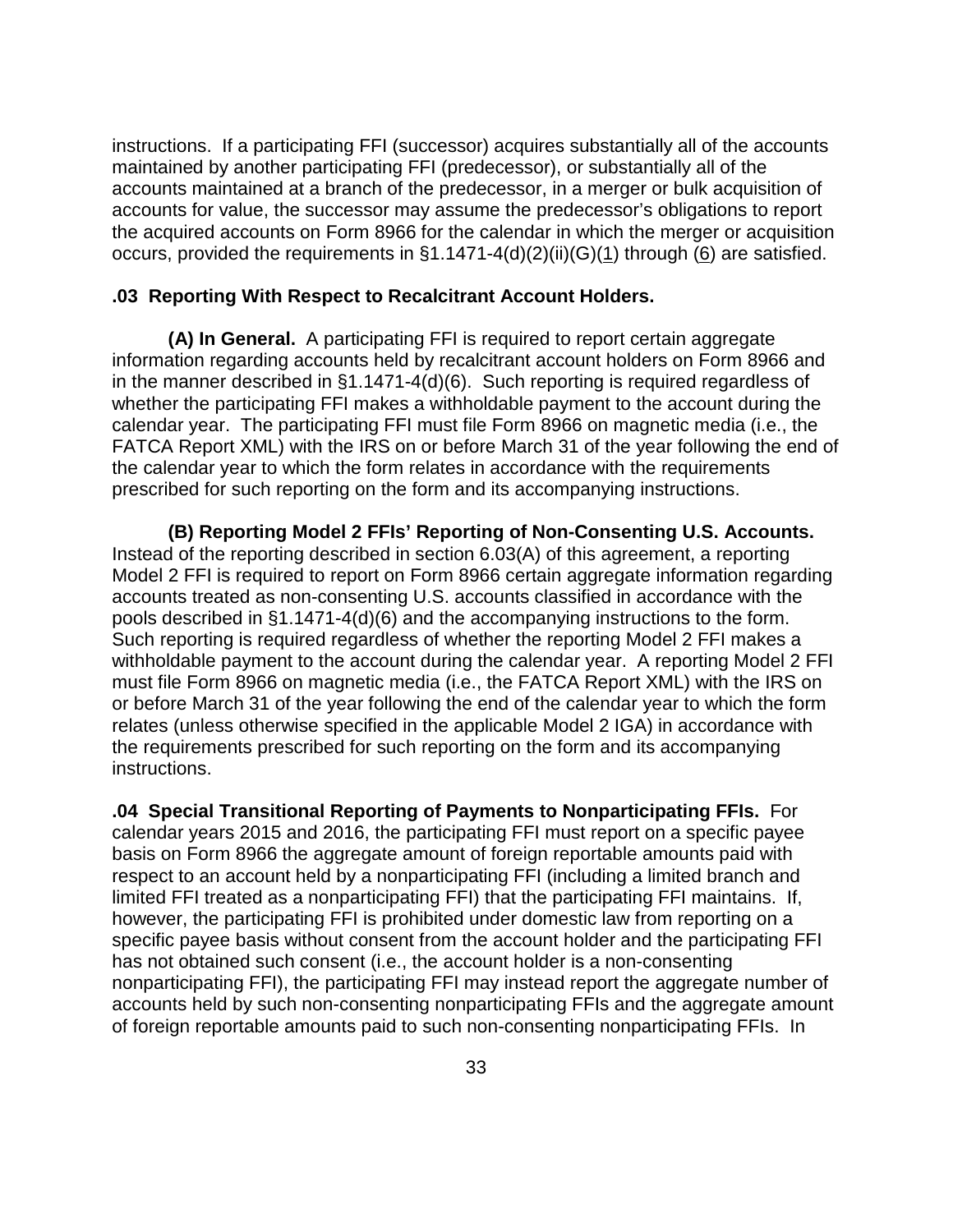either case, the participating FFI may report all income, gross proceeds, and redemptions (regardless of source) paid to the nonparticipating FFI's account (or all non-consenting nonparticipating FFIs' accounts, as applicable) by the participating FFI during the calendar year instead of reporting only foreign reportable amounts. With respect to calendar year 2015, however, a participating FFI is not required to report gross proceeds described in §1.1471-4(d)(4)(iv)(B)(3) paid to an account held by a nonparticipating FFI. The participating FFI must file Form 8966 on magnetic media (i.e., the FATCA Report XML) with the IRS on or before March 31 of the year following the end of the calendar year to which the form relates in accordance with the requirements prescribed for such reporting on the form and its accompanying instructions.

# **.05 Withholdable Payment Reporting and Reporting of Tax Withheld.**

**(A) In General.** Except as otherwise provided in this section 6.05(A) and section 6.05(B) of this agreement, a participating FFI is required to report on Form 1042-S chapter 4 reportable amounts made during the year to payees that are recalcitrant account holders, nonparticipating FFIs, and, with respect to a non-U.S. payor, U.S. persons that are included in a U.S. payee pool (see section 9.02). Forms 1042-S must identify the foreign branch of the FFI maintaining the payee's account using the GIIN assigned to such branch and the employer identification number (EIN) of the legal entity covered by this agreement.

**(1) Allowance for Specific Payee or Pooled Reporting.** A participating FFI may report chapter 4 reportable amounts made to a specific recipient or to a chapter 4 reporting pool to the extent permitted or required under section 6.05(A)(1)(i) of this agreement. Section 1.1474-1(d) provides additional reporting requirements for chapter 4 reportable amounts. A participating FFI that fails to file returns or furnish statements required by this agreement may be subject to penalties in accordance with sections 6721 through 6724.

**(i) Pooled Reporting.** A participating FFI may report on Form 1042-S chapter 4 reportable amounts made to recalcitrant account holders and nonparticipating FFIs in a chapter 4 reporting pool. With respect to recalcitrant account holders, a separate chapter 4 reporting pool is required for each class of recalcitrant account holders described in §1.1471-4(d)(6). Additionally, a participating FFI that is a non-U.S. payor may report payees of U.S. accounts that it reports under section 6.02 of this agreement in a chapter 4 reporting pool of U.S. payees. Section 1.1474-1(d) provides additional reporting requirements for chapter 4 reportable amounts. See also Form 1042-S and its accompanying instructions for the chapter 4 reporting pool codes for recipients and income codes.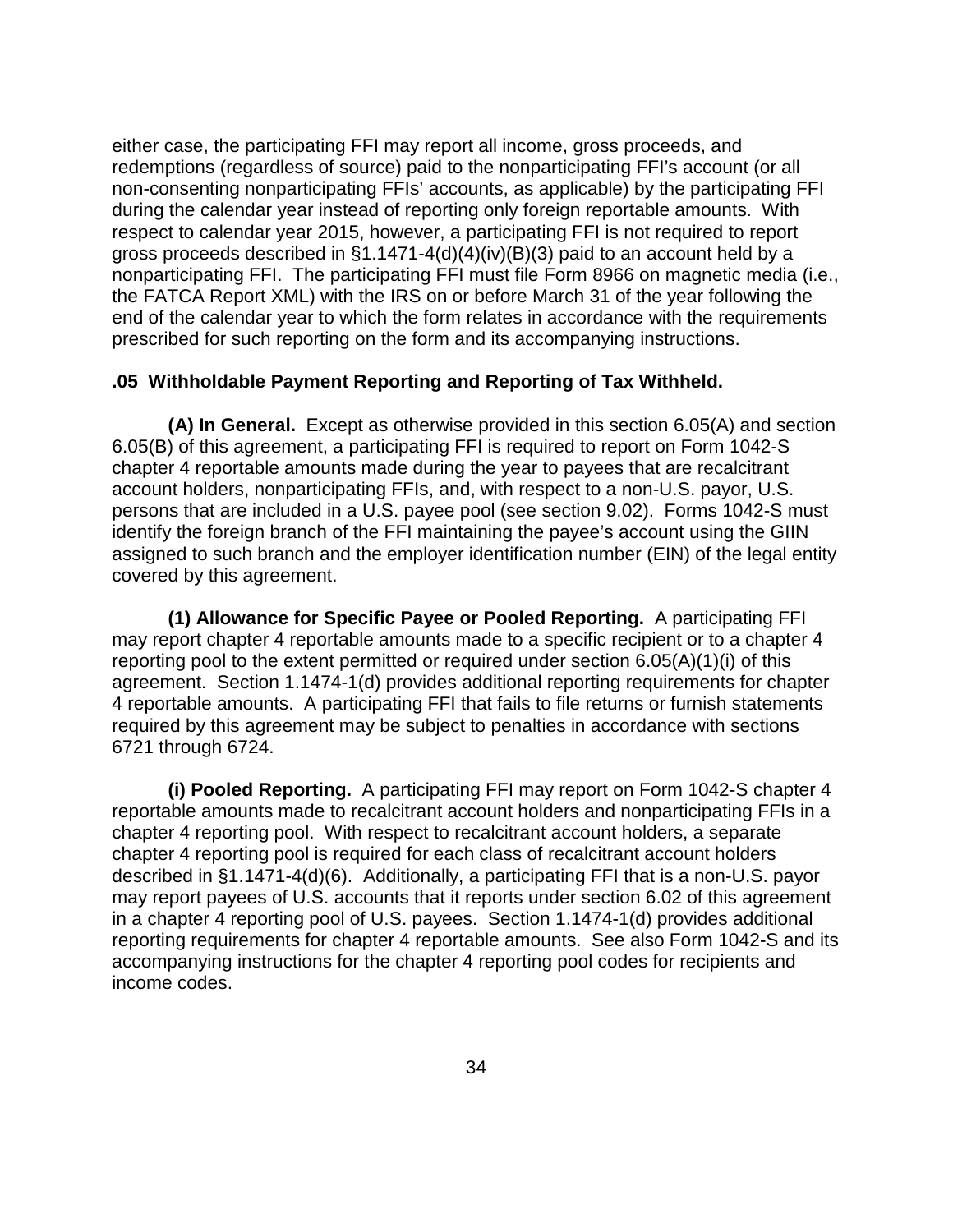**(ii) Specific Recipient Reporting.** As an alternative to reporting chapter 4 reportable amounts to a chapter 4 reporting pool of recalcitrant account holders and nonparticipating FFIs as described in section 6.05(A)(1)(i) of this agreement, a participating FFI may issue a Form 1042-S to a recalcitrant account holder or a nonparticipating FFI on a specific payee basis. Section 1.1474-1(d)(1)(i) specifies the information that is required to be included on Form 1042-S. See also section 10.04 of this agreement for the limitation on filing a collective refund claim on behalf of account holders or payees that are reported on a specific payee basis.

**(2) Reporting Required when Electing to Withhold under Section 3406 on Recalcitrant Account Holders.** A participating FFI that elects to satisfy its obligation to withhold on withholdable payments with respect to recalcitrant account holders by backup withholding under section 3406 with respect such payments as described in section 4.01(C) of this agreement must report on the applicable Form 1099 in the manner required under chapter 61 with respect to payments to which backup withholding applies. Forms 1099 must be filed by the legal entity covered by this agreement and must exclude payments made by its U.S. branch, if any.

**(B) Special Reporting Rules when Withholding Agent Reports on Behalf of Participating FFI.** A participating FFI is not required to report on Form 1042-S or Form 1099 as described in section 6.05(A) of this agreement amounts that the participating FFI receives on behalf of a recalcitrant account holder, nonparticipating FFI, or chapter 4 reporting pool of payees that are U.S. persons to the extent that its withholding agent has correctly reported on a Form 1042-S or Form 1099, as the context requires, and withheld the correct amount of tax on such amounts. The participating FFI is required to report, however, when the participating FFI knows, or has reason to know, that the payment is not correctly reported on Form 1042-S or Form 1099, that less than the required amount has been withheld on the payment, or that the amount of tax withheld is not correctly reported on Form 1042-S or Form 1099. In such a case, the participating FFI must report the payment on Form 1042-S or Form 1099 to the extent required under section 6.05(A) of this agreement. See section 9 of this agreement for the information that the participating FFI must include on its withholding statement to enable its withholding agent to report.

**(C) Dormant Accounts.** Notwithstanding section 6.05(B) of this agreement**,** a participating FFI is required to report a chapter 4 reportable amount made to a recalcitrant account holder that holds a dormant account for which the participating FFI sets aside the amount withheld in escrow, in lieu of depositing the tax withheld. See section 5.02 of this agreement for the requirements of the escrow procedure for dormant accounts. See also section 9 of this agreement for the withholding statement requirements with respect to dormant accounts and the instructions to Form 1042-S for reporting under this procedure.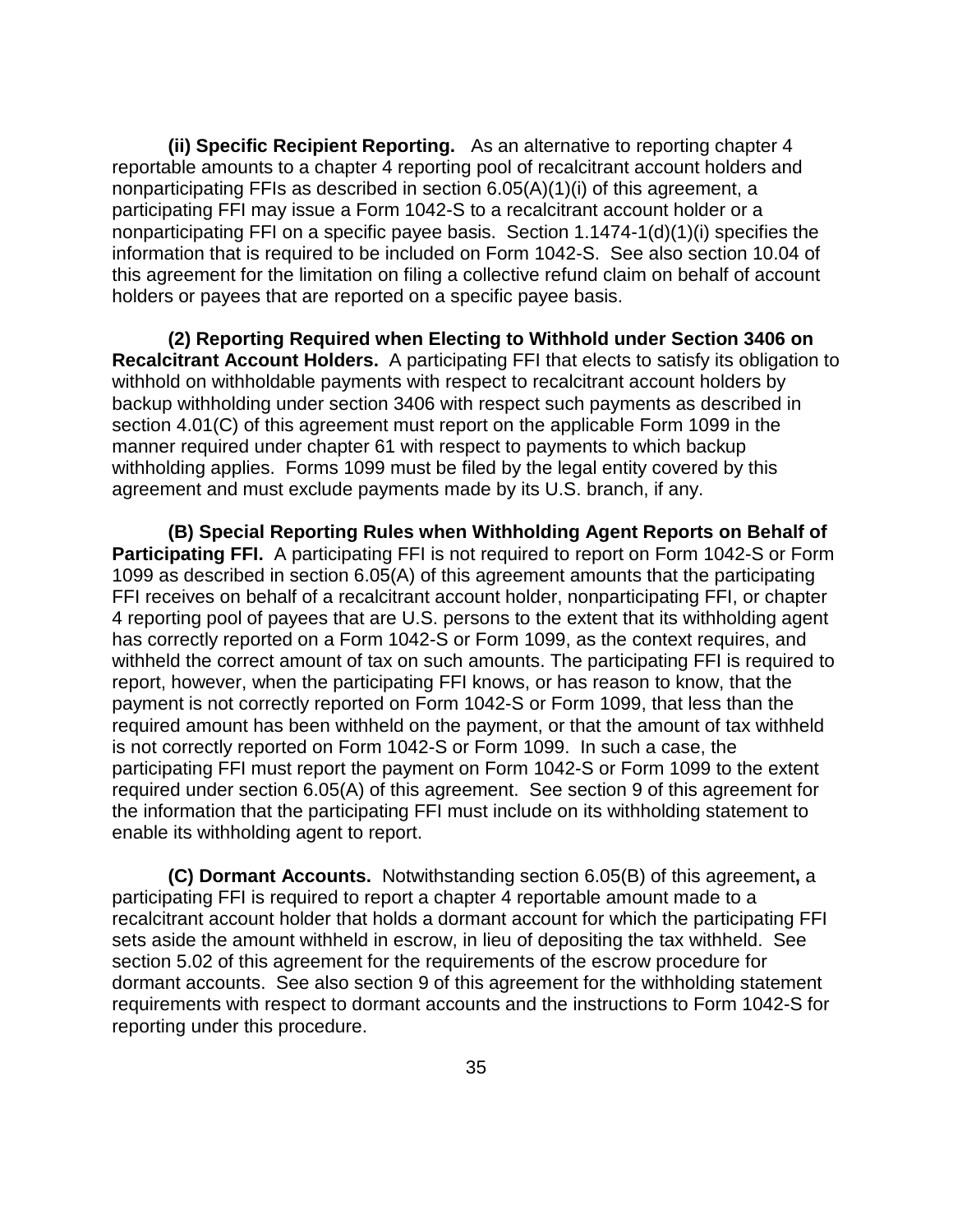**(D) U.S. Source FDAP Income Subject to Reporting under Chapter 3.** In a case in which a participating FFI reports under section 6.05(A) of this agreement a withholdable payment of U.S. source FDAP income subject to withholding under section 4 of this agreement, a separate Form 1042-S is not required to be filed for the same payment for chapter 3 reporting purposes under §1.1461-1(c)(2). A participating FFI that is reporting U.S. source FDAP income that is not subject to withholding under section 4 of this agreement must include in its reporting an exemption code for chapter 4 purposes to the extent the participating FFI is required to report the amount under §1.1461-1(c)(2).

**(E) Reporting of Withholdable Payments to Related Entities and Branches.** A participating FFI must report (or provide sufficient information to its withholding agent, as described in section 6.05(B) of this agreement, to report) withholdable payments that it makes to, or receives as an intermediary on behalf of, a related entity or branch of a reporting Model 1 FFI or reporting Model 2 FFI. See section 4.02(C) of this agreement for the withholding requirements of a participating FFI with respect to payments made to a related entity or branch of a reporting Model 1 FFI or reporting Model 2 FFI. See Form 1042-S and its accompanying instructions for the other information that a participating FFI is required to report in such a case.

**(F) Time and Manner of Filing.** A participating FFI must file Forms 1042-S on magnetic media with the IRS on or before March 15 of the year following the end of the calendar year to which the form relates in accordance with the requirements prescribed for such reporting on the form and its accompanying instructions. A participating FFI required to report on Forms 1042-S under section 6.05(A) of this agreement may rely on the procedures used for chapter 3 purposes for reporting on Forms 1042-S (even if the participating FFI is not required to report under chapter 3) for combined reporting following a merger or acquisition, provided that all of the requirements for such reporting provided in the Instructions for Form 1042-S are satisfied. A participating FFI must file the relevant Forms 1099, if applicable, on magnetic media with the IRS on or before March 31 of the year following the end of the calendar year to which the form relates in accordance with the requirements prescribed for such reporting on the form and its accompanying instructions.

# **.06 Tax Return Filing Requirements.**

If a participating FFI is required to report on Form 1042-S chapter 4 reportable amounts, it must also file an income tax return on Form 1042 to report the chapter 4 reportable amounts paid to account holders and payees that the participating FFI is required to report on Form 1042-S. A participating FFI will also be required to report on Form 1042 the amount of tax withheld and the amount of tax deposited with respect to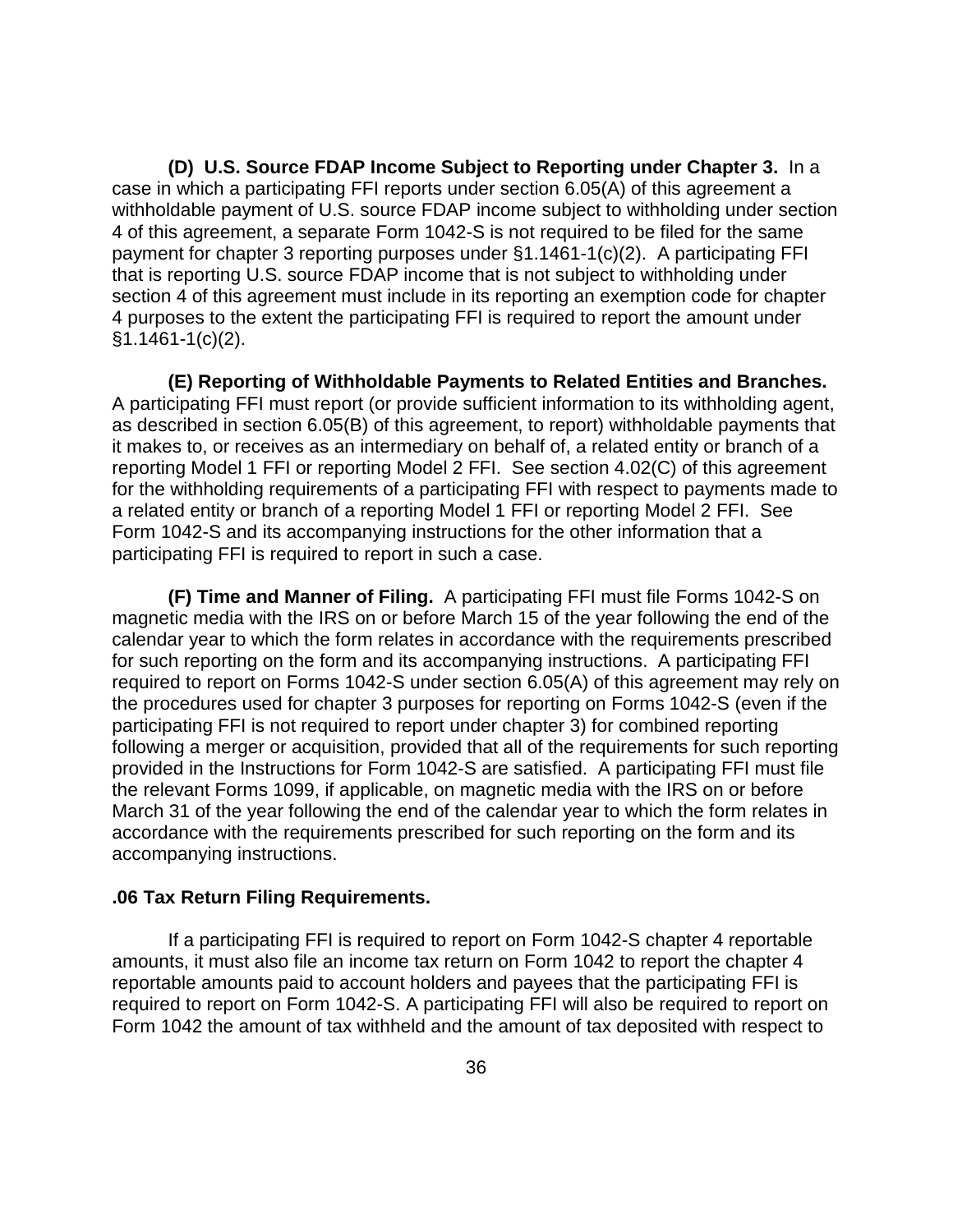such payments for the calendar year, in addition to any other information required by the form and its accompanying instructions. If a participating FFI applies backup withholding, instead of withholding under chapter 4, with respect to recalcitrant account holders as described in section 4.01(C) of this agreement, the participating FFI must also file an income tax return on Form 945 to the extent the participating FFI withheld tax on withholdable payments that are reportable amounts paid to its account holders. See section 6.05(F) of this agreement for the rules on when Form 1042-S and Form 1099 are required to be filed.

Form 1042 or Form 945 must be filed by the legal entity covered by this agreement, and it must exclude payments made by any U.S. branch of such entity. Withholding certificates and other statements or information provided to the participating FFI should not be attached to the return. With respect to Form 1042, the information required for purposes of chapter 4 is in addition to the information required to be provided on Form 1042 for purposes of chapter 3. A participating FFI must file Form 1042 with the IRS on or before March 15 of the year following the calendar year to which the form relates. A participating FFI must file Form 945 with the IRS on or before January 31 of the year following the calendar year to which the form relates.

**.07 Coordination with Chapter 61 Reporting.** A non-U.S. payor that is a participating FFI will satisfy its reporting obligations under chapter 61 (Form 1099 reporting) with respect to a reportable payment made to a payee that is an account holder of the participating FFI and that is a U.S. non-exempt recipient if such participating FFI reports with respect to such an account holder pursuant to section 6.02 of this agreement (and must include the reporting of the account holder's TIN). See §1.6049-4(c)(4). A participating FFI (regardless of whether the FFI is a U.S. payor or non-U.S. payor) will satisfy its Form 1099 reporting obligations with respect to a reportable payment made to a payee that is an account holder of the participating FFI and that is a treated as a U.S. non-exempt recipient under the presumption rules of chapters 3 and 61 if such participating FFI reports with respect to such an account holder pursuant to section 6.03 of this agreement. See §1.6049-4(c)(4). A participating FFI is required to report a payment on Form 1099, however, to the extent that backup withholding is required under section 3406 with respect to the payment, or the participating FFI elects to apply backup withholding to the payment under section 4.01(C) of this agreement and another payor (as defined in §1.6049-5(c)(5)) has not performed Form 1099 reporting with respect to the payment.

#### **.08 Retention Requirements.**

**(A) Account Statements.** A participating FFI is required to retain information that summarizes the account activity of its U.S. accounts and accounts held by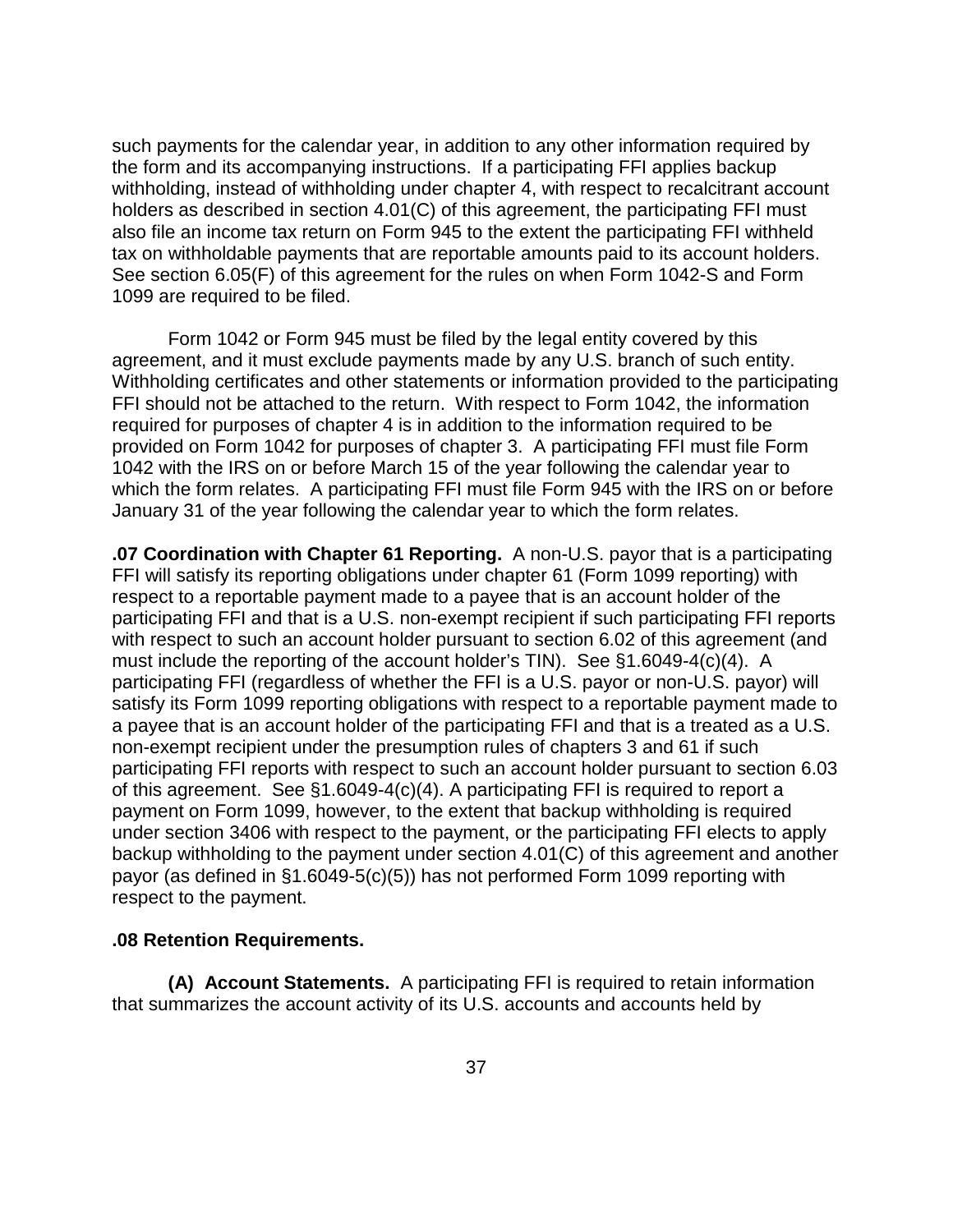recalcitrant account holders and nonparticipating FFIs to the extent required in §1.1471- 4(d).

**(B) Forms 1042-S.** A participating FFI must retain a copy of each Form 1042-S for the period of limitations on assessment and collection applicable to the tax reportable on the Form 1042 to which the Form 1042-S relates.

# **Section 7. Legal Prohibitions on Reporting U.S. Accounts and on Withholding.**

**.01 In General.** If a participating FFI (or branch thereof) is prohibited by law from reporting its U.S. accounts as required under section 6.02 of this agreement or from withholding to the extent required under section 4 of this agreement, the participating FFI (or branch thereof) must comply with the requirements of section 7.02 or 7.03 of this agreement.

**.02 Prohibitions on Reporting U.S. Accounts.** A participating FFI that is prohibited under the laws of the jurisdiction in which it is resident, established, or located from reporting a U.S. account as required under section 6.02 of this agreement must satisfy the requirements of §1.1471-4(i)(2) to request a valid and effective waiver of such law or otherwise close or transfer the account.

**(A) Reporting Model 2 FFI.** A reporting Model 2 FFI that is prohibited under the laws of the jurisdiction in which it is resident, established, or located from reporting a preexisting U.S. account as required under section 6.02 of this agreement must request consent to report such account and, if consent is not provided, must report certain aggregate information about such account with other non-consenting U.S. accounts in accordance with section 6.03 of this agreement. With respect to a new account (as defined in the applicable Model 2 IGA), a reporting Model 2 FFI must obtain from each account holder of a U.S. account, as a condition of account opening, the consent required under domestic law in order for such reporting Model 2 FFI to report the account as required under section 6.02 of this agreement. Additionally, a reporting Model 2 FFI must request the account holder's consent to report, if required by domestic law, after account opening for any new account that is not identified as a U.S. account at account opening and that must subsequently be treated as a U.S. account due to a change in circumstances. If consent is not provided by the account holder, the reporting Model 2 FFI must treat the account as a non-consenting U.S. account and report the account as described in section 6.03(B) of this agreement.

**.03 Legal Prohibitions Preventing Withholding with Respect to Recalcitrant Account Holders and Nonparticipating FFIs.** To the extent a participating FFI is prohibited under domestic law from withholding with respect to recalcitrant account holders and nonparticipating FFIs as required under section 4 of this agreement, the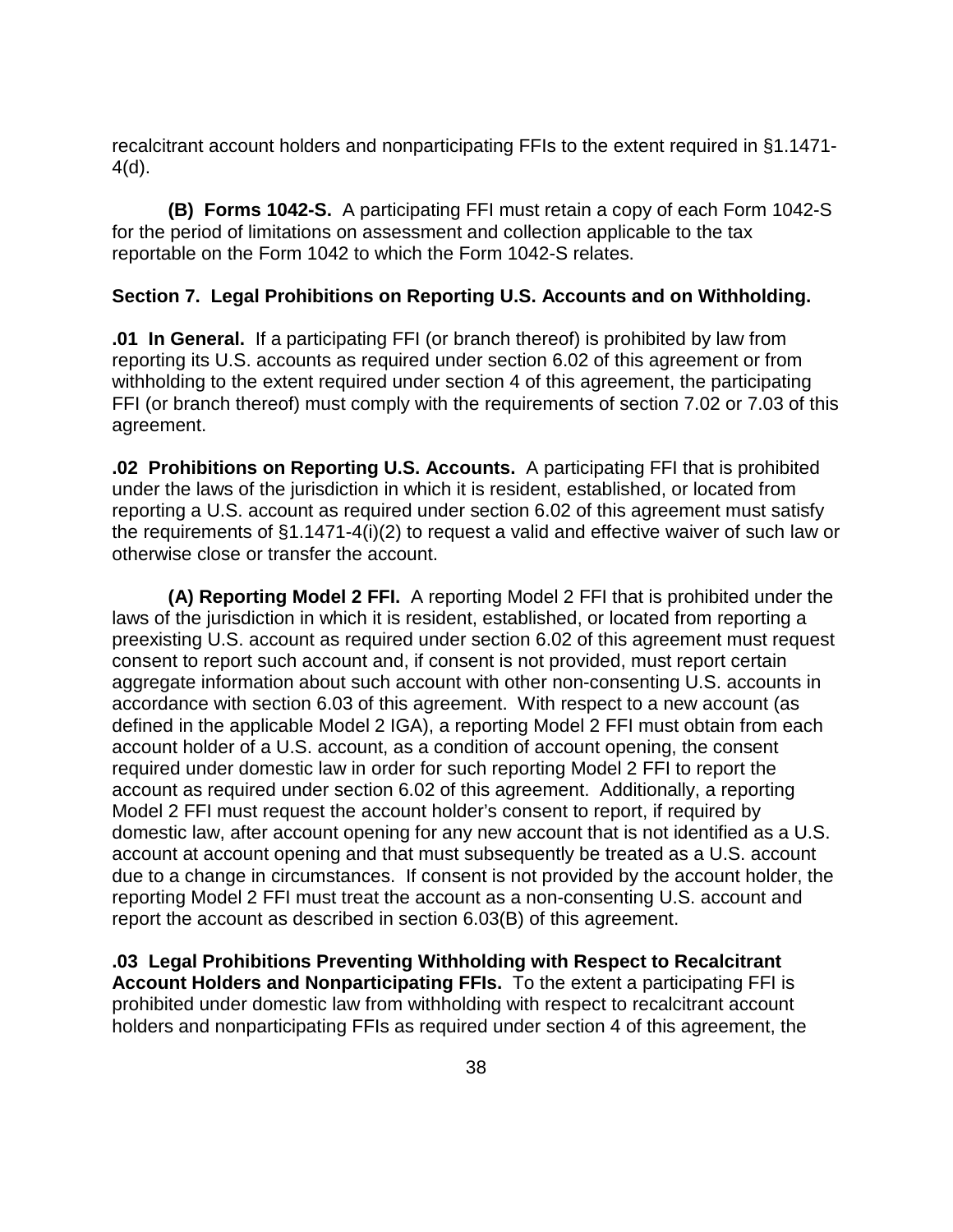participating FFI is required to satisfy the requirements of §1.1471-4(i)(3) to block or transfer each account or offshore obligation held by such persons.

**.04 Related Branch of a Reporting Model 2 FFI.** If a reporting Model 2 FFI maintains one or more related branches, the reporting Model 2 FFI must comply with the requirements described in the applicable Model 2 IGA with respect to each related branch, which includes the requirements to withhold on payments made or received on behalf of such branch as described in section 4.03(C) of this agreement and to report such payments as described in section 6.05(E) of this agreement. If a branch maintained by the FFI is no longer prohibited from complying with the requirements of this agreement or otherwise being treated as a deemed-compliant FFI, a reporting Model 2 FFI must notify the IRS on the FATCA registration website by the beginning of the third calendar quarter following such date that the branch will cease to be a related branch by registering such branch as a participating FFI or deemed-compliant FFI by that date. A reporting Model 2 FFI with one or more branches that are treated as nonparticipating FFIs solely due to the expiration of the transitional rule for limited branches under §1.1471-4(e)(2)(v) will continue to be a reporting Model 2 FFI, provided that the reporting Model 2 FFI continues to comply with the requirements of the applicable Model 2 IGA with respect to such branches.

# **Section 8. Compliance Procedures.**

**.01 In General.** A participating FFI is required to adopt a compliance program under the authority of the responsible officer of the participating FFI or, in the case of a participating FFI that adopts a consolidated compliance program under the requirements of §1.1471-4(f)(2)(ii), under the authority of the responsible officer of a compliance FI. A participating FFI's compliance program must include policies, procedures, and processes sufficient for the participating FFI to satisfy the due diligence, reporting, and withholding requirements of this agreement. A participating FFI must also perform, or have performed on its behalf, a review of its compliance with this agreement for the certification period (described in §1.1471-4(f)(3)). The results of such review must be considered by the responsible officer in making the periodic certifications described in section 8.03 of this agreement. A participating FFI must also comply with the IRS review of compliance described in section 8.04 of this agreement.

**.02 Responsible Officer.** A participating FFI must appoint a responsible officer to establish, or to appoint one or more designees to establish, a compliance program that meets the requirements of section 8.01 of this agreement and to periodically review the sufficiency of such compliance program. The responsible officer must make the certifications described in section 8.03 of this agreement to the IRS regarding the FFI's compliance with this agreement.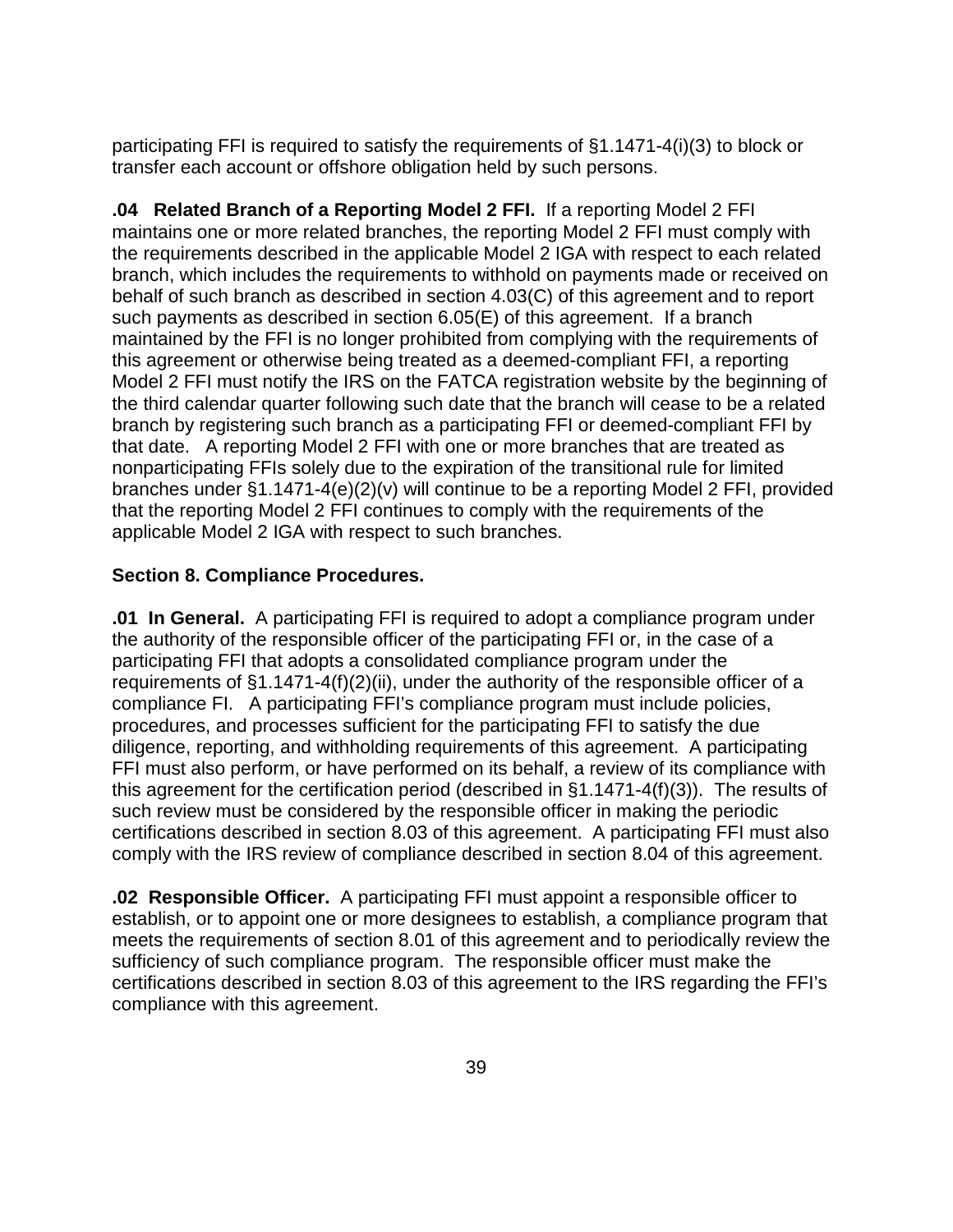## .**03 Certifications of Compliance by Responsible Officer.**

**(A) Certification Regarding the Due Diligence Procedures.** No later than the due date of the participating FFI's first certification of compliance required under section 8.03(B) of this agreement, the responsible officer of the participating FFI must make the certification described in §1.1471-4(c)(7) regarding the FFI's completion of the due diligence procedures for preexisting accounts required under section 3 of this agreement and regarding the absence of any formal or informal practices or procedures to assist account holders in the avoidance of chapter 4 as described in §1.1471-4(c)(7).

**(B) Periodic Certification of Compliance.** On or before July 1 of the calendar year following the end of the certification period defined in §1.1471-4(f)(3)(i), the responsible officer of the participating FFI must make either the certification of effective internal controls described in §1.1471-4(f)(3)(ii) or, when required, make the qualified certification under §1.1471-4(f)(3)(iii). The responsible officer must consider the results of the participating FFI's periodic review in making the periodic certification of compliance.

**(C) Method of Making Certifications.** The participating FFI (or the compliance FI with respect to such FFI) must make the certifications of compliance on the form and in such manner as the IRS may prescribe in future guidance or other instructions.

# **.04 Review of Compliance.**

**(A) General Inquiries of FFI and Account Holder Compliance.** Based upon the information reporting forms and tax returns (Forms 945, 1042, 1042-S, 8966, and 1099) filed with the IRS (or the absence of such reporting) for each calendar year, the IRS may request additional information with respect to the information reported, or required to be reported, on such forms, or may request the account statements described in §1.1471-4(d)(4)(v), or confirmation that the FFI has no reporting requirements. The IRS may also request any additional information to determine an FFI's compliance with its FFI agreement and to assist the IRS with its review of account holder compliance with tax reporting requirements.

**(B) Inquiries of Reporting Model 2 FFIs.** In the case of a reporting Model 2 FFI, the IRS or the U.S. Competent Authority, as provided in the applicable Model 2 IGA, may make an inquiry directly to a reporting Model 2 FFI regarding the information described in section 8.04(A) of this agreement. When the IRS or the U.S. Competent Authority has reason to believe that administrative errors or other minor errors may have led to incorrect or incomplete information reporting, the IRS or the U.S. Competent Authority may make such an inquiry directly to a reporting Model 2 FFI. Additionally, if a reporting Model 2 FFI reports aggregate information regarding its non-consenting U.S.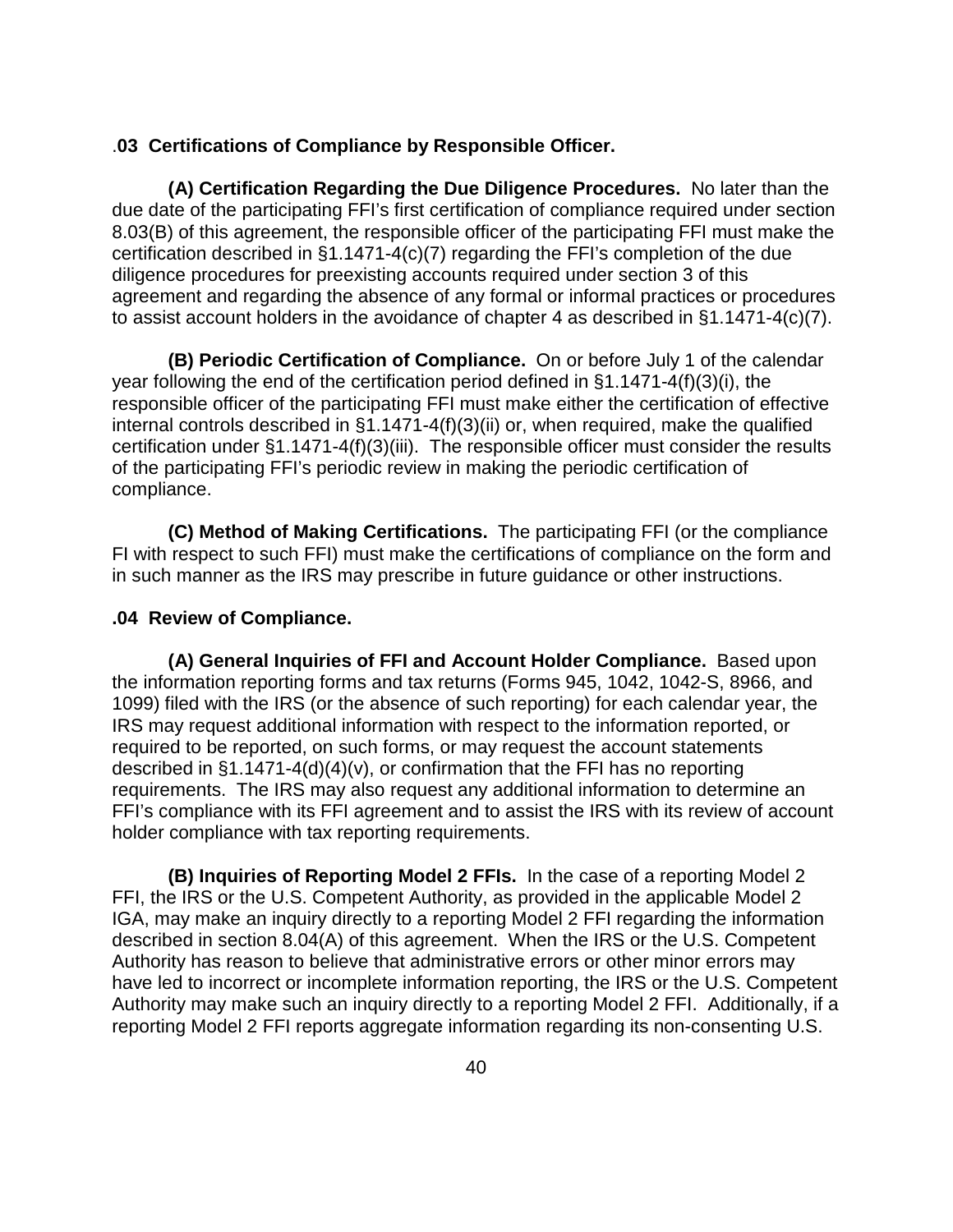accounts and accounts held by nonparticipating FFIs as described in sections 6.03 and 6.04 of this agreement, the U.S. Competent Authority, consistent with the terms of the applicable competent authority arrangement under the applicable Model 2 IGA, may request information regarding the accounts underlying the aggregate information returns filed with respect to such accounts.

**(C) Inquiries regarding Substantial Non-Compliance.** Based on the information reporting forms and tax returns (Forms 945, 1042, 1042-S, 8966, and 1099) filed with the IRS for each calendar year, the certifications made by the responsible officer, or any other information related to a participating FFI's compliance with this agreement, the IRS may determine in its discretion that the participating FFI may not have substantially complied with the requirements of this agreement. In such a case, the IRS may request from the responsible officer (or designee) information necessary to verify the participating FFI's compliance with this agreement or the performance of specified review procedures as described in §1.1471-4(f)(4)(ii). If the IRS determines that a participating FFI has failed to substantially comply with the requirements of this agreement, the IRS will notify the participating FFI in accordance with section 12.06 of this agreement that an event of default has occurred.

**(D) Inquiries regarding Significant Non-Compliance for Reporting Model 2 FFIs.** Consistent with the terms of the applicable competent authority arrangement under the Model 2 IGA, the U.S. Competent Authority may request information necessary to verify a reporting Model 2 FFI's compliance with this agreement as described in §1.1471-4(f)(4)(ii). If the U.S. Competent Authority determines that a reporting Model 2 FFI has failed to significantly comply with the requirements of this agreement, as modified by the applicable Model 2 IGA, the U.S. Competent Authority will notify the Competent Authority of the jurisdiction in which the reporting Model 2 FFI is located, and will also notify the reporting Model 2 FFI in accordance with section 12.06 of this agreement that an event of default has occurred.

# **Section 9. Participating FFI Withholding Certificate.**

# **.01 Participating FFI Withholding Certificate.**

A participating FFI agrees to furnish a valid withholding certificate to each withholding agent from which it receives a withholdable payment and to each participating FFI or deemed-compliant FFI with whom the participating FFI holds an account.

**(A) Beneficial Owner.** When a participating FFI receives a withholdable payment as a beneficial owner of the payment (as defined in §1.1471-1(b)(7)) or otherwise holds an obligation or account for its own benefit, the withholding certificate to be furnished is a Form W-8BEN-E (or acceptable substitute form under §1.1471-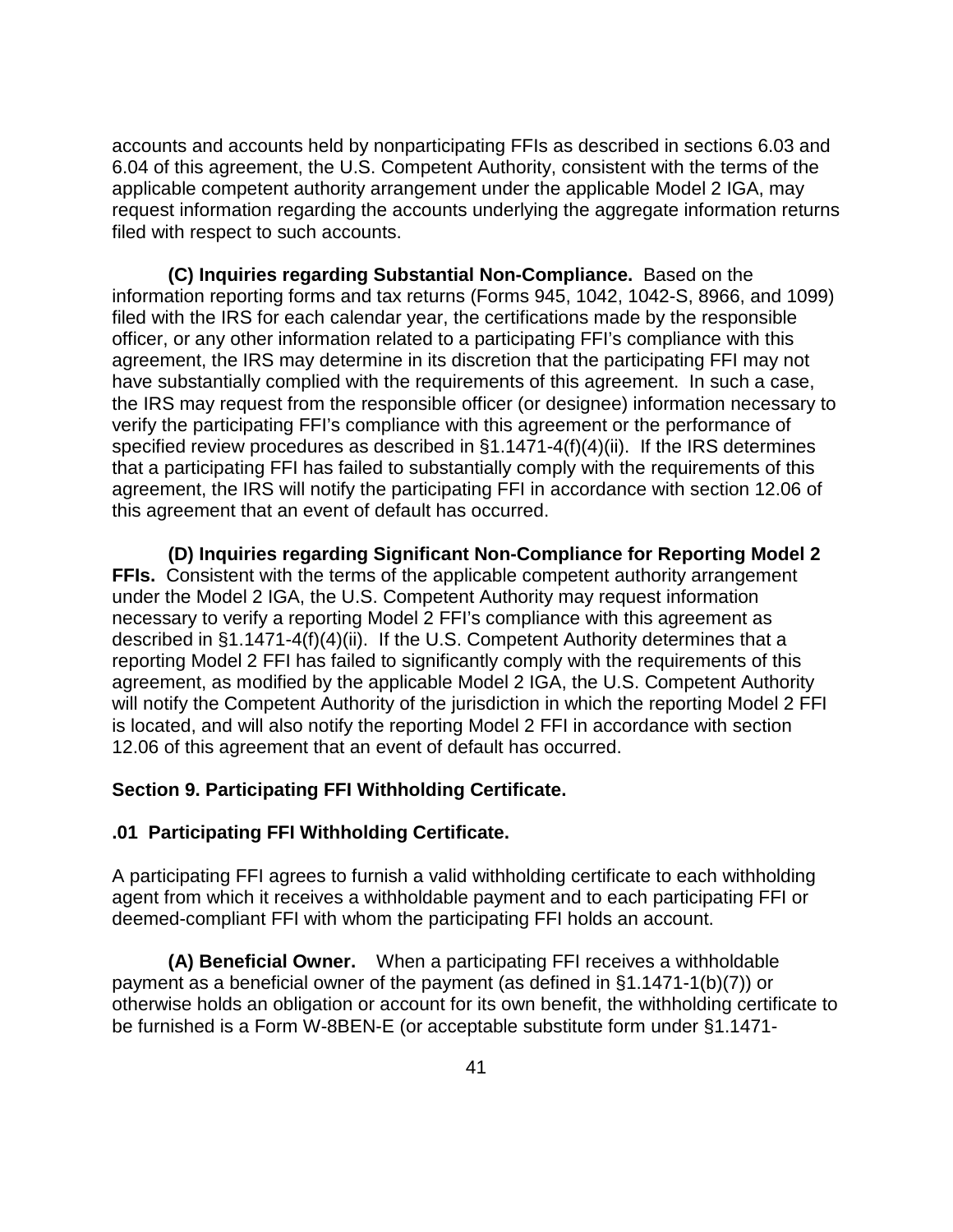$3(c)(6)(v)$  that certifies that the participating FFI is the beneficial owner and that includes the GIIN of the participating FFI in its jurisdiction of residence for tax purposes (or place of organization if the FFI has no such residence) or otherwise identifies the branch of the participating FFI that is receiving the payment and the branch's GIIN if the branch receiving the payment operates in a jurisdiction other than the participating FFI's jurisdiction of residence, and all of the other information required by §1.1471-3(c)(3)(ii), the form, and its accompanying instructions. Alternatively, with respect to a payment made prior to January 1, 2017, or made with respect to an offshore obligation, the participating FFI may provide its GIIN and documentation to the extent required in §1.1471-3(d)(4)(ii) or (iii). In such a case, the participating FFI will not be subject to withholding and will not be reported as a nonparticipating FFI with respect to withholdable payments it receives from a withholding agent to whom the participating FFI provided such documentation. If, however, in the case of a reporting Model 2 FFI, the branch of the reporting Model 2 FFI receiving the withholdable payment is a related branch, the reporting Model 2 FFI must identify the branch as a nonparticipating FFI on the Form W-8BEN-E that it provides to the withholding agent, and such payment will be subject to withholding and reporting for purposes of chapter 4.

**(B) Intermediary or Flow-Through Entity.** When a participating FFI receives a withholdable payment of U.S. source FDAP income as an intermediary, holds an account with a participating or registered deemed-compliant FFI as an intermediary, or is a flow-through entity, the withholding certificate that the participating FFI must furnish to the withholding agent is a Form W-8IMY that meets the requirements in §1.1471-  $3(c)(3)(iii)$  (or acceptable substitute form under  $\S1.1471-3(c)(6)(v)$ ). In such a case, the participating FFI will not be subject to withholding (or reporting) as a nonparticipating FFI for purposes of chapter 4 that would otherwise apply based on its status as a participating FFI, though withholding for purposes of chapter 4 may apply to the extent that it receives a payment on behalf of recalcitrant account holders or nonparticipating FFIs and fails to provide sufficient information for its withholding agent to withhold and report on Form 1042-S under chapter 4 with respect to such persons. Additionally, withholding for purposes of chapter 3 may apply with respect to payments of U.S. source FDAP income based on the status of persons for whom the participating FFI receives the payment. For the requirements of a withholding certificate provided by a foreign partnership or foreign trust receiving a chapter 3 reportable amount, see §1.1441-5(c)(2) or §1.1441-5(e)(5), respectively. For the requirements of a withholding certificate provided by a foreign intermediary that receives a chapter 3 reportable amount, see §1.1441-1(e)(3).

## **.02 Withholding Statement.**

**(A) In General.** A participating FFI agrees to provide an FFI withholding statement that includes the information described in section 9.02(B) of this agreement to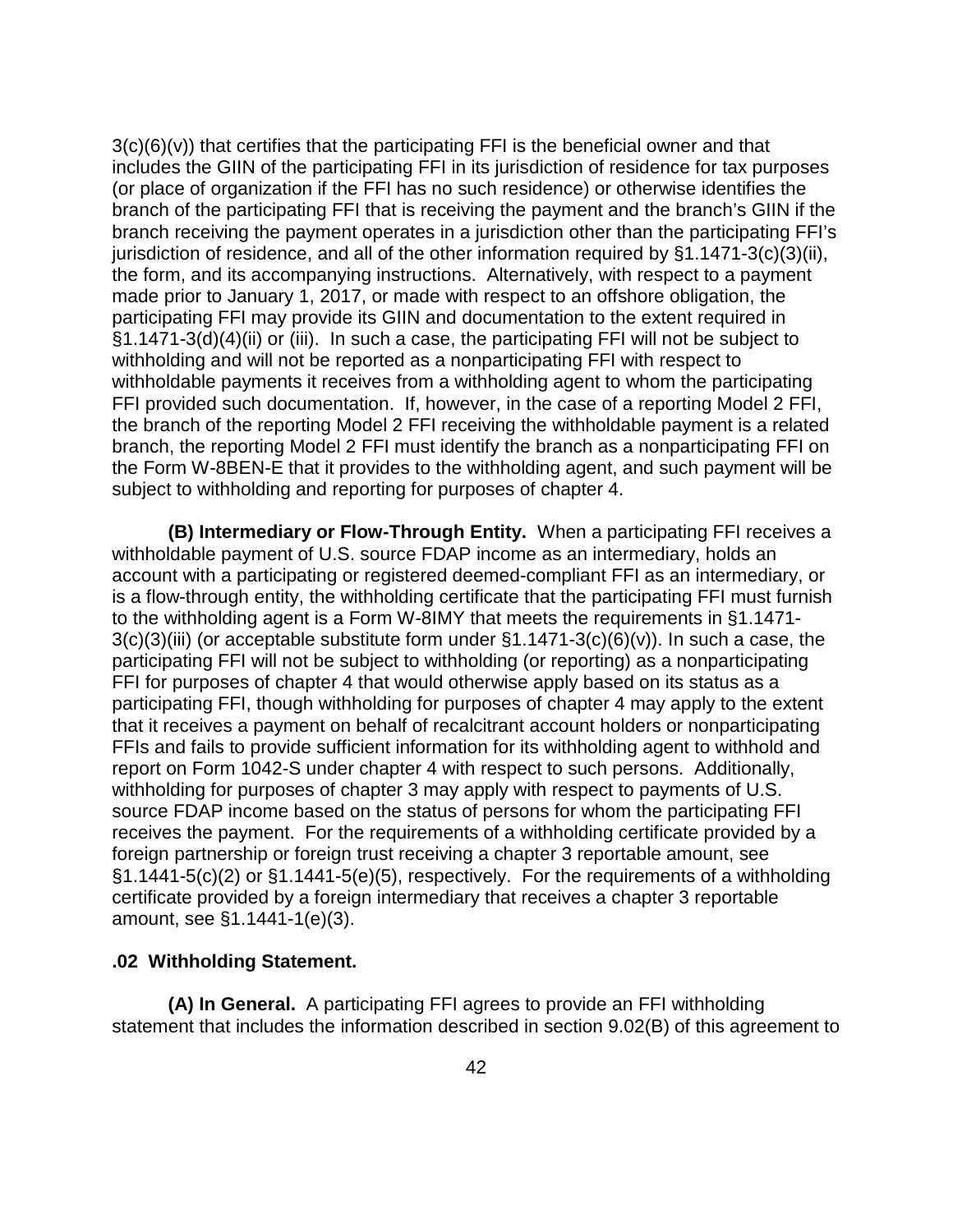each withholding agent from which it receives a withholdable payment of U.S. source FDAP income on behalf of its account holders or other persons (including its partners, beneficiaries, or owners for a participating FFI that is a flow-through entity). See section §1.1471-3(c)(3)(iii)(B)( $\underline{1}$ ) and ( $\underline{2}$ ) for the requirements of an FFI withholding statement. The withholding statement must be updated as often as necessary for the participating FFI to meet its withholding and reporting obligations under sections 4 and 6 of this agreement.

# **(B) Allocation of Payment on Withholding Statement.**

**(1) In General.** In general, unless a participating FFI is permitted to provide on its withholding statement pooled information for the payees described in section 9.02(B)(2) or (3), a participating FFI must allocate a withholdable payment of U.S. source FDAP income to each payee of the payment on its withholding statement by providing payee specific information. In addition, the withholding statement must include the information necessary for the withholding agent to fulfill its obligations under chapter 4, and chapters 3 and 61, if applicable.

**(2) Chapter 4 Withholding Rate Pools.** A participating FFI may include on the withholding statement information that indicates the portion of such withholdable payment that is allocated to each of its chapter 4 withholding rate pools (consisting of separate pools for each class of recalcitrant account holders, for nonparticipating FFIs, and for U.S. payees). If a participating FFI applies the escrow procedure for dormant accounts described in section 5.02 of this agreement, the participating FFI must indicate the portion of such payment allocated to a chapter 4 withholding rate pool of recalcitrant account holders that hold dormant accounts that the participating FFI (and not the withholding agent) will hold in escrow. A participating FFI must identify its pools of recalcitrant account holders in accordance with the chapter 4 reporting pools provided on Form 1042-S and its accompanying instructions. If, however, a participating FFI elects to apply backup withholding instead of withholding under chapter 4 with respect to a recalcitrant account holder that is described in section 4.01(C) of this agreement, the withholding statement provided to the withholding agent must indicate the portion of such payment subject to backup withholding under section 3406 that is allocated to the account holder and include the other information required under chapter 61 for the withholding agent to report with respect to the payment. See Form 1042-S and its accompanying instructions for information on the chapter 4 withholding rate pools applicable to recalcitrant account holders, nonparticipating FFIs, and U.S. payees.

**(3) Exempt Payee Pool.** To the extent a withholdable payment is not subject to reporting by the withholding agent on any of Forms 1042-S, 1099, and 8966, a participating FFI may allocate a portion of a withholdable payment to a group of documented payees (other than nonqualified intermediaries or flow-through entities),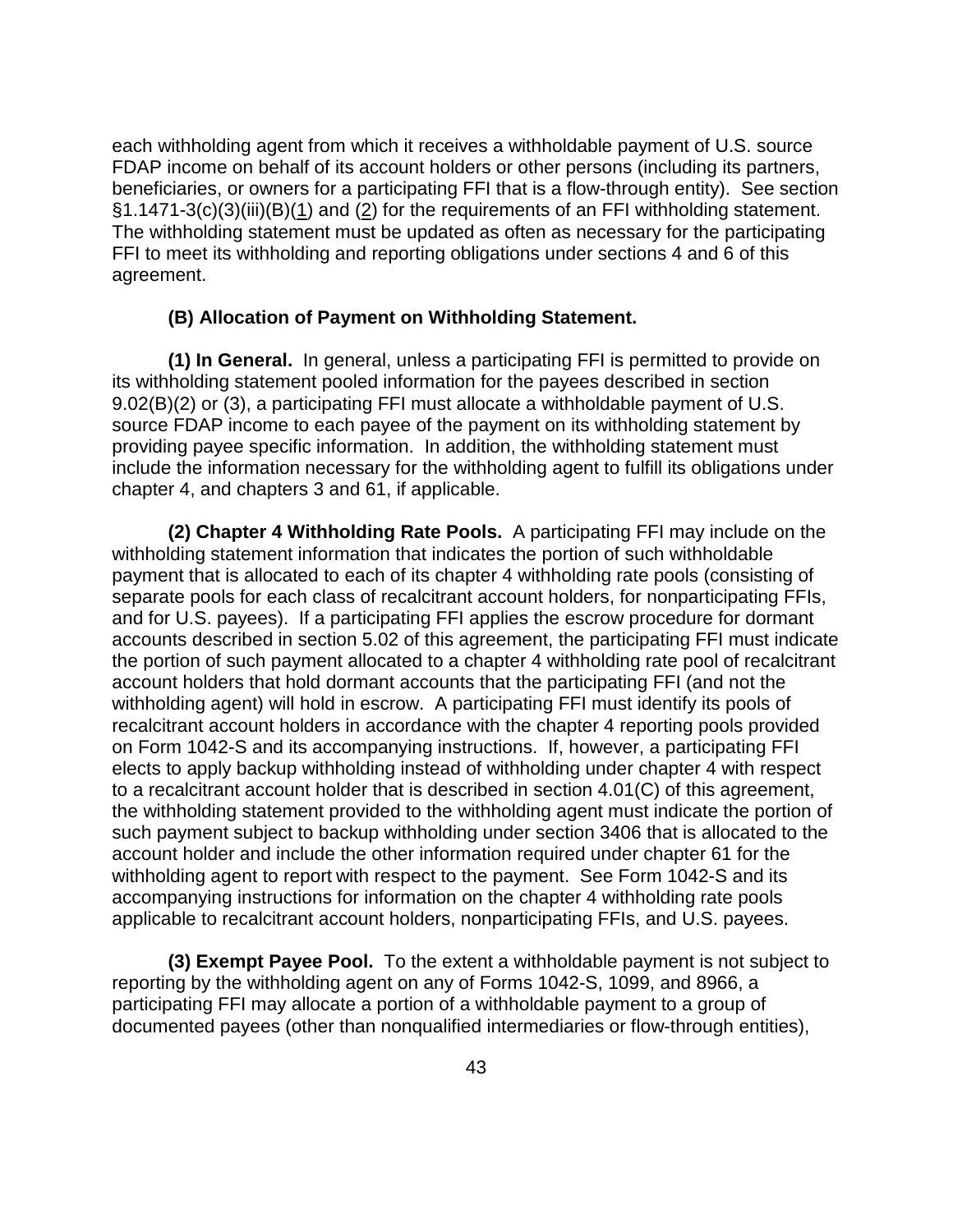provided that the participating FFI provides to the withholding agent for each account holder payee-specific information (including the payee's chapter 4 status (using the applicable status code used for filing Form 1042-S)) and any other information required for purposes of chapter 3 or 61 on the withholding statement, and the participating FFI provides documentation for each account holder in the pool (an "exempt payee pool"). For example, a participating FFI can provide an exempt payee pool for a payment of U.S. source interest on a bank deposit not subject to withholding or reporting under chapter 4 that is allocable to a group of documented foreign account holders (that is, a withholdable payment that is not reported on any of Forms 1042-S, 1099, and 8966) and provide to the withholding agent documentation for each account holder included in the pool.

**(4) Allocation of Payment to Payees Subject to Withholding or Reporting under Chapter 3 or 61 but not Chapter 4.** If any portion of a withholdable payment is allocable to payees not subject to withholding or reporting under chapter 4, but the payment is subject to withholding or reporting under chapter 3 or 61, see §§1.1441- 1(e)(3)(iv) (nonqualified withholding statement), 1.1441-5(c)(3)(iv) (withholding statement of a foreign simple or grantor trust), 1.1441-5(e)(5)(iv) (withholding statement of a nonwithholding foreign partnership), and 1.6049-5(d) for the additional requirements for allocating a payment to payees with regard to chapters 3 or 61 (including the requirements applicable to the withholding statement and the appropriate documentation to be provided with respect to each such payee). In addition to allocating the portion of the payment to each such payee, the withholding statement must include the information necessary for the withholding agent to report the payment on Form 1042-S or Form 1099. See §1.1471-3(c)(3)(iii)(B)( $\overline{2}$ ) for the circumstances in which a participating FFI may allocate a withholdable payment to a chapter 4 withholding rate pool of U.S. payees on an FFI withholding statement, and see §1.6049- 4(c)(4)(iii) for when a participating FFI may also allocate reportable payments to a chapter 4 withholding rate pool of U.S. payees on an FFI withholding statement.

**(5) Coordination with Reporting on Form 8966.** In a case in which a withholdable payment is allocable to an account holder of the participating FFI that is a passive NFFE with one or more substantial U.S. owners, the FFI may certify on the withholding statement that it is reporting, for the year in which the payment is made, the account holder as a U.S. account (excluding a non-consenting U.S. account or an account held by a recalcitrant account holder) as required under this agreement. Further, an FFI withholding statement provided by a participating FFI may include a certification that the FFI is reporting to the IRS for the year of the payment all of the information described in  $\S1.1471-4(d)$  or  $\S1.1474-1(i)(1)$  (as applicable) with respect to all specified U.S. persons described in  $\S1.1471-3(d)(6)(iv)(A)(1)$  and (2) with respect to an account holder or payee that the FFI has agreed to treat as an owner-documented FFI.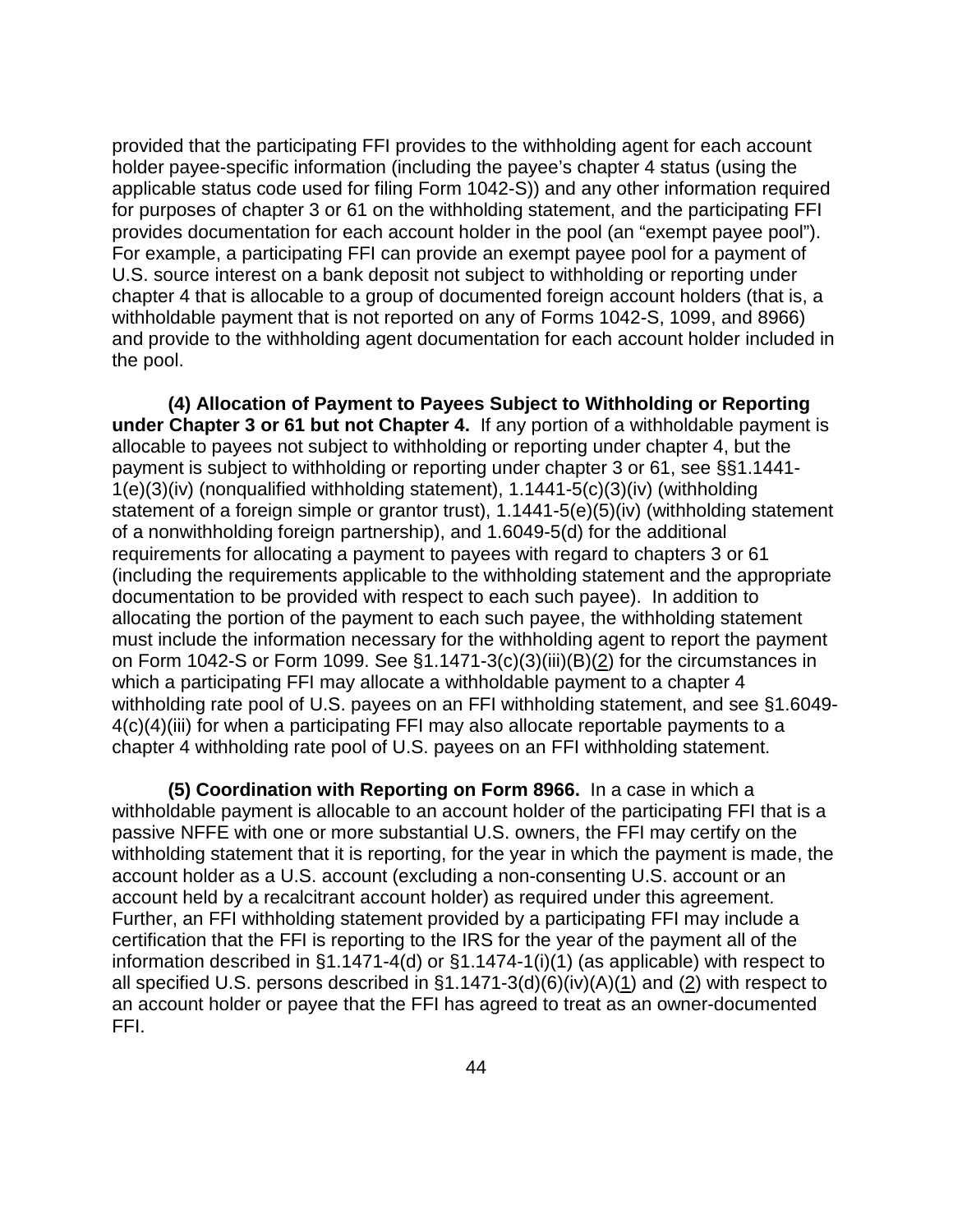**(6) Documentation from Intermediaries and Flow-Through Entities.** If a participating FFI has an account holder that is acting as an intermediary or is a flowthrough entity with respect to a withholdable payment and that has provided the information described in §1.1471-3(c)(2) necessary for the withholding agent to report the payment, the participating FFI must provide to its withholding agent the account holder information or pool reporting information provided to it by such other entity for determining the amount of withholding or the reporting required under chapter 4. See §1.1471-3(e)(4)(vi)(B) (providing that the participating FFI may rely on the determination of a payee's chapter 4 status that is provided by another participating FFI or registered deemed-compliant FFI unless the first-mentioned participating FFI knows or has reason to know that such information is incorrect or unreliable).

**(C) Optional Procedure for Specific Recipient Reporting for Payees that are Recalcitrant Account Holders or Nonparticipating FFIs.** For payments that are received by a participating FFI that is acting as an intermediary or that is a flow-through entity and that are subject to withholding under chapter 4, the participating FFI may provide specific recipient information instead of chapter 4 withholding rate pool information on the withholding statement regarding any (or all) recipients that are recalcitrant account holders or nonparticipating FFIs. In such a case, the withholding statement must include the information necessary to enable the withholding agent to report the payment in accordance with the requirements described in §1.1474-1(d) and the requirements of Form 1042-S or Form 1099 and its accompanying instructions. The participating FFI is not required to provide the withholding agent with the withholding certificate or other documentation for each recipient.

# **Section 10. Adjustments for Overwithholding and Underwithholding and Refunds.**

**.01 Adjustments for Overwithholding by Withholding Agent.** A participating FFI may request a withholding agent to make an adjustment for amounts paid to the participating FFI on which the withholding agent has overwithheld (as defined in §1.1474-2(a)(2)) under chapter 4 by applying either the reimbursement procedure or the set-off procedure described in this section 10.01. Nothing in this section 10 requires a withholding agent to apply these procedures.

**(A) Reimbursement Procedure.** A participating FFI may request a withholding agent to repay the participating FFI for any amount overwithheld under chapter 4, and for the withholding agent to reimburse itself under the reimbursement procedures under § 1.1474-2(a)(3), by making a request to the withholding agent prior to the earlier of the due date (without regard to extensions) for filing Form 1042 and Form 1042-S, or the actual filing of Form 1042-S, for the calendar year of overwithholding. In such a case,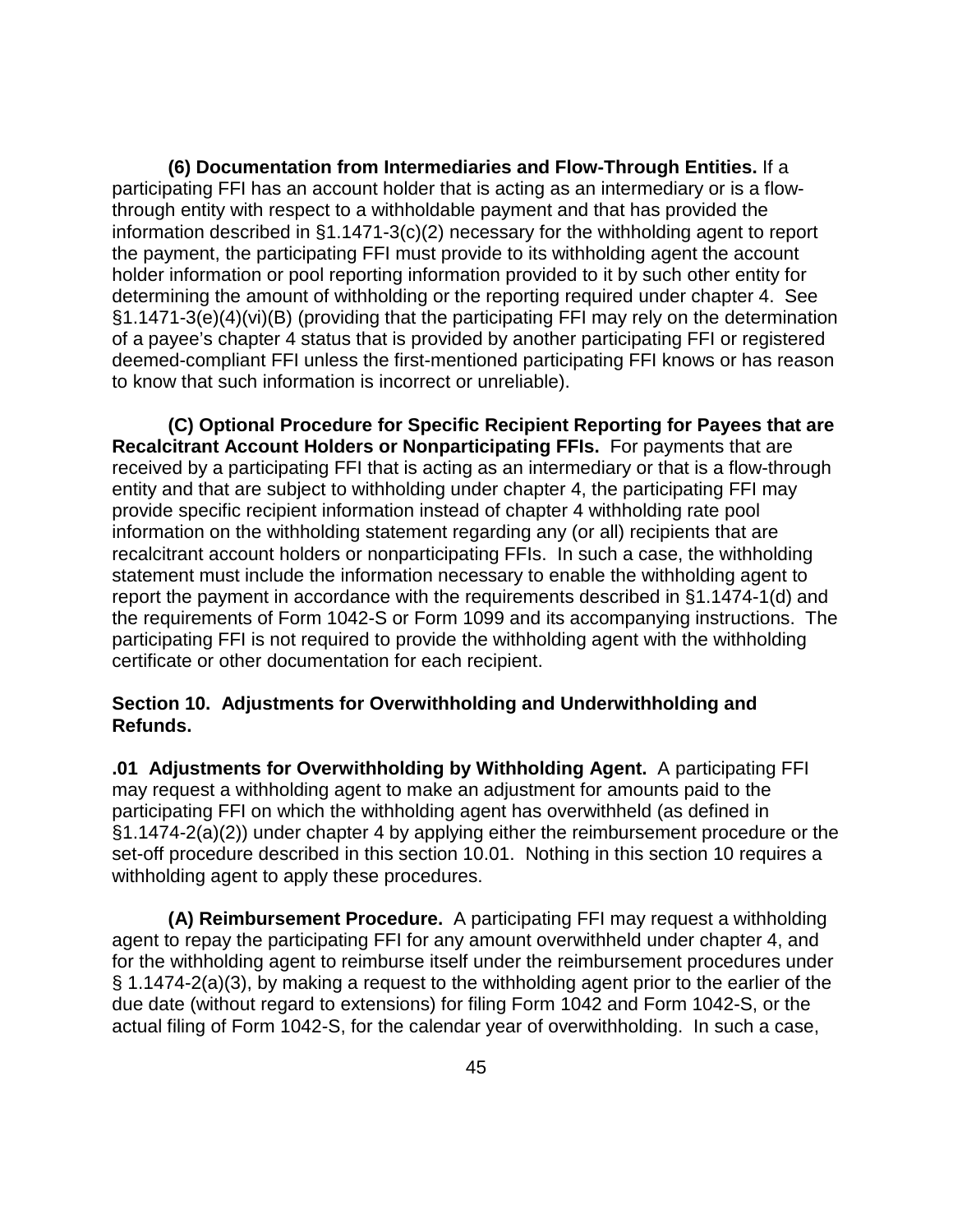the participating FFI must provide the withholding agent with sufficient information to determine the correct amount of withholding and to correctly report the payment as required under §1.1474-1(d)(4). See section 4.02 of this agreement for the circumstances in which a withholding agent may withhold on behalf of the participating FFI with respect to its account holders or payees.

**(B) Set-off Procedure.** A participating FFI may request a withholding agent repay the participating FFI by applying the amount overwithheld under chapter 4 against any amount which otherwise would be required to be withheld under chapter 3 or 4 from income paid by the withholding agent to the participating FFI under the set-off procedures of §1.1474-2(a)(4). A participating FFI must make the request before the earlier of the due date (without regard to extension) for filing Form 1042-S, or the actual filing of Form 1042-S, for the calendar year of overwithholding.

**.02 Adjustments for Overwithholding by Participating FFI.** A participating FFI may make an adjustment for amounts paid to its account holders and payees for which it has overwithheld tax under chapter 4 (as defined in §1.1474-2(a)) by applying either the reimbursement procedures or the set-off procedures described in §1.1474-2(a)(3) or (4), respectively.

**.03 Repayment of Backup Withholding.** If a participating FFI erroneously withholds (as defined in §31.6413(a)-3) an amount under section 3406 from an account holder or payee, such participating FFI may refund to such person the amount erroneously withheld as provided in §31.6413(a)-3.

**.04 Collective Credit or Refund Procedures for Overpayments.** If there has been an overpayment of tax with respect to an account holder or a payee of a participating FFI resulting from tax withheld under chapter 4 on a payment made to such account holder or payee during a calendar year, and the amount withheld has not been recovered under the reimbursement or set-off procedures described under section 10.01 or 10.02 of this agreement, the participating FFI may request a credit or refund of the amount of tax overwithheld to the extent permitted under §1.1471-4(h). The participating FFI must follow the procedures set forth under §1.1471-4(h)(4) to request the credit or refund on behalf of its account holders. No credit or refund will be allowed after the expiration of the statutory period of limitations for refunds under section 6511 with regard to the account holder or payee for whom the refund or credit is sought.

**.05 Adjustments for Underwithholding.** If a participating FFI knows that an amount should have been withheld under chapter 4 from a previous payment to an account holder or a payee but was not withheld, the participating FFI may either withhold from future payments made pursuant to chapter 3 or chapter 4 to the same account holder or payee or satisfy the tax from property that it holds in custody for such person or property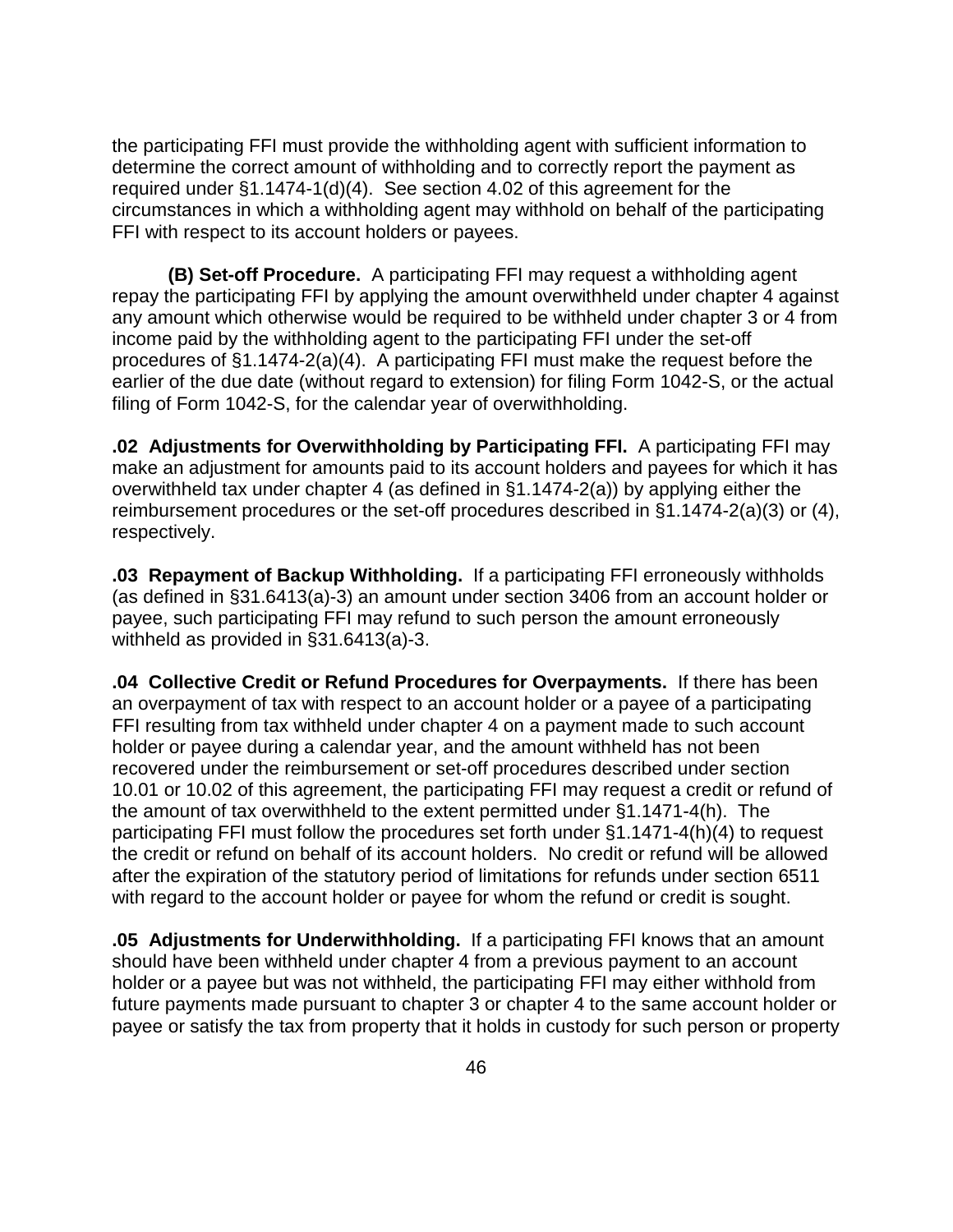of such person over which it has control. The additional withholding or satisfaction of the tax owed may only be made before the due date (without regard to extensions) of Form 1042 for the calendar year in which the underwithholding occurred. A participating FFI's responsibilities will be met under this section 10.05 if it informs the withholding agent from whom the participating FFI received the payment of the underwithholding, and the withholding agent satisfies the underwithholding.

**.06 Underwithholding after Form 1042 Filed.** If, after Form 1042 has been filed for a calendar year (or the due date for filing Form 1042 if no Form 1042 was filed), a participating FFI or the IRS determines that the participating FFI has underwithheld tax for such year, the participating FFI must file an amended Form 1042 (or original Form 1042 if no Form 1042 was filed) to report and pay the underwithheld tax. A participating FFI must pay the underwithheld tax, the interest due on the underwithheld tax, and any applicable penalties at the time of filing such amended (or original) Form 1042. If a participating FFI fails to file a return (if required under section 6.06 of this agreement or this section 10.06), the IRS will make such return under section 6020 and assess such tax under the procedures set forth in the Code.

## **Section 11. FFI Group.**

## **.01 FFI Group.**

**(A) In General**. With respect to a participating FFI other than a reporting Model 2 FFI, each FFI that is a member of an FFI group must have the chapter 4 status of a participating FFI, deemed-compliant FFI, or exempt beneficial owner as a condition for any member of such FFI group obtaining chapter 4 status as a participating FFI or registered deemed-compliant FFI. In addition, the participating FFI and each FFI (other than a certified deemed-compliant FFI or exempt beneficial owner) that is a member of the participating FFI's FFI group must comply with the requirements of a participating FFI or registered deemed-compliant FFI as a condition for the participating FFI maintaining its chapter 4 status as a participating FFI. An FFI and its FFI group may register on the FATCA registration website.

**(B) Special Rule for a Reporting Model 2 FFI.** A reporting Model 2 FFI that has a related entity or branch will not cease to be a reporting Model 2 FFI, provided that the reporting Model 2 FFI continues to comply with the requirements of the applicable Model 2 IGA with respect to such related entities and branches.

#### **.02 Lead FI.**

**(A) Designation of the Lead FI.** If the participating FFI designates a lead FI to initiate its FATCA registration, the participating FFI must authorize the lead FI to fulfill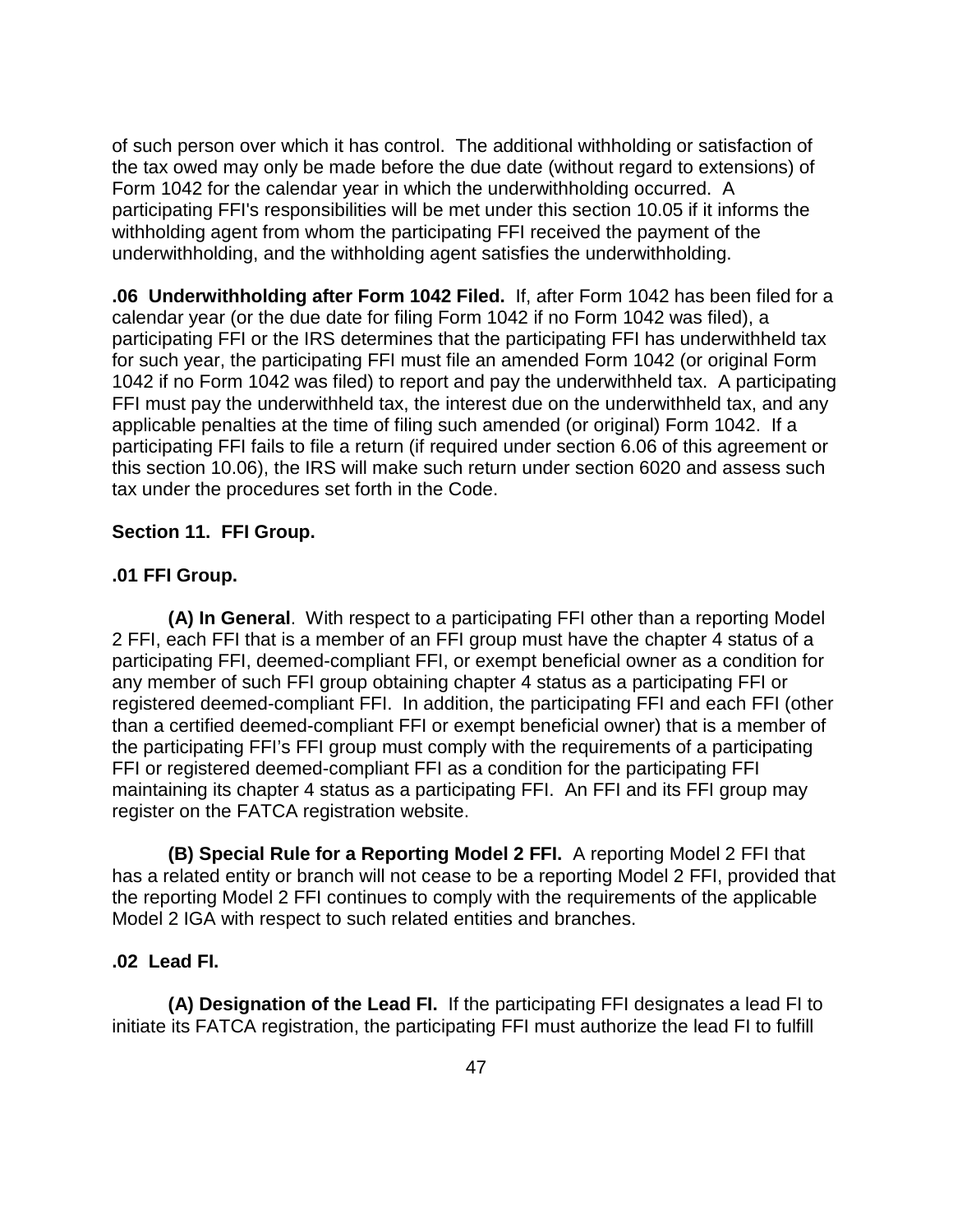the responsibilities described in section 11.02(B) of this agreement.If an FFI group has in place a consolidated compliance program as described in §1.1471-4(f)(2)(ii), the FI that is designated as the compliance FI for the FFI group must act as the lead FI for each member of the FFI group that participates in such consolidated compliance program.

**(B) Responsibilities of the Lead FI.** A participating FFI or U.S. financial institution that is designated as the lead FI by one or more FFIs that are members of an FFI group agrees to meet the following responsibilities with respect to such FFIs in addition to its other obligations under this agreement:

**(1)** Identify itself as the lead FI as part of the registration process and to delete its status as lead FI upon termination of such status;

**(2)** Identify all FFIs that have designated the participating FFI as their lead FI as part of the participating FFI's registration process;

**(3)** Monitor the information regarding members of the FFI group for which it is acting as a lead FI by accessing the FATCA registration website every six months to review the information provided and, if needed, update the information provided with respect to any members of the FFI group for which it is acting as a lead FI;

**(4)** Inform the IRS within 90 days of an acquisition or sale of a member of the FFI group for which it is acting as a lead FI by updating the information on the FATCA registration website to add or delete (or instruct the member to delete) such member;

**(5)** Inform the IRS within 90 days of a change affecting the chapter 4 status of any member of the FFI group for which it is acting as a lead FI, including when any member of the FFI group for which it is acting as a lead FI ceases to comply with (or that does not otherwise comply with) the requirements of either a participating FFI or a registered deemed-compliant FFI by updating such member FFI's chapter 4 status on the FATCA registration website; and

**(6**) With respect to a lead FI of an FFI group that is a group of related entities as defined in an applicable Model 2 IGA, inform the IRS within the time period prescribed under §1.1471-4(e)(3)(iv) that a member of the FFI group for which it is acting as a lead FI ceases to be a related entity, or a branch of a member of the FFI group ceases to be a related branch, and designate on the FATCA registration website the status for which such member FFI or branch will register.

**Section 12. Expiration, Modification, Termination, Default, and Renewal of this Agreement.**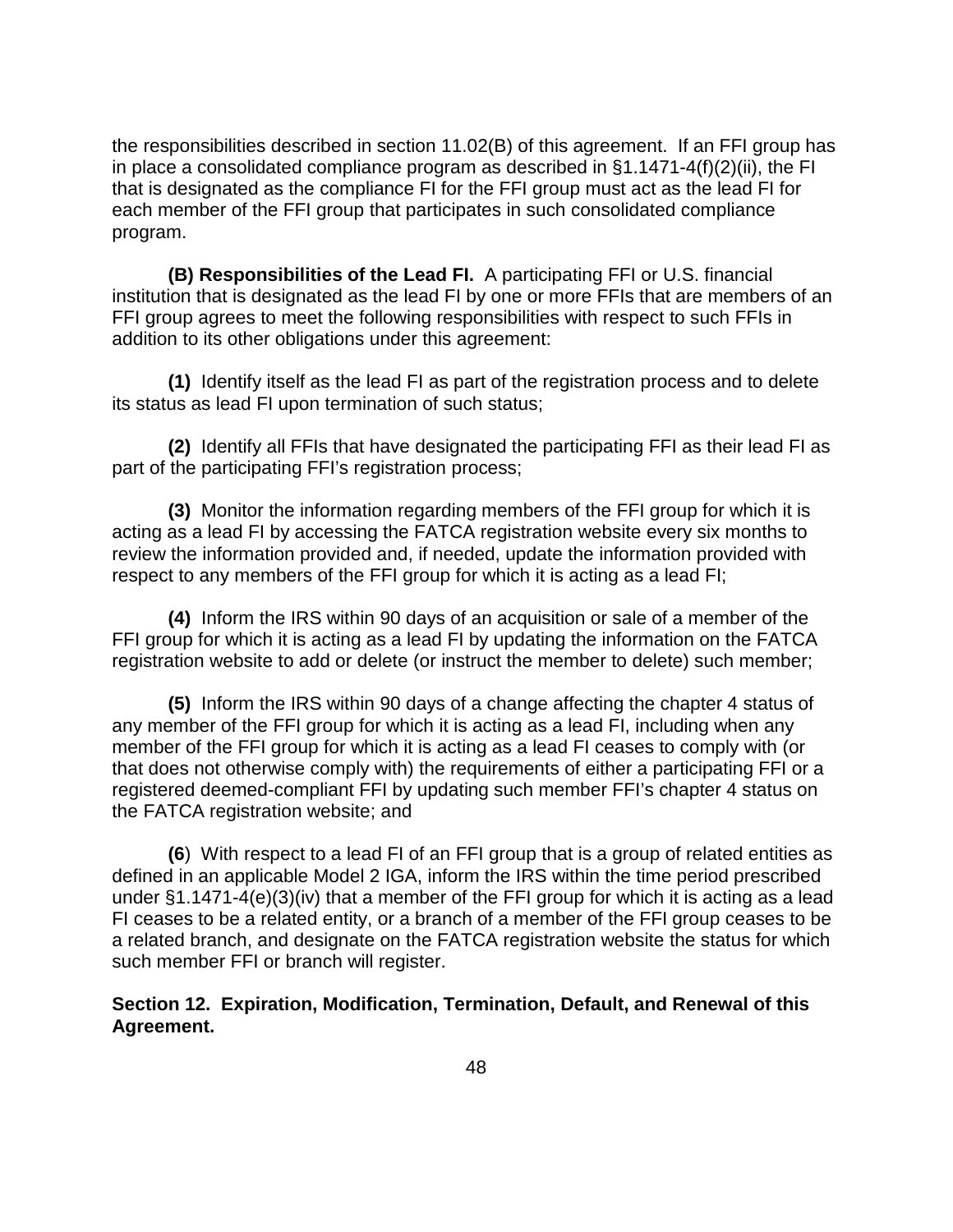**.01 Term of Agreement.** This agreement begins on its effective date and expires on December 31, 2018 unless terminated under section 12.03 of this agreement. This agreement may be renewed as provided in section 12.08 of this agreement.

**.02 Modification.** This agreement may be modified by the IRS before the expiration date indicated in section 12.01 of this agreement. This agreement will only be modified through published guidance. Any modification imposing additional requirements on participating FFIs will in no event become effective until the later of 120 days after the IRS issues published guidance of such modification or the beginning of the next calendar year following such published guidance.

**.03 Termination of Agreement.** This agreement may be terminated by either the IRS or the participating FFI prior to the end of its term by delivery of a notice of termination to the other party in accordance with section 12.06 of this agreement.

**(A) In General.** The IRS will not terminate this agreement unless there has been a significant change in circumstances (as defined in section 12.04 of this agreement) or an event of default (as defined in section 12.05 of this agreement), and the IRS determines, in its sole discretion, that the significant change in circumstances or the event of default warrants termination of this agreement. The IRS will not terminate this agreement in the event of default if the participating FFI can establish to the satisfaction of the IRS that all events of default for which it has received a notice (described in section 12.06 of this agreement) have been cured within the specified time period agreed to with the IRS.

**(B) Reporting Model 2 FFI.** In the case of a reporting Model 2 FFI, the reporting Model 2 FFI will not be treated as a nonparticipating FFI unless the U.S. Competent Authority has provided the Competent Authority of a Model 2 IGA jurisdiction in which the reporting Model 2 FFI is located notice of significant non-compliance with the terms of this agreement, as modified by the applicable Model 2 IGA, and the matter is not resolved within the 12-month period following the notice of significant non-compliance.

**(C) Survival of Obligations.** The termination of this agreement shall not affect any of the participating FFI's due diligence, withholding, information reporting, tax return filing, compliance obligations, or other obligations as a participating FFI arising in or with respect to a calendar year (or a portion of a calendar year) for which this agreement was in effect.

**.04 Significant Change in Circumstances.** For purposes of this agreement, a significant change in circumstances includes--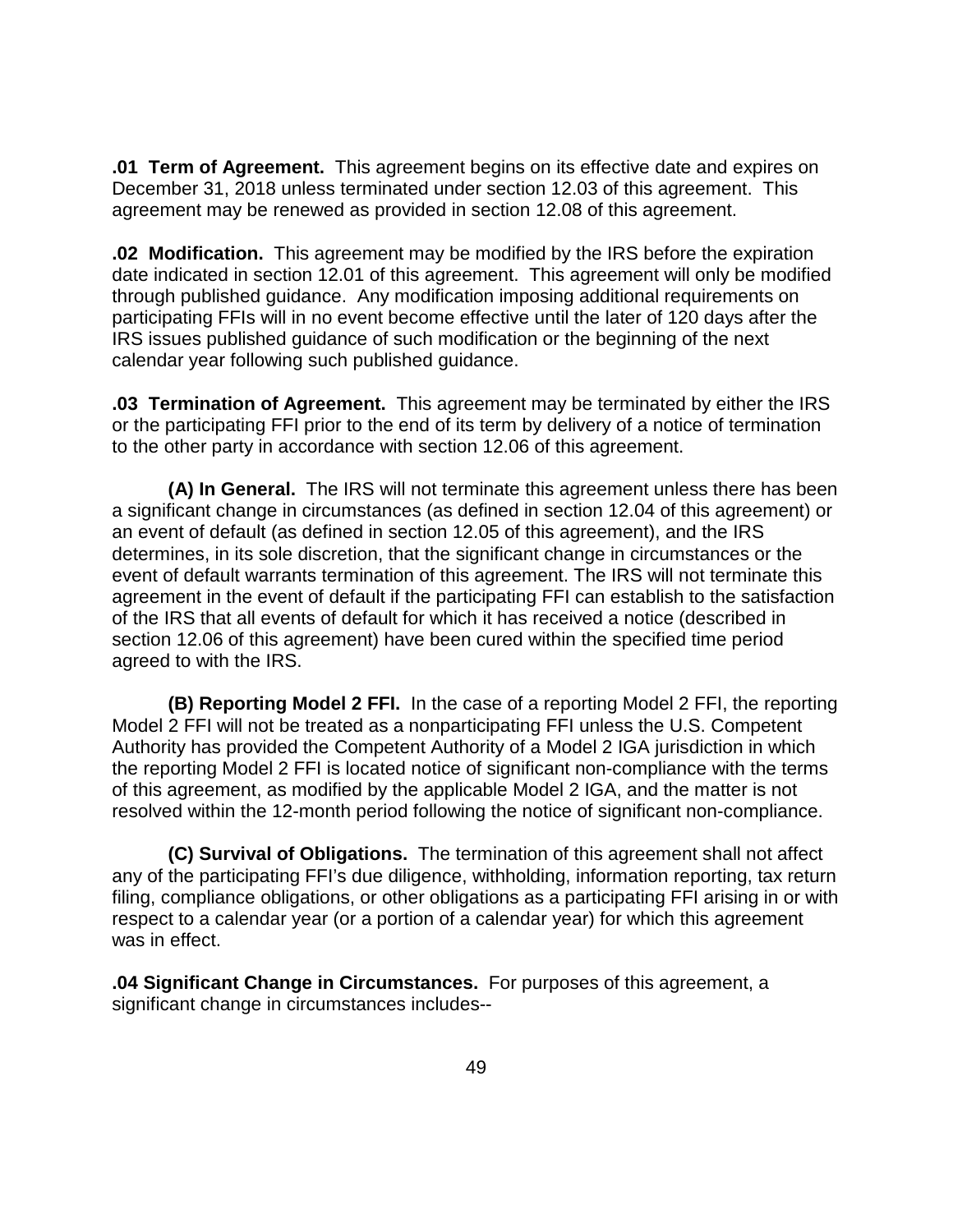**(A)** An acquisition of all, or substantially all, of a participating FFI's assets in any transaction in which the participating FFI is not the surviving legal entity;

**(B)** A change in U.S. federal law that affects the validity of any provision of this agreement, materially affects the provisions contained in this agreement, or materially affects the participating FFI's ability to perform its obligations under this agreement;

**(C)** A ruling of any court that materially affects the validity of any provision of this agreement;

**(D)** A case in which a participating FFI (other than a reporting Model 2 FFI) maintains a limited branch that cannot fulfill the requirements for participating FFI or deemed-compliant FFI status after the expiration of the transitional rule for limited branches under §1.1471-4(e)(2)(v) or a participating FFI (other than a reporting Model 2 FFI) is a member of an expanded affiliated group that includes a limited FFI after the expiration of the transitional rule for limited FFIs under §1.1471-4(e)(3)(iv); and

**(E)** A significant change in a participating FFI's business practices or applicable foreign law that materially affects the participating FFI's ability to meet its obligations under this agreement.

**.05 Event of Default.** For purposes of this agreement, an event of default occurs if a participating FFI fails to perform any material duty or obligation required under this agreement or if the IRS determines that a participating FFI has failed to substantially comply with the requirements of this agreement. In addition to the occurrences enumerated in §1.1471-4(g)(1), an event of default also includes the occurrence of the following:

**(A)** The participating FFI fails to inform the IRS within 90 days of any significant change in circumstances; or

**(B)** If the participating FFI is designated by one or more FFIs that are members of an FFI group as a lead FI, the FFI fails, without reasonable cause, to inform the IRS within 90 days of an acquisition, sale, or change affecting the chapter 4 status of an FFI in the FFI group for which it is acting as lead FI, including that such FFI ceases to comply with (or does not otherwise comply with) the requirements to maintain its status as a participating or registered deemed-compliant FFI.

**.06 Notice of Event of Default.** Following an event of default known by, or disclosed to, the IRS, the IRS will deliver to the participating FFI a notice of default specifying the event of default and requesting that the participating FFI remediate the event of default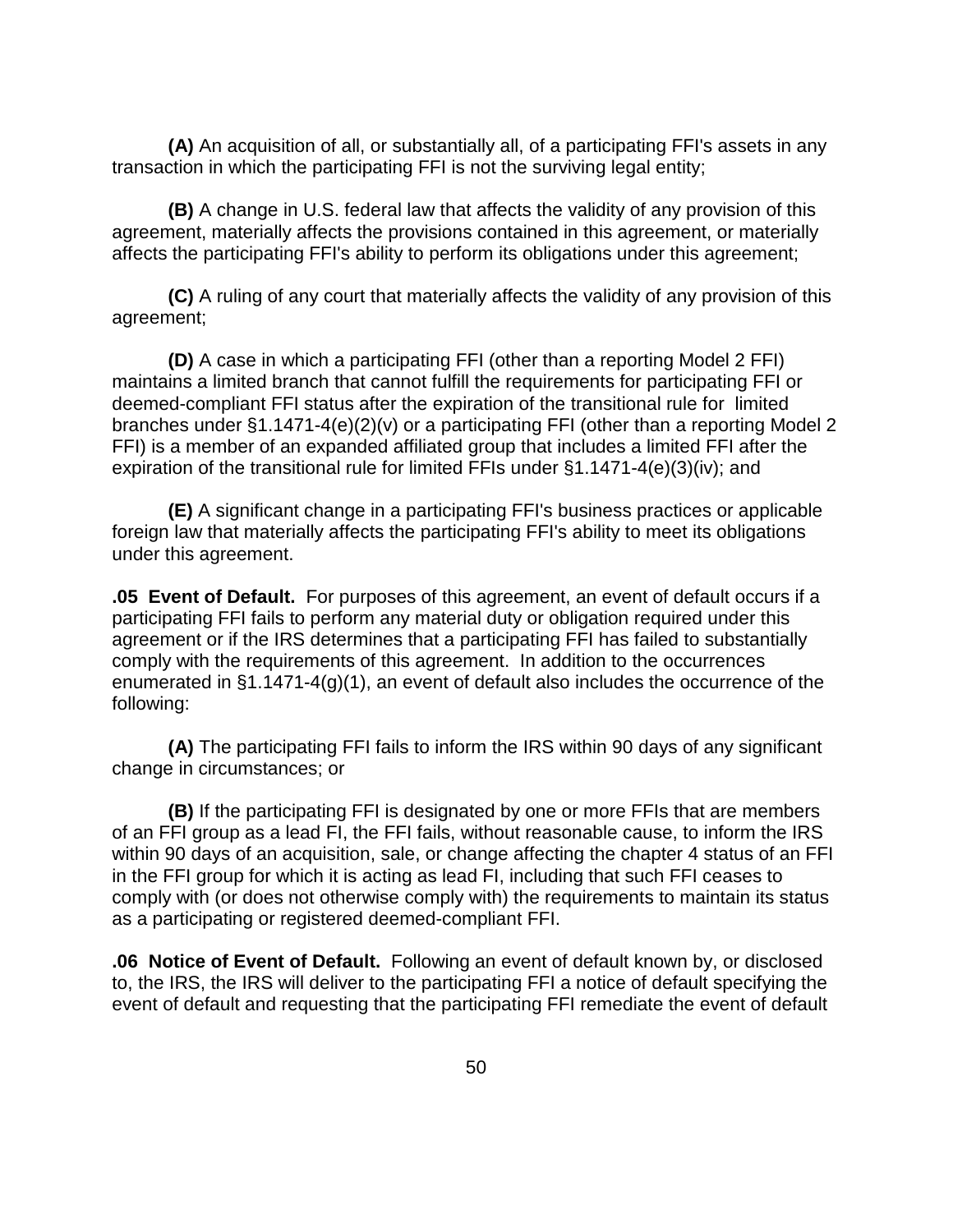as described in  $\S1.1471-4(g)(2)$ . See  $\S1.1471-4(g)(3)$  for the remediation process for an event of default.

## **.07 Termination Procedures.**

**(A) Procedure to Appeal Notice of Termination.** If a participating FFI receives a notice of termination of this agreement from the IRS, the participating FFI may appeal the determination within 90 days by sending to the address specified in section 13.03 of this agreement a written notice explaining why this agreement should not be terminated. If a participating FFI appeals the notice of termination, this agreement will not terminate until the appeal is decided. If a participating FFI does not provide a notice of appeal within 90 days, this agreement will terminate on the date specified in the notice of termination.

**(B) Termination of Agreement.** If the participating FFI seeks to terminate this agreement, it is required to provide notice to the IRS through the FATCA registration website. After receipt of the notice of termination, the IRS will remove the FFI from the IRS FFI List. If the FFI's status as a participating FFI is terminated (whether by the FFI or by the IRS), the FFI must send notice of the termination within 30 days after the date of termination to each withholding agent from which it receives payments and each financial institution with which it holds an account to which it has provided a withholding certificate or other documentation pursuant to section 9.01 of this agreement.

# **(C) Termination of Status as Compliance FI or Lead FI.**

**(1)** If a participating FFI seeks to terminate its status as a compliance FI or lead FI, it is required to provide notice of termination on the FATCA registration website in accordance with its instructions or as provided in later published guidance. A lead FFI's notice of termination of its lead FI status will require designation of a new lead FI on the FATCA registration website in accordance with its instructions or as provided in other guidance.

**(2)** A compliance FI that terminates its status as a compliance FI will still be required to serve as the point of contact for the IRS with respect to the certification periods (as defined in §1.1471-4(f)(3)(i)) during which the FFI acted as a compliance FI unless the FFI designates another FI that has full access to the information that relates to such periods that will act as the compliance FI for such periods.

**.08 Renewal.** If a participating FFI intends to renew this agreement, it may do so via the FATCA registration website available at www.irs.gov/fatca in accordance with its instructions or as otherwise provided other guidance. This agreement will be renewed only upon the agreement of both the participating FFI and the IRS and is subject to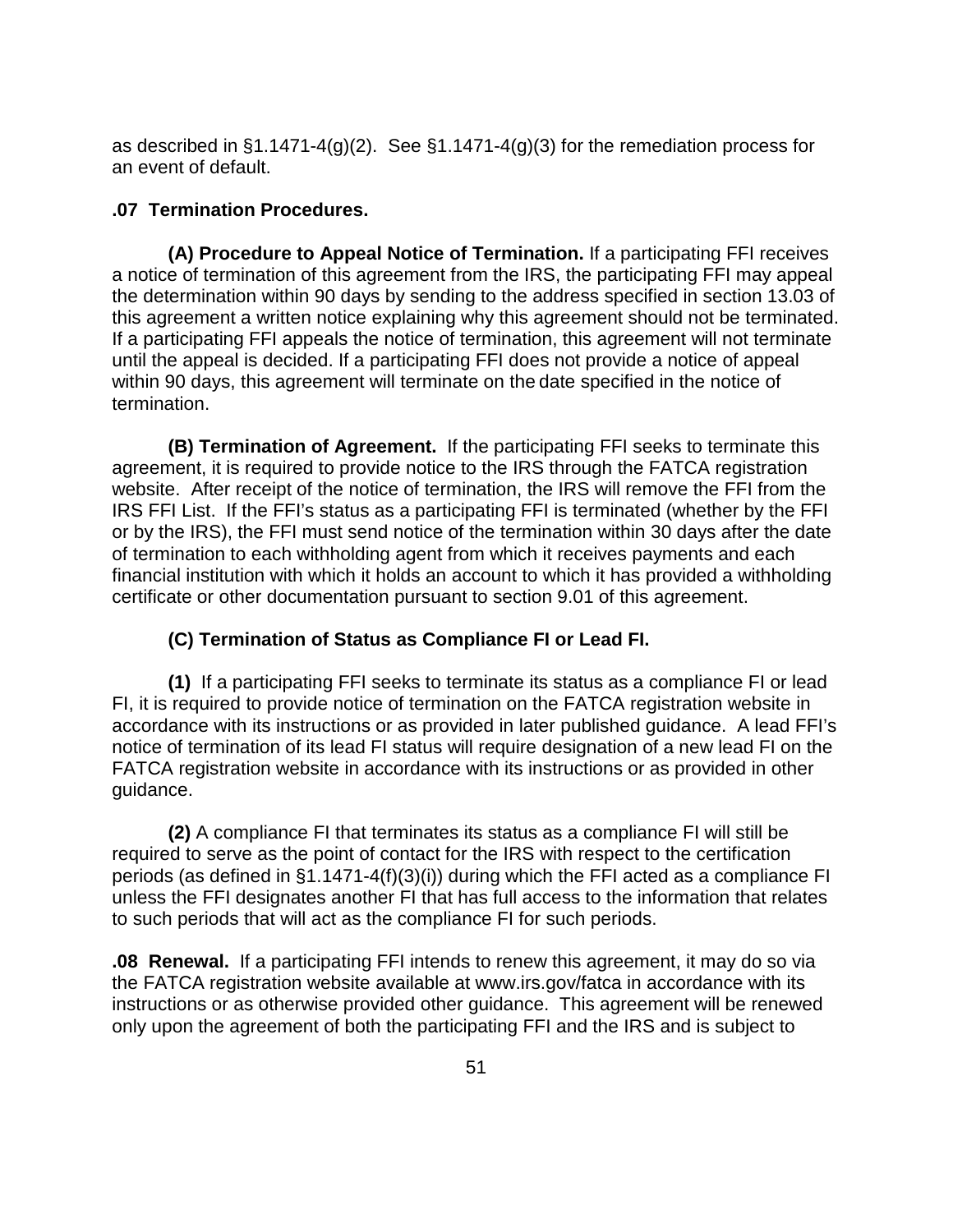modifications to this agreement as the IRS prescribes pursuant to procedures described in section 12.02 of this agreement.

# **.09 Treatment of Reporting Model 2 FFIs.**

Notwithstanding anything to the contrary in this agreement, a reporting Model 2 FFI is not entering into a binding agreement by agreeing to comply with the terms of this agreement, except to the extent that such an FFI is entering into an agreement on behalf of one or more of its branches in order for each such branch to be treated as a participating FFI. For the avoidance of doubt, compliance with the terms of this agreement requires compliance with the requirement to recertify on the FATCA registration website that the reporting Model 2 FFI shall comply with the terms of any renewed agreement, including any modified terms pursuant to section 12.02 of this agreement.

**.10 Final Certification after a Termination of the FFI Agreement.** Upon a termination of this agreement, a participating FFI must provide to the IRS the certification of compliance described in section 8.03(B) of this agreement covering the period from the end of the most recent certification period (or, if the first certification period has not ended, the effective date of the FFI agreement) to the date of termination (the "short certification period") within six months of the date of termination, irrespective of whether a periodic review has been completed for such period.

# **Section 13. Miscellaneous Provisions.**

**.01 Waiver.** Any waiver of a provision of this agreement is a waiver solely of that provision. The waiver does not obligate the IRS to waive other provisions of this agreement or the same provision at a later date.

**.02 Governing Law.** This agreement is governed by the laws of the United States. Any legal action brought under this agreement will be brought only in a United States court with jurisdiction to hear and resolve matters under the internal revenue laws of the United States. For this purpose, the participating FFI agrees to submit to the jurisdiction of such United States court.

**.03 Notices.** Except as otherwise provided on the FATCA registration website, notices provided under this agreement are to be mailed via registered, first class airmail. All notices sent to the IRS must include the participating FFI's name and GIIN and the name of the participating FFI's responsible officer. Such notices should be directed as follows:

To the IRS: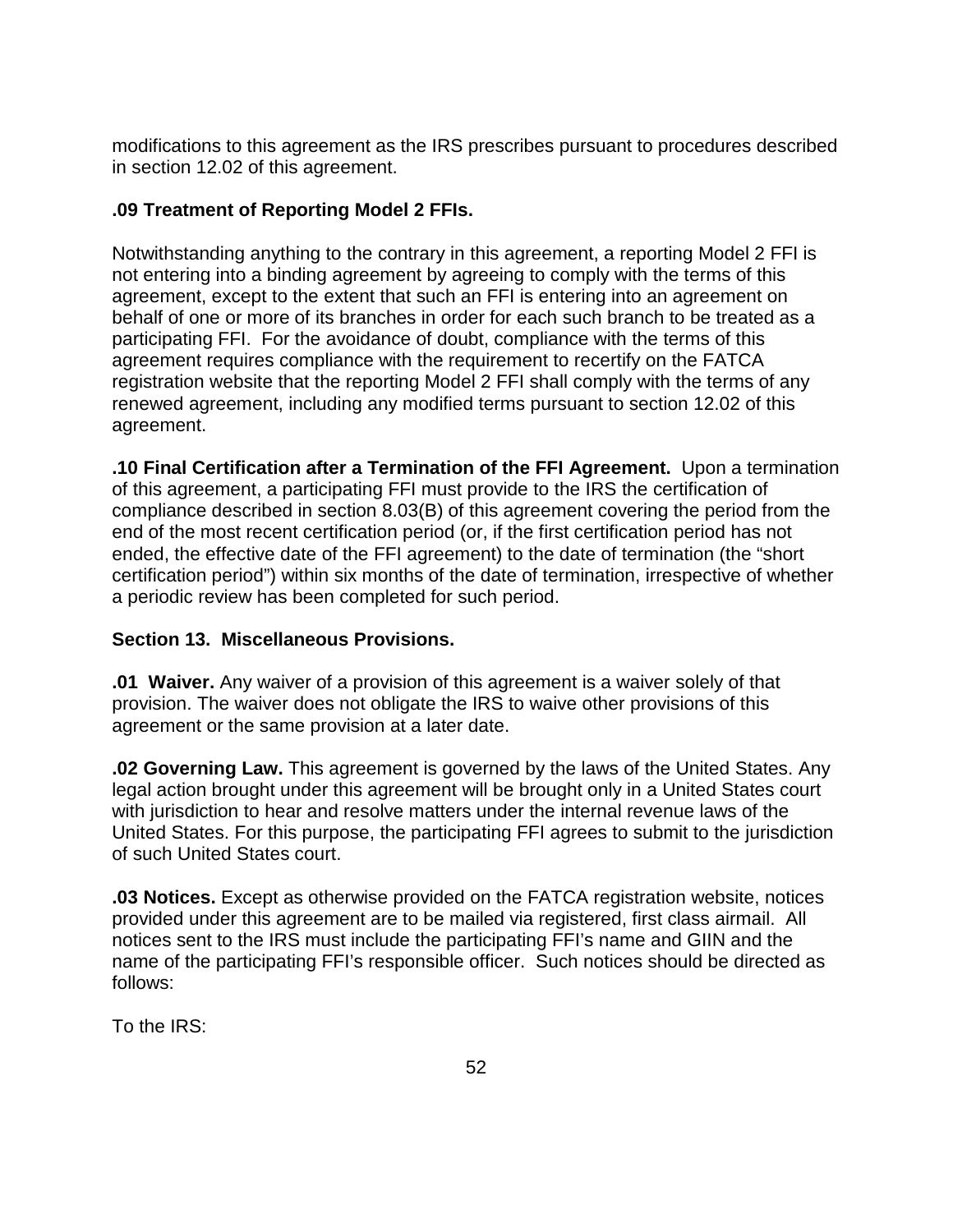Internal Revenue Service Office of Foreign Payments 290 Broadway New York, New York 10007

To the participating FFI:

The participating FFI's responsible officer (or the responsible officer of the compliance FI for issues related to the participating FFI's compliance with this agreement). Such notices should be sent to the address indicated in the FFI's registration (as may be amended).

# SECTION 7. EFFECTIVE DATE

The effective date of this revenue procedure is January 1, 2017.

# SECTION 8. EFFECT ON OTHER DOCUMENTS

Revenue Procedure 2014-38 is superseded.

## SECTION 9. PAPERWORK REDUCTION ACT

This revenue procedure refers to a collection of information in the following sections of the FFI agreement (set forth in section 6 of this revenue procedure): section 3 regarding the due diligence requirements for account holder and nonparticipating FFI payee identification and documentation; section 4 regarding withholding requirements; section 5 regarding deposit requirements; section 6 regarding information reporting and tax return obligations; section 7 regarding the legal prohibitions on reporting U.S. accounts and on withholding; section 8 regarding compliance procedures; section 9 regarding the participating FFI withholding certificate; and section 10 regarding adjustments for overwithholding and underwithholding and refunds. Responses to these collections of information are required for an FFI to comply with the terms of its FFI agreement and not be subject to withholding under section 1471. The likely